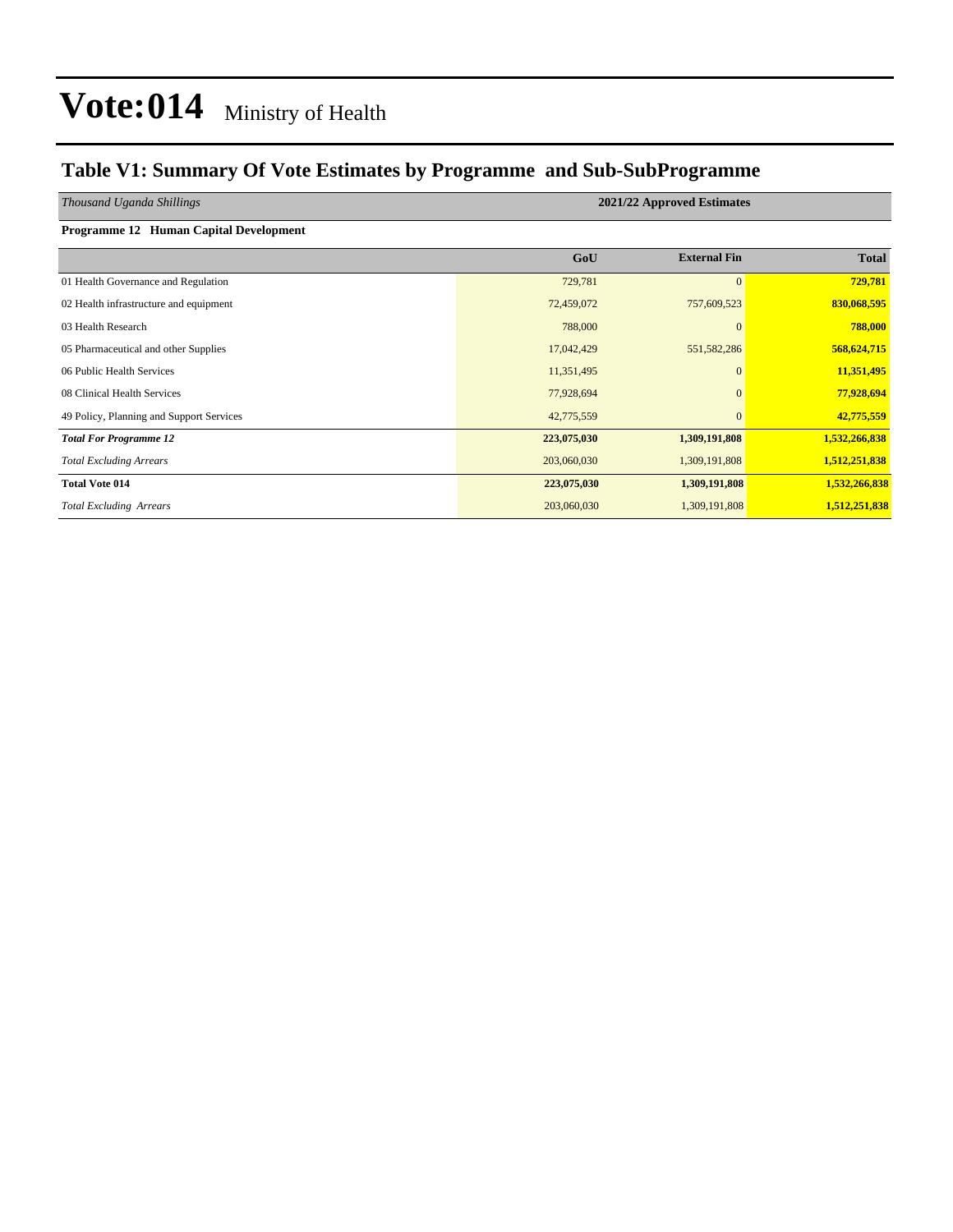### **Table V2: Summary Of Vote Estimates by Sub-SubProgramme,Department and Project**

| Thousand Uganda Shillings                                                                                       |                  | 2020/21 Approved Budget |                  |              |              | 2021/22 Approved Estimates    |              |
|-----------------------------------------------------------------------------------------------------------------|------------------|-------------------------|------------------|--------------|--------------|-------------------------------|--------------|
| <b>Sub-SubProgramme 01 Health Governance and Regulation</b>                                                     |                  |                         |                  |              |              |                               |              |
| <b>Recurrent Budget Estimates</b>                                                                               | <b>Wage</b>      | <b>Non-Wage</b>         | <b>AIA</b>       | <b>Total</b> | <b>Wage</b>  | <b>Non-Wage</b>               | <b>Total</b> |
| 20 Standards, Accreditation and Patient Protection                                                              | 228,589          | 501,192                 | $\boldsymbol{0}$ | 729,782      | 228,589      | 501,192                       | 729,781      |
| <b>Total Recurrent Budget Estimates for Sub-</b><br><b>SubProgramme</b>                                         | 228,589          | 501,192                 | $\bf{0}$         | 729,782      | 228,589      | 501,192                       | 729,781      |
|                                                                                                                 | GoU              | <b>External Fin</b>     | <b>AIA</b>       | <b>Total</b> | GoU          | <b>External Fin</b>           | <b>Total</b> |
| <b>Total For Sub-SubProgramme 01</b>                                                                            | 729,782          | $\bf{0}$                | $\bf{0}$         | 729,782      | 729,781      | $\bf{0}$                      | 729,781      |
| <b>Total Excluding Arrears</b>                                                                                  | 729,782          | $\boldsymbol{0}$        | $\boldsymbol{0}$ | 729,782      | 729,781      | $\mathbf{0}$                  | 729.781      |
| Sub-SubProgramme 02 Health infrastructure and equipment                                                         |                  |                         |                  |              |              |                               |              |
| Development Budget Estimates                                                                                    | <b>GoU Dev't</b> | <b>External Fin</b>     | <b>AIA</b>       | <b>Total</b> |              | <b>GoU Dev't External Fin</b> | <b>Total</b> |
| 1243 Rehabilitation and Construction of General Hospitals                                                       | 9,290,000        | 3,840,000               | $\boldsymbol{0}$ | 13,130,000   | 19,290,000   | 9,880,000                     | 29,170,000   |
| 1344 Renovation and Equipping of Kayunga and Yumbe<br>General Hospitals                                         | 2,880,000        | 30,830,000              | $\boldsymbol{0}$ | 33,710,000   | 2,680,000    | 9,101,208                     | 11,781,208   |
| 1440 Uganda Reproductive Maternal and Child Health<br>Services Improvement Project                              | 200,000          | 332,420,000             | $\bf{0}$         | 332,620,000  | 400,000      | 733,438,315                   | 733,838,315  |
| 1519 Strengthening Capacity of Regional Referral Hospitals                                                      | 1,000,000        | $\mathbf{0}$            | $\boldsymbol{0}$ | 1,000,000    | 21,700,000   | $\Omega$                      | 21,700,000   |
| 1539 Italian Support to Health Sector Development Plan-<br>Karamoja Infrastructure Development Project Phase II | 361,000          | 12,937,487              | $\boldsymbol{0}$ | 13,298,487   | 3,711,000    | 5,190,000                     | 8,901,000    |
| 1566 Retooling of Ministry of Health                                                                            | 20,088,470       | $\mathbf{0}$            | $\mathbf{0}$     | 20,088,470   | 24,678,072   | $\mathbf{0}$                  | 24,678,072   |
| <b>Total Development Budget Estimates for Sub-</b><br><b>SubProgramme</b>                                       | 33,819,470       | 380,027,487             | $\bf{0}$         | 413,846,957  | 72,459,072   | 757,609,523                   | 830,068,595  |
|                                                                                                                 | GoU              | <b>External Fin</b>     | <b>AIA</b>       | <b>Total</b> | GoU          | <b>External Fin</b>           | <b>Total</b> |
| <b>Total For Sub-SubProgramme 02</b>                                                                            | 33,819,470       | 380,027,487             | $\bf{0}$         | 413,846,957  | 72,459,072   | 757,609,523                   | 830,068,595  |
| <b>Total Excluding Arrears</b>                                                                                  | 33,539,072       | 380,027,487             | $\boldsymbol{0}$ | 413,566,559  | 72,459,072   | 757,609,523                   | 830,068,595  |
| <b>Sub-SubProgramme 03 Health Research</b>                                                                      |                  |                         |                  |              |              |                               |              |
| <b>Recurrent Budget Estimates</b>                                                                               | <b>Wage</b>      | <b>Non-Wage</b>         | <b>AIA</b>       | <b>Total</b> | <b>Wage</b>  | <b>Non-Wage</b>               | <b>Total</b> |
| 04 Research Institutions                                                                                        | $\mathbf{0}$     | 548,000                 | $\boldsymbol{0}$ | 548,000      | $\mathbf{0}$ | 548,000                       | 548,000      |
| 05 JCRC                                                                                                         | $\boldsymbol{0}$ | 240,000                 | $\boldsymbol{0}$ | 240,000      | $\mathbf{0}$ | 240,000                       | 240,000      |
| <b>Total Recurrent Budget Estimates for Sub-</b><br><b>SubProgramme</b>                                         | $\bf{0}$         | 788,000                 | $\bf{0}$         | 788,000      | $\bf{0}$     | 788,000                       | 788,000      |
|                                                                                                                 | GoU              | <b>External Fin</b>     | <b>AIA</b>       | <b>Total</b> | GoU          | <b>External Fin</b>           | <b>Total</b> |
| <b>Total For Sub-SubProgramme 03</b>                                                                            | 788,000          | $\bf{0}$                | $\bf{0}$         | 788,000      | 788,000      | $\bf{0}$                      | 788,000      |
| <b>Total Excluding Arrears</b>                                                                                  | 788,000          | $\boldsymbol{0}$        | $\boldsymbol{0}$ | 788,000      | 788,000      | 0                             | 788,000      |
| <b>Sub-SubProgramme 05 Pharmaceutical and other Supplies</b>                                                    |                  |                         |                  |              |              |                               |              |
| <b>Recurrent Budget Estimates</b>                                                                               | <b>Wage</b>      | <b>Non-Wage</b>         | <b>AIA</b>       | <b>Total</b> | <b>Wage</b>  | <b>Non-Wage</b>               | <b>Total</b> |
| 18 Pharmaceuticals & Natural Medicine                                                                           | 204,163          | 169,513                 | $\boldsymbol{0}$ | 373,676      | 204,163      | 169,513                       | 373,676      |
| <b>Total Recurrent Budget Estimates for Sub-</b><br><b>SubProgramme</b>                                         | 204,163          | 169,513                 | $\bf{0}$         | 373,676      | 204,163      | 169,513                       | 373,676      |
| <b>Development Budget Estimates</b>                                                                             | GoU Dev't        | <b>External Fin</b>     | <b>AIA</b>       | <b>Total</b> |              | GoU Dev't External Fin        | <b>Total</b> |
| 0220 Global Fund for AIDS, TB and Malaria                                                                       | 5,575,269        | 703,030,000             | $\boldsymbol{0}$ | 708,605,269  | 5,575,269    | 462,802,286                   | 468,377,555  |
| 1436 GAVI Vaccines and Health Sector Development Plan<br>Support                                                | 11,093,484       | 36,735,130              | $\boldsymbol{0}$ | 47,828,614   | 11,093,484   | 88,780,000                    | 99,873,484   |
| <b>Total Development Budget Estimates for Sub-</b><br><b>SubProgramme</b>                                       | 16,668,753       | 739,765,130             | $\bf{0}$         | 756,433,882  | 16,668,753   | 551, 582, 286                 | 568,251,039  |
|                                                                                                                 | GoU              | <b>External Fin</b>     | <b>AIA</b>       | <b>Total</b> | GoU          | <b>External Fin</b>           | <b>Total</b> |
| <b>Total For Sub-SubProgramme 05</b>                                                                            | 17,042,429       | 739,765,130             | $\bf{0}$         | 756,807,559  | 17,042,429   | 551,582,286                   | 568,624,715  |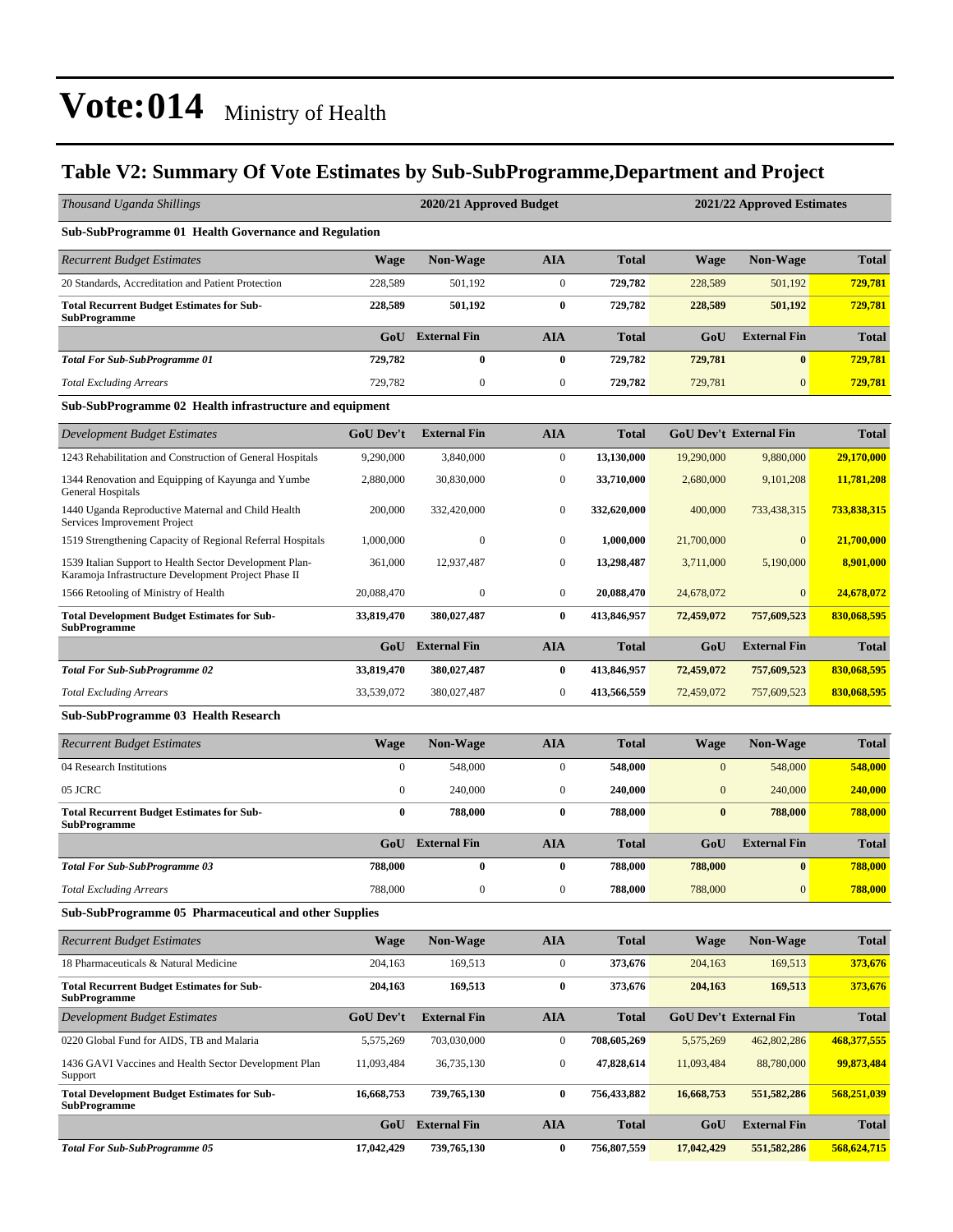| <b>Total Excluding Arrears</b>                                                                                           | 17,042,429       | 739, 765, 130       | $\boldsymbol{0}$ | 756,807,559  | 17,042,429     | 551, 582, 286                 | 568,624,715             |
|--------------------------------------------------------------------------------------------------------------------------|------------------|---------------------|------------------|--------------|----------------|-------------------------------|-------------------------|
| <b>Sub-SubProgramme 06 Public Health Services</b>                                                                        |                  |                     |                  |              |                |                               |                         |
| <b>Recurrent Budget Estimates</b>                                                                                        | Wage             | <b>Non-Wage</b>     | <b>AIA</b>       | <b>Total</b> | <b>Wage</b>    | Non-Wage                      | <b>Total</b>            |
| 06 Community Health                                                                                                      | 380,641          | 169,101             | $\boldsymbol{0}$ | 549,742      | 380,641        | 169,101                       | 549,742                 |
| 08 Communicable Diseases Prevention & Control                                                                            | 1,456,585        | 4,065,997           | $\boldsymbol{0}$ | 5,522,582    | 1,456,585      | 4,065,995                     | 5,522,580               |
| 13 Health Education, Promotion & Communication                                                                           | 196,616          | 728,498             | $\mathbf{0}$     | 925,114      | 196,616        | 728,498                       | 925,114                 |
| 14 Reproductive and Child Health                                                                                         | 343,245          | 381,069             | $\boldsymbol{0}$ | 724,314      | 343,245        | 381,069                       | 724,314                 |
| 21 Environmental Health                                                                                                  | 641,798          | 382,827             | $\mathbf{0}$     | 1,024,624    | 641,798        | 382,827                       | 1,024,625               |
| 22 Non-Communicable Diseases                                                                                             | 253,783          | 325,072             | $\mathbf{0}$     | 578,855      | 253,783        | 325,072                       | 578,855                 |
| 23 National Health Laboratory & Diagnostic Services                                                                      | 291,528          | 587,809             | $\mathbf{0}$     | 879,337      | 291,528        | 587,809                       | 879,337                 |
| 24 Integrated Epidemiology, Surveillance & Public Health<br>Emergencies                                                  | 475,422          | 671,506             | $\mathbf{0}$     | 1,146,928    | 475,422        | 671,506                       | 1,146,928               |
| <b>Total Recurrent Budget Estimates for Sub-</b><br><b>SubProgramme</b>                                                  | 4,039,619        | 7,311,878           | $\mathbf{0}$     | 11,351,496   | 4,039,618      | 7,311,877                     | 11,351,495              |
| <b>Development Budget Estimates</b>                                                                                      | <b>GoU Dev't</b> | <b>External Fin</b> | <b>AIA</b>       | <b>Total</b> |                | <b>GoU Dev't External Fin</b> | <b>Total</b>            |
| 1413 East Africa Public Health Laboratory Network project<br>Phase II                                                    | 50,000           | $\boldsymbol{0}$    | $\boldsymbol{0}$ | 50,000       | $\mathbf{0}$   | $\overline{0}$                | $\overline{\mathbf{0}}$ |
| 1441 Uganda Sanitation Fund Project II                                                                                   | 450,000          | 4,800,898           | $\boldsymbol{0}$ | 5,250,898    | $\mathbf{0}$   | $\overline{0}$                | $\overline{\mathbf{0}}$ |
| <b>Total Development Budget Estimates for Sub-</b><br><b>SubProgramme</b>                                                | 500,000          | 4,800,898           | $\bf{0}$         | 5,300,898    | $\bf{0}$       | $\bf{0}$                      | $\bf{0}$                |
|                                                                                                                          | GoU              | <b>External Fin</b> | <b>AIA</b>       | <b>Total</b> | GoU            | <b>External Fin</b>           | <b>Total</b>            |
| <b>Total For Sub-SubProgramme 06</b>                                                                                     | 11,851,496       | 4,800,898           | $\bf{0}$         | 16,652,394   | 11,351,495     | $\bf{0}$                      | 11,351,495              |
| <b>Total Excluding Arrears</b>                                                                                           | 11,851,496       | 4,800,898           | $\boldsymbol{0}$ | 16,652,394   | 11,351,495     | $\overline{0}$                | 11,351,495              |
| <b>Sub-SubProgramme 08 Clinical Health Services</b>                                                                      |                  |                     |                  |              |                |                               |                         |
| <b>Recurrent Budget Estimates</b>                                                                                        | <b>Wage</b>      | <b>Non-Wage</b>     | <b>AIA</b>       | <b>Total</b> | <b>Wage</b>    | <b>Non-Wage</b>               | <b>Total</b>            |
| 09 shared National Services (Interns allowances, transfers<br>to international organisations and transfers to districts) | $\theta$         | 48,026,055          | $\mathbf{0}$     | 48,026,055   | $\overline{0}$ | 67,046,055                    | 67,046,055              |
| 11 Nursing & Midwifery Services                                                                                          | 299,027          | 290,752             | $\mathbf{0}$     | 589,779      | 299,027        | 290,752                       | 589,779                 |
| 15 Clinical Services                                                                                                     | 3,859,667        | 380,370             | $\mathbf{0}$     | 4,240,037    | 3,859,667      | 380,370                       | 4.240.037               |
| 16 Emergency Medical Services                                                                                            | 366,142          | 539,583             | $\boldsymbol{0}$ | 905,725      | 366,142        | 539,583                       | 905,725                 |
| 17 Health Infrastructure                                                                                                 | 382,660          | 3,364,438           | $\boldsymbol{0}$ | 3,747,098    | 382,660        | 4,764,438                     | 5,147,098               |
| <b>Total Recurrent Budget Estimates for Sub-</b><br><b>SubProgramme</b>                                                  | 4,907,497        | 52,601,197          | $\bf{0}$         | 57,508,694   | 4,907,496      | 73,021,198                    | 77,928,694              |
|                                                                                                                          | GoU              | <b>External Fin</b> | <b>AIA</b>       | <b>Total</b> | GoU            | <b>External Fin</b>           | <b>Total</b>            |
| <b>Total For Sub-SubProgramme 08</b>                                                                                     | 57,508,694       | $\bf{0}$            | $\bf{0}$         | 57,508,694   | 77,928,694     | $\bf{0}$                      | 77,928,694              |
| <b>Total Excluding Arrears</b>                                                                                           | 57,508,694       | $\boldsymbol{0}$    | $\boldsymbol{0}$ | 57,508,694   | 77,928,694     | $\overline{0}$                | 77,928,694              |
| <b>Sub-SubProgramme 49 Policy, Planning and Support Services</b>                                                         |                  |                     |                  |              |                |                               |                         |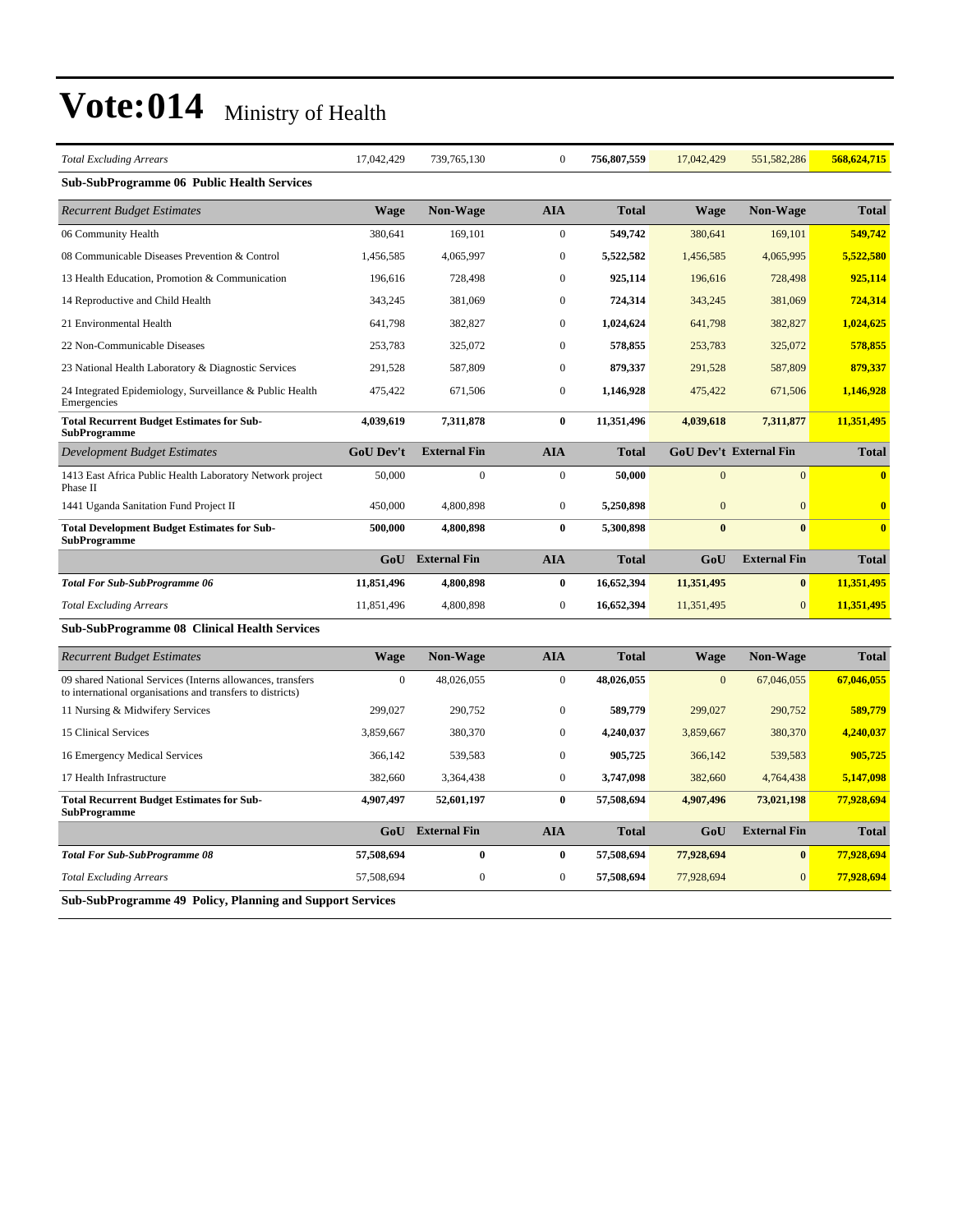| <b>Recurrent Budget Estimates</b>                                       | Wage          | <b>Non-Wage</b>     | <b>AIA</b>     | <b>Total</b>  | <b>Wage</b> | <b>Non-Wage</b>     | <b>Total</b>  |
|-------------------------------------------------------------------------|---------------|---------------------|----------------|---------------|-------------|---------------------|---------------|
| 01 Headquarters                                                         | 893,159       | 5,893,068           | $\overline{0}$ | 6,786,227     | 893,159     | 23,227,952          | 24,121,111    |
| 02 Health Sector Strategy and Policy                                    | 739,798       | 1,116,602           | $\overline{0}$ | 1,856,401     | 739,798     | 1,116,602           | 1,856,400     |
| 10 Internal Audit Department                                            | 84,149        | 366,980             | $\mathbf{0}$   | 451,129       | 84,149      | 366,980             | 451,129       |
| 12 Human Resource Management Department                                 | 3,256,340     | 11,641,686          | $\mathbf{0}$   | 14,898,026    | 3,388,792   | 11,841,686          | 15,230,478    |
| 19 Health Sector Partners & Multi-Sectoral Coordination                 | 264,143       | 1,115,991           | $\mathbf{0}$   | 1,380,134     | 264,143     | 852,298             | 1,116,441     |
| <b>Total Recurrent Budget Estimates for Sub-</b><br><b>SubProgramme</b> | 5,237,589     | 20,134,327          | $\bf{0}$       | 25,371,917    | 5,370,041   | 37,405,518          | 42,775,559    |
|                                                                         | GoU           | <b>External Fin</b> | <b>AIA</b>     | <b>Total</b>  | GoU         | <b>External Fin</b> | <b>Total</b>  |
| <b>Total For Sub-SubProgramme 49</b>                                    | 25,371,917    | $\bf{0}$            | $\bf{0}$       | 25,371,917    | 42,775,559  | $\bf{0}$            | 42,775,559    |
| <b>Total Excluding Arrears</b>                                          | 22,422,255    | $\mathbf{0}$        | $\mathbf{0}$   | 22,422,255    | 22,760,559  | $\overline{0}$      | 22,760,559    |
| <b>Total Vote 014</b>                                                   | 147, 111, 788 | 1,124,593,515       | $\bf{0}$       | 1,271,705,302 | 223,075,030 | 1,309,191,808       | 1,532,266,838 |
| <b>Total Excluding Arrears</b>                                          | 143,881,728   | 1,124,593,515       | $\mathbf{0}$   | 1,268,475,242 | 203,060,030 | 1,309,191,808       | 1,512,251,838 |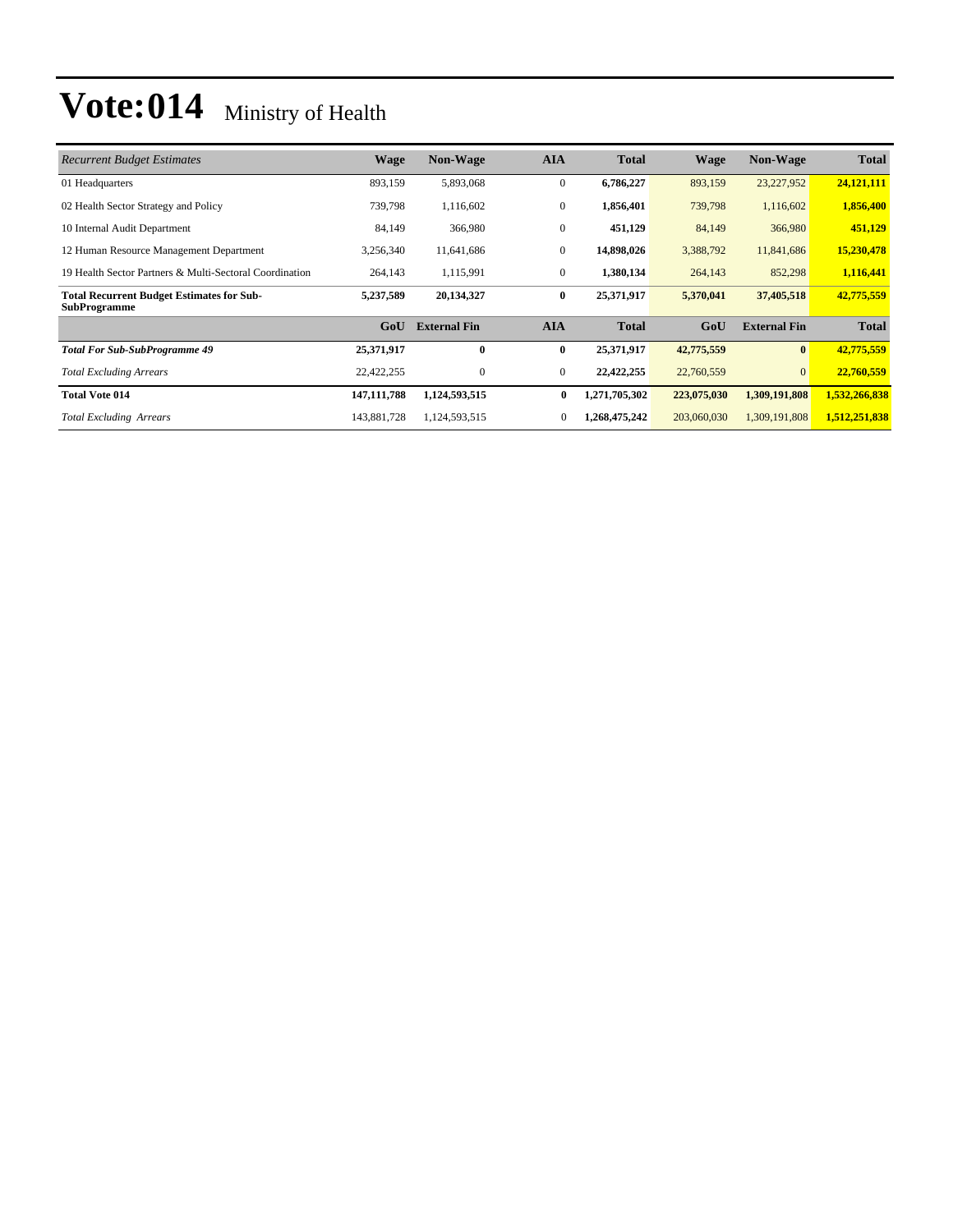### **Table V3: Summary Vote Estimates by Item**

| Thousand Uganda Shillings                                   |            | 2020/21 Approved Budget |                  |              |            | 2021/22 Approved Estimates |               |  |  |
|-------------------------------------------------------------|------------|-------------------------|------------------|--------------|------------|----------------------------|---------------|--|--|
|                                                             | GoU        | <b>External Fin</b>     | AIA              | <b>Total</b> | GoU        | <b>External Fin</b>        | <b>Total</b>  |  |  |
| <b>Employees, Goods and Services (Outputs Provided)</b>     | 69,665,706 | 794,073,373             | $\bf{0}$         | 863,739,078  | 72,377,900 | 1,052,835,928              | 1,125,213,828 |  |  |
| 211101 General Staff Salaries                               | 14,026,086 | $\bf{0}$                | $\bf{0}$         | 14,026,086   | 14,151,651 | $\bf{0}$                   | 14,151,651    |  |  |
| 211102 Contract Staff Salaries                              | 2,777,174  | 12,404,209              | $\bf{0}$         | 15, 181, 383 | 3,188,616  | 12,402,333                 | 15,590,948    |  |  |
| 211103 Allowances (Inc. Casuals, Temporary)                 | 3,000,917  | 7,283,620               | $\bf{0}$         | 10,284,538   | 3,168,746  | 7,251,266                  | 10,420,012    |  |  |
| 212101 Social Security Contributions                        | 328,833    | 1,188,941               | $\bf{0}$         | 1,517,773    | 330,381    | 1,240,613                  | 1,570,994     |  |  |
| 212102 Pension for General Civil Service                    | 8,610,289  | $\bf{0}$                | $\bf{0}$         | 8,610,289    | 8,719,106  | $\bf{0}$                   | 8,719,106     |  |  |
| 213001 Medical expenses (To employees)                      | 99,118     | $\bf{0}$                | $\bf{0}$         | 99,118       | 184,118    | 70,000                     | 254,118       |  |  |
| 213002 Incapacity, death benefits and funeral expenses      | 138,326    | $\bf{0}$                | $\boldsymbol{0}$ | 138,326      | 104,672    | $\bf{0}$                   | 104,672       |  |  |
| 213004 Gratuity Expenses                                    | 2,112,902  | $\bf{0}$                | $\bf{0}$         | 2,112,902    | 2,209,939  | $\bf{0}$                   | 2,209,939     |  |  |
| 221001 Advertising and Public Relations                     | 163,169    | 1,810,937               | 0                | 1,974,107    | 257,783    | 3,667,825                  | 3,925,608     |  |  |
| 221002 Workshops and Seminars                               | 1,360,650  | 11,993,223              | $\bf{0}$         | 13,353,873   | 701,651    | 9,256,858                  | 9,958,510     |  |  |
| 221003 Staff Training                                       | 576,559    | 1,998,189               | $\bf{0}$         | 2,574,748    | 410,400    | 3,656,522                  | 4,066,922     |  |  |
| 221004 Recruitment Expenses                                 | 23,000     | $\bf{0}$                | $\bf{0}$         | 23,000       | 20,000     | $\bf{0}$                   | 20,000        |  |  |
| 221005 Hire of Venue (chairs, projector, etc)               | 21,647     | $\bf{0}$                | $\bf{0}$         | 21,647       | 113,500    | $\bf{0}$                   | 113,500       |  |  |
| 221007 Books, Periodicals & Newspapers                      | 52,373     | 256,793                 | $\bf{0}$         | 309,166      | 60,341     | $\bf{0}$                   | 60,341        |  |  |
| 221008 Computer supplies and Information Technology<br>(TT) | 278,311    | 60,000                  | 0                | 338,311      | 345,425    | 26,426,243                 | 26,771,668    |  |  |
| 221009 Welfare and Entertainment                            | 853,754    | 68,518                  | $\bf{0}$         | 922,272      | 976,978    | 216,552                    | 1,193,530     |  |  |
| 221010 Special Meals and Drinks                             | 504,000    | $\bf{0}$                | $\bf{0}$         | 504,000      | 308,000    | $\bf{0}$                   | 308,000       |  |  |
| 221011 Printing, Stationery, Photocopying and Binding       | 1,503,179  | 8,544,297               | $\bf{0}$         | 10,047,476   | 2,879,875  | 14,063,132                 | 16,943,007    |  |  |
| 221012 Small Office Equipment                               | 292,591    | $\bf{0}$                | $\bf{0}$         | 292,591      | 196,891    | $\bf{0}$                   | 196,891       |  |  |
| 221014 Bank Charges and other Bank related costs            | 3,000      | $\bf{0}$                | $\bf{0}$         | 3,000        | 4,000      | $\bf{0}$                   | 4,000         |  |  |
| 221016 IFMS Recurrent costs                                 | 65,000     | 0                       | $\bf{0}$         | 65,000       | 65,000     | $\bf{0}$                   | 65,000        |  |  |
| 221017 Subscriptions                                        | 45,000     | $\bf{0}$                | $\bf{0}$         | 45,000       | 65,000     | $\bf{0}$                   | 65,000        |  |  |
| 221020 IPPS Recurrent Costs                                 | 20,000     | $\bf{0}$                | $\bf{0}$         | 20,000       | 25,000     | $\bf{0}$                   | 25,000        |  |  |
| 222001 Telecommunications                                   | 226,705    | 258,735                 | 0                | 485,440      | 250,918    | 410,250                    | 661,168       |  |  |
| 222002 Postage and Courier                                  | 25,000     | $\bf{0}$                | $\bf{0}$         | 25,000       | 30,000     | $\bf{0}$                   | 30,000        |  |  |
| 222003 Information and communications technology<br>(ICT)   | 84,828     | 556,977                 | $\bf{0}$         | 641,806      | 73,099     | 193,165                    | 266,264       |  |  |
| 223001 Property Expenses                                    | 100,000    | $\bf{0}$                | $\bf{0}$         | 100,000      | 100,000    | $\bf{0}$                   | 100,000       |  |  |
| 223004 Guard and Security services                          | 218,350    | $\bf{0}$                | $\bf{0}$         | 218,350      | 221,550    | $\bf{0}$                   | 221,550       |  |  |
| 223005 Electricity                                          | 889,100    | $\bf{0}$                | 0                | 889,100      | 890,100    | $\bf{0}$                   | 890,100       |  |  |
| 223006 Water                                                | 194,403    | $\pmb{0}$               | $\bf{0}$         | 194,403      | 194,403    | $\bf{0}$                   | 194,403       |  |  |
| 224001 Medical Supplies                                     | 11,620,000 | 563,222,058             | $\bf{0}$         | 574,842,058  | 10,770,000 | 808,956,121                | 819,726,121   |  |  |
| 224004 Cleaning and Sanitation                              | 278,397    | $\bf{0}$                | $\bf{0}$         | 278,397      | 278,397    | $\bf{0}$                   | 278,397       |  |  |
| 224005 Uniforms, Beddings and Protective Gear               | 4,107,000  | $\bf{0}$                | $\bf{0}$         | 4,107,000    | 4,105,250  | 476,336                    | 4,581,586     |  |  |
| 225001 Consultancy Services- Short term                     | 878,000    | 23,697,216              | $\boldsymbol{0}$ | 24,575,216   | 1,296,000  | 21,321,007                 | 22,617,007    |  |  |
| 225002 Consultancy Services-Long-term                       | 0          | 10,334,773              | $\bf{0}$         | 10,334,773   | $\pmb{0}$  | 4,162,319                  | 4,162,319     |  |  |
| 227001 Travel inland                                        | 4,387,699  | 13,464,546              | $\bf{0}$         | 17,852,245   | 5,831,147  | 60,396,252                 | 66,227,399    |  |  |
| 227002 Travel abroad                                        | 586,163    | 743,027                 | $\bf{0}$         | 1,329,190    | 105,300    | 103,960                    | 209,260       |  |  |
| 227003 Carriage, Haulage, Freight and transport hire        | 2,300,000  | 131,860,534             | $\bf{0}$         | 134,160,534  | 1,800,000  | 68,806,482                 | 70,606,482    |  |  |
| 227004 Fuel, Lubricants and Oils                            | 2,960,345  | 208,537                 | $\bf{0}$         | 3,168,881    | 3,821,551  | 487,263                    | 4,308,814     |  |  |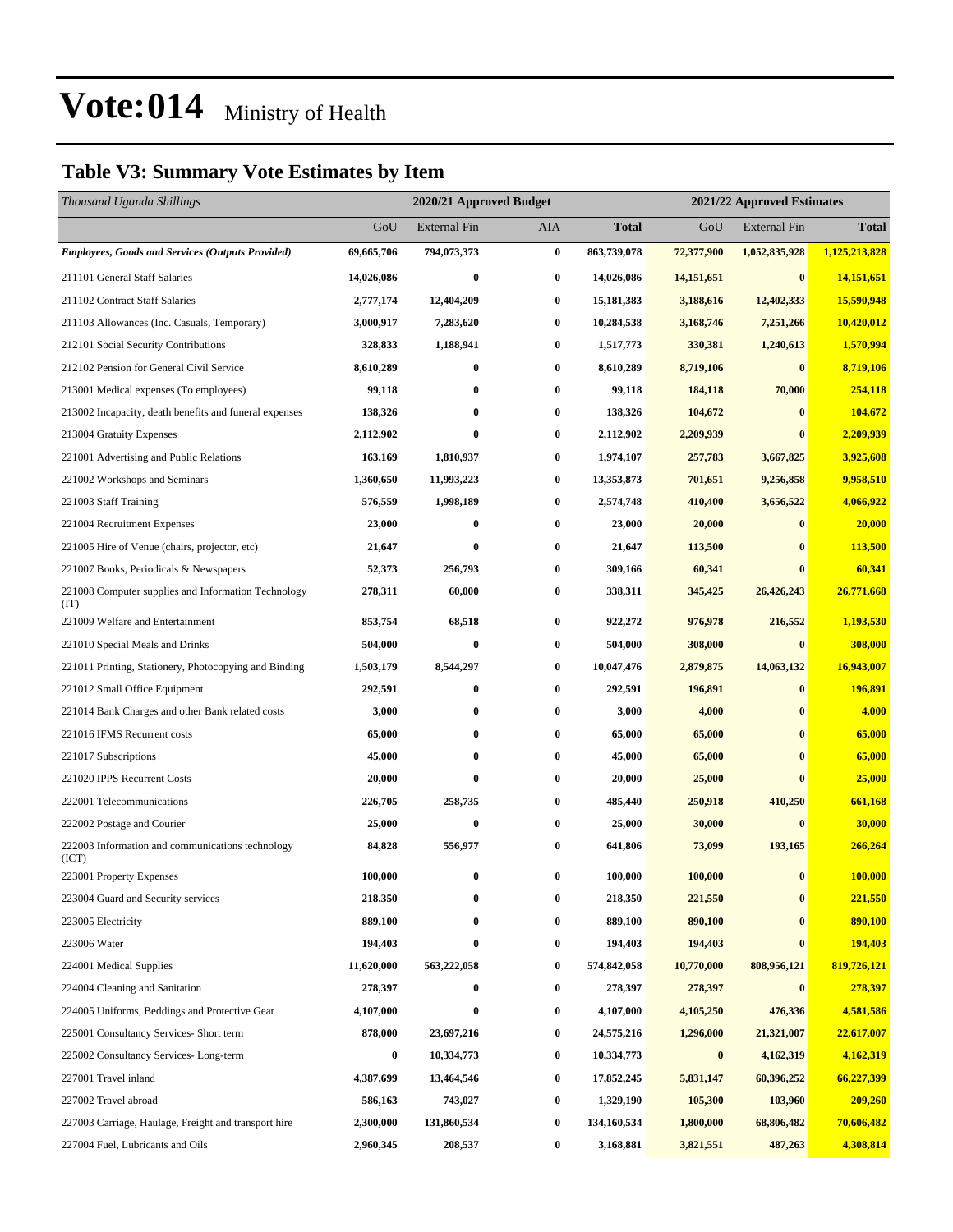| 228002 Maintenance - Vehicles                                    | 804,765          | 283,881       | $\bf{0}$     | 1,088,647     | 1,024,869   | 199,271       | 1,224,140     |
|------------------------------------------------------------------|------------------|---------------|--------------|---------------|-------------|---------------|---------------|
| 228003 Maintenance – Machinery, Equipment $\&$<br>Furniture      | 2,735,267        | 7,593         | 0            | 2,742,859     | 2,864,438   | 1,481,522     | 4,345,960     |
| 228004 Maintenance – Other                                       | 100,000          | $\bf{0}$      | $\bf{0}$     | 100,000       | 100,000     | 7,311,200     | 7,411,200     |
| 273101 Medical expenses (To general Public)                      | 180,000          | $\bf{0}$      | $\bf{0}$     | 180,000       | $\bf{0}$    | $\mathbf{0}$  | $\bf{0}$      |
| 273102 Incapacity, death benefits and funeral expenses           | 10,000           | $\bf{0}$      | 0            | 10,000        | 10,000      |               | 10,000        |
| 282103 Scholarships and related costs                            | 123,805          | 3,826,769     | 0            | 3,950,574     | 123,804     | 279,438       | 403,242       |
| <b>Grants, Transfers and Subsides (Outputs Funded)</b>           | 52,798,022       | 129,132,640   | $\bf{0}$     | 181,930,663   | 77,563,410  | 108,946,454   | 186,509,865   |
| 262101 Contributions to International Organisations<br>(Current) | 2,960,000        | $\bf{0}$      | 0            | 2,960,000     | 3,720,000   | $\bf{0}$      | 3,720,000     |
| 263104 Transfers to other govt. Units (Current)                  | 23,182,020       | 106,201,104   | $\bf{0}$     | 129,383,124   | 42,018,000  | 87,130,191    | 129,148,191   |
| 263106 Other Current grants (Current)                            | 13,573,430       | $\bf{0}$      | 0            | 13,573,430    | 13,573,430  | $\mathbf{0}$  | 13,573,430    |
| 263204 Transfers to other govt. Units (Capital)                  | 2,583,664        | $\mathbf{0}$  | 0            | 2,583,664     | 7,753,072   | $\mathbf{0}$  | 7,753,072     |
| 264101 Contributions to Autonomous Institutions                  | 10,498,908       | $\mathbf{0}$  | $\bf{0}$     | 10,498,908    | 10,498,908  | $\mathbf{0}$  | 10,498,908    |
| 291001 Transfers to Government Institutions                      | $\bf{0}$         | 22,931,536    | $\bf{0}$     | 22,931,536    | $\bf{0}$    | 21,816,263    | 21,816,263    |
| <b>Investment</b> (Capital Purchases)                            | 21,418,000       | 201,387,501   | $\bf{0}$     | 222,805,501   | 53,118,720  | 147,409,425   | 200,528,145   |
| 312101 Non-Residential Buildings                                 | 13,057,000       | 131,609,537   | $\bf{0}$     | 144,666,537   | 29,522,720  | 93,037,867    | 122,560,587   |
| 312201 Transport Equipment                                       | $\boldsymbol{0}$ | 6,954,957     | 0            | 6,954,957     | $\bf{0}$    | 5,406,880     | 5,406,880     |
| 312202 Machinery and Equipment                                   | 1,400,000        | 62,823,008    | 0            | 64,223,008    | 23,111,000  | 25,580,856    | 48,691,856    |
| 312203 Furniture & Fixtures                                      | 125,000          | $\bf{0}$      | 0            | 125,000       | 135,000     | 11,874,670    | 12,009,670    |
| 312212 Medical Equipment                                         | 500,000          | $\bf{0}$      | 0            | 500,000       | 150,000     | 11,404,636    | 11,554,636    |
| 312213 ICT Equipment                                             | 6,336,000        | $\bf{0}$      | $\bf{0}$     | 6,336,000     | 200,000     | 104,516       | 304,516       |
| <b>Arrears</b>                                                   | 3,230,060        | $\bf{0}$      | $\bf{0}$     | 3,230,060     | 20,015,000  | $\mathbf{0}$  | 20,015,000    |
| 321605 Domestic arrears (Budgeting)                              | 2,962,573        | $\bf{0}$      | $\bf{0}$     | 2,962,573     | 20,000,000  | $\bf{0}$      | 20,000,000    |
| 321612 Water arrears (Budgeting)                                 | 28,620           | $\bf{0}$      | $\bf{0}$     | 28,620        | $\bf{0}$    | $\mathbf{0}$  | $\bf{0}$      |
| 321614 Electricity arrears (Budgeting)                           | 211,395          | $\bf{0}$      | 0            | 211,395       | $\bf{0}$    | $\mathbf{0}$  | $\bf{0}$      |
| 321617 Salary Arrears (Budgeting)                                | 27,471           | $\bf{0}$      | $\bf{0}$     | 27,471        | 15,000      | $\mathbf{0}$  | 15,000        |
| <b>Grand Total Vote 014</b>                                      | 147, 111, 788    | 1,124,593,515 | $\bf{0}$     | 1,271,705,302 | 223,075,030 | 1,309,191,808 | 1,532,266,838 |
| <b>Total Excluding Arrears</b>                                   | 143,881,728      | 1,124,593,515 | $\mathbf{0}$ | 1,268,475,242 | 203,060,030 | 1,309,191,808 | 1,512,251,838 |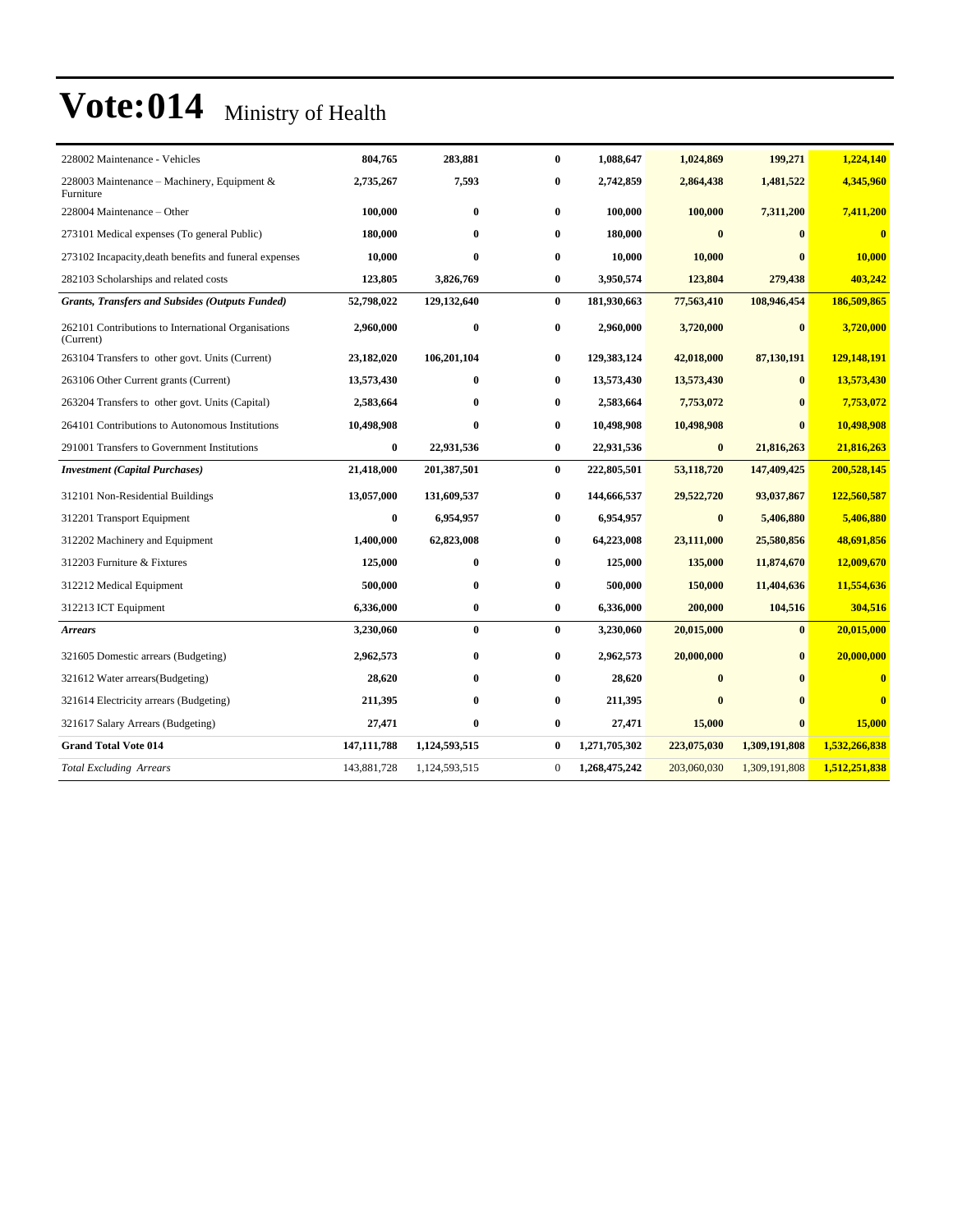### **Table V4: Detailed Estimates by Sub-SubProgramme, Department,Project and Budget Output and Item**

#### *Sub-SubProgrammme 01 Health Governance and Regulation*

*Recurrent Budget Estimates*

#### **Department 20 Standards, Accreditation and Patient Protection**

| Thousand Uganda Shillings                                                                     |                       | 2020/21 Approved Budget |                  |              | 2021/22 Approved Estimates |                |               |
|-----------------------------------------------------------------------------------------------|-----------------------|-------------------------|------------------|--------------|----------------------------|----------------|---------------|
| <b>Outputs Provided</b>                                                                       | Wage                  | Non Wage                | AIA              | <b>Total</b> | Wage                       | Non Wage       | <b>Total</b>  |
| <b>Budget Output 080101 Sector performance monitored and evaluated</b>                        |                       |                         |                  |              |                            |                |               |
| 211101 General Staff Salaries                                                                 | 228,589               | $\overline{0}$          | $\boldsymbol{0}$ | 228,589      | 228,589                    | $\overline{0}$ | 228,589       |
| 211103 Allowances (Inc. Casuals, Temporary)                                                   | $\boldsymbol{0}$      | 13,200                  | $\mathbf{0}$     | 13,200       | $\mathbf{0}$               | 13,387         | 13,387        |
| 221008 Computer supplies and Information Technology (IT)                                      | $\boldsymbol{0}$      | 5,125                   | $\mathbf{0}$     | 5,125        | $\mathbf{0}$               | 11,125         | 11,125        |
| 221009 Welfare and Entertainment                                                              | $\boldsymbol{0}$      | 17,471                  | $\boldsymbol{0}$ | 17,471       | $\bf{0}$                   | 17,471         | 17,471        |
| 221011 Printing, Stationery, Photocopying and Binding                                         | $\boldsymbol{0}$      | 16,764                  | $\mathbf{0}$     | 16,764       | $\mathbf{0}$               | 16,764         | 16,764        |
| 227001 Travel inland                                                                          | $\boldsymbol{0}$      | $\overline{0}$          | $\boldsymbol{0}$ | $\bf{0}$     | $\mathbf{0}$               | 20,000         | 20,000        |
| 227002 Travel abroad                                                                          | $\boldsymbol{0}$      | 29,187                  | $\boldsymbol{0}$ | 29,187       | $\mathbf{0}$               | 3,000          | 3,000         |
| 228002 Maintenance - Vehicles                                                                 | $\boldsymbol{0}$      | 8,700                   | $\mathbf{0}$     | 8,700        | $\mathbf{0}$               | 8,700          | 8,700         |
| <b>Total Cost of Budget Output 01</b>                                                         | 228,589               | 90,447                  | 0                | 319,037      | 228,589                    | 90,447         | 319,036       |
| <b>Budget Output 080102 Standards and guidelines disseminated</b>                             |                       |                         |                  |              |                            |                |               |
| 213001 Medical expenses (To employees)                                                        | $\boldsymbol{0}$      | 7,059                   | $\mathbf{0}$     | 7,059        | $\mathbf{0}$               | 7,059          | 7,059         |
| 213002 Incapacity, death benefits and funeral expenses                                        | $\boldsymbol{0}$      | 7,059                   | $\boldsymbol{0}$ | 7,059        | $\mathbf{0}$               | 7,059          | 7,059         |
| 221011 Printing, Stationery, Photocopying and Binding                                         | $\boldsymbol{0}$      | 11,600                  | $\boldsymbol{0}$ | 11,600       | $\boldsymbol{0}$           | 11,600         | <b>11,600</b> |
| 227001 Travel inland                                                                          | $\boldsymbol{0}$      | 36,159                  | $\mathbf{0}$     | 36,159       | $\mathbf{0}$               | 36,159         | 36,159        |
| 227004 Fuel, Lubricants and Oils                                                              | $\boldsymbol{0}$      | 38,000                  | $\mathbf{0}$     | 38,000       | $\mathbf{0}$               | 38,000         | 38,000        |
| 228002 Maintenance - Vehicles                                                                 | $\boldsymbol{0}$      | 7,800                   | $\mathbf{0}$     | 7,800        | $\mathbf{0}$               | 7,800          | 7,800         |
| <b>Total Cost of Budget Output 02</b>                                                         | $\boldsymbol{\theta}$ | 107,677                 | 0                | 107,677      | $\boldsymbol{\theta}$      | 107,677        | 107,677       |
| Budget Output 080103 Support supervision provided to Local Governments and referral hospitals |                       |                         |                  |              |                            |                |               |
| 211103 Allowances (Inc. Casuals, Temporary)                                                   | $\boldsymbol{0}$      | 57,800                  | $\boldsymbol{0}$ | 57,800       | $\mathbf{0}$               | 57,800         | 57,800        |
| 221011 Printing, Stationery, Photocopying and Binding                                         | $\boldsymbol{0}$      | 10,952                  | $\mathbf{0}$     | 10,952       | $\mathbf{0}$               | 5,952          | 5,952         |
| 222001 Telecommunications                                                                     | $\boldsymbol{0}$      | 7,059                   | $\mathbf{0}$     | 7,059        | $\mathbf{0}$               | 7,059          | 7,059         |
| 227001 Travel inland                                                                          | $\boldsymbol{0}$      | 41,889                  | $\mathbf{0}$     | 41,889       | $\mathbf{0}$               | 46,889         | 46,889        |
| 227004 Fuel, Lubricants and Oils                                                              | $\boldsymbol{0}$      | 78,740                  | $\mathbf{0}$     | 78,740       | $\mathbf{0}$               | 78,740         | 78,740        |
| 228002 Maintenance - Vehicles                                                                 | $\boldsymbol{0}$      | 19,459                  | $\boldsymbol{0}$ | 19,459       | $\mathbf{0}$               | 19,459         | 19,459        |
| <b>Total Cost of Budget Output 03</b>                                                         | 0                     | 215,899                 | 0                | 215,899      | $\boldsymbol{\theta}$      | 215,899        | 215,899       |
| <b>Budget Output 080104 Standards and guidelines developed</b>                                |                       |                         |                  |              |                            |                |               |
| 211103 Allowances (Inc. Casuals, Temporary)                                                   | $\mathbf{0}$          | 20,536                  | $\overline{0}$   | 20,536       | $\mathbf{0}$               | 35,683         | 35,683        |
| 221005 Hire of Venue (chairs, projector, etc)                                                 | $\boldsymbol{0}$      | 21,647                  | $\boldsymbol{0}$ | 21,647       | $\boldsymbol{0}$           | 1,500          | 1,500         |
| 221009 Welfare and Entertainment                                                              | $\boldsymbol{0}$      | 8,000                   | $\boldsymbol{0}$ | 8,000        | $\boldsymbol{0}$           | 13,000         | <b>13,000</b> |
| 221011 Printing, Stationery, Photocopying and Binding                                         | $\boldsymbol{0}$      | 36,986                  | $\boldsymbol{0}$ | 36,986       | $\boldsymbol{0}$           | 36,986         | 36,986        |
| <b>Total Cost of Budget Output 04</b>                                                         | 0                     | 87,169                  | 0                | 87,169       | $\boldsymbol{\theta}$      | 87,169         | 87,169        |
| <b>Total Cost Of Outputs Provided</b>                                                         | 228,589               | 501,192                 | $\bf{0}$         | 729,782      | 228,589                    | 501,192        | 729,781       |
| <b>Total Cost for Department 20</b>                                                           | 228,589               | 501,192                 | $\bf{0}$         | 729,782      | 228,589                    | 501,192        | 729,781       |
| <b>Total Excluding Arrears</b>                                                                | 228,589               | 501,192                 | $\boldsymbol{0}$ | 729,782      | 228,589                    | 501,192        | 729,781       |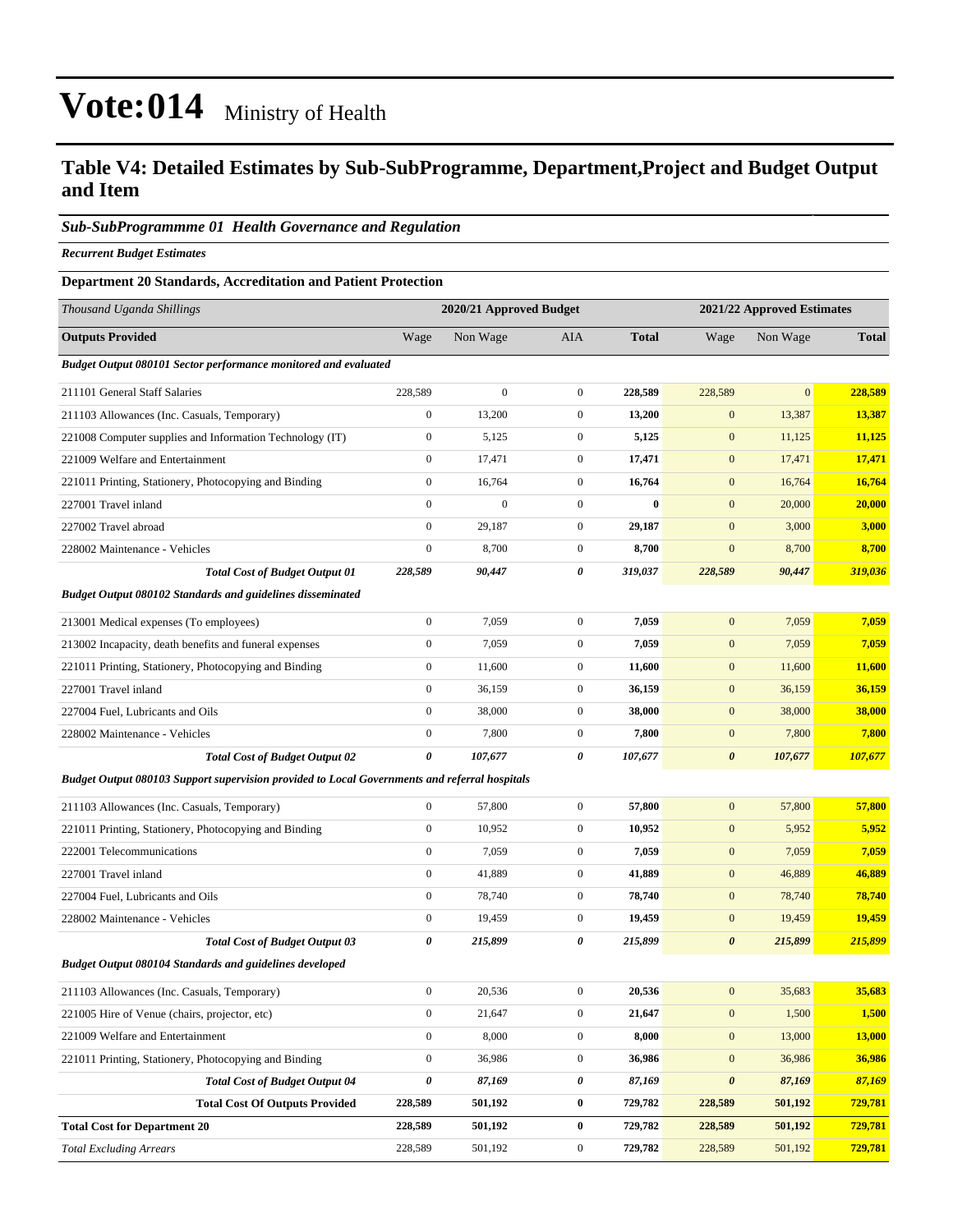|                                                          | GoU     | <b>External Fin</b> | AIA | <b>Total</b> | GoU     | <b>External Fin</b> | <b>Total</b> |
|----------------------------------------------------------|---------|---------------------|-----|--------------|---------|---------------------|--------------|
| <b>Total Cost for Sub-SubProgramme 01</b>                | 729.782 |                     |     | 729.782      | 729,781 |                     | 729.781      |
| <b>Total Excluding Arrears</b>                           | 729.782 |                     |     | 729.782      | 729,781 |                     | 729.781      |
| Sub-SubProgrammme 02 Health infrastructure and equipment |         |                     |     |              |         |                     |              |

#### *Development Budget Estimates*

### **Project 1243 Rehabilitation and Construction of General Hospitals**

| Thousand Uganda Shillings                                                             |                       | 2020/21 Approved Budget       |                       |              |              | 2021/22 Draft Estimates |              |
|---------------------------------------------------------------------------------------|-----------------------|-------------------------------|-----------------------|--------------|--------------|-------------------------|--------------|
| <b>Outputs Provided</b>                                                               |                       | GoU Dev't External Fin        | <b>AIA</b>            | <b>Total</b> |              | GoU Dev't External Fin  | <b>Total</b> |
| <b>Budget Output 080201 Monitoring, Supervision and Evaluation of Health Systems</b>  |                       |                               |                       |              |              |                         |              |
| 211102 Contract Staff Salaries                                                        | 72,000                | $\boldsymbol{0}$              | $\boldsymbol{0}$      | 72,000       | 118,560      | $\overline{0}$          | 118,560      |
| 211103 Allowances (Inc. Casuals, Temporary)                                           | 70,000                | $\overline{0}$                | $\boldsymbol{0}$      | 70,000       | 84,000       | $\overline{0}$          | 84,000       |
| 212101 Social Security Contributions                                                  | $\overline{0}$        | $\overline{0}$                | $\boldsymbol{0}$      | $\bf{0}$     | 9,120        | $\mathbf{0}$            | 9,120        |
| 221001 Advertising and Public Relations                                               | 6,600                 | $\overline{0}$                | $\boldsymbol{0}$      | 6,600        | 13,200       | $\overline{0}$          | 13,200       |
| 221002 Workshops and Seminars                                                         | 10,600                | $\overline{0}$                | $\mathbf{0}$          | 10,600       | 6,000        | $\overline{0}$          | 6,000        |
| 221004 Recruitment Expenses                                                           | 3,000                 | $\overline{0}$                | $\boldsymbol{0}$      | 3,000        | $\mathbf{0}$ | $\overline{0}$          | $\bf{0}$     |
| 221005 Hire of Venue (chairs, projector, etc)                                         | $\mathbf{0}$          | $\overline{0}$                | $\boldsymbol{0}$      | $\bf{0}$     | 30,000       | $\overline{0}$          | 30,000       |
| 221007 Books, Periodicals & Newspapers                                                | $\overline{0}$        | $\overline{0}$                | $\mathbf{0}$          | $\bf{0}$     | 1,440        | $\overline{0}$          | 1,440        |
| 221008 Computer supplies and Information Technology (IT)                              | 3,500                 | $\overline{0}$                | $\boldsymbol{0}$      | 3,500        | 4,000        | $\overline{0}$          | 4,000        |
| 221009 Welfare and Entertainment                                                      | 2,000                 | $\overline{0}$                | $\boldsymbol{0}$      | 2,000        | 4,000        | $\overline{0}$          | 4,000        |
| 221011 Printing, Stationery, Photocopying and Binding                                 | 2,500                 | $\overline{0}$                | $\mathbf{0}$          | 2,500        | 8,960        | $\overline{0}$          | 8,960        |
| 221014 Bank Charges and other Bank related costs                                      | 3,000                 | $\overline{0}$                | $\boldsymbol{0}$      | 3,000        | 4,000        | $\overline{0}$          | 4,000        |
| 222001 Telecommunications                                                             | 1,800                 | $\boldsymbol{0}$              | $\boldsymbol{0}$      | 1,800        | 6,000        | $\overline{0}$          | 6,000        |
| 225002 Consultancy Services-Long-term                                                 | $\overline{0}$        | $\overline{0}$                | $\mathbf{0}$          | $\bf{0}$     | $\mathbf{0}$ | 1,500,000               | 1,500,000    |
| 227001 Travel inland                                                                  | 20,000                | $\overline{0}$                | $\boldsymbol{0}$      | 20,000       | $\mathbf{0}$ | $\mathbf{0}$            | $\bf{0}$     |
| 227004 Fuel, Lubricants and Oils                                                      | 80,000                | $\boldsymbol{0}$              | $\boldsymbol{0}$      | 80,000       | 109,000      | $\overline{0}$          | 109,000      |
| 228002 Maintenance - Vehicles                                                         | 15,000                | $\overline{0}$                | $\mathbf{0}$          | 15,000       | 30,000       | $\Omega$                | 30,000       |
| Total Cost Of Budget Output 080201                                                    | 290,000               | 0                             | $\boldsymbol{\theta}$ | 290,000      | 428,280      | 1,500,000               | 1,928,280    |
| <b>Total Cost for Outputs Provided</b>                                                | 290,000               | $\overline{0}$                | $\boldsymbol{0}$      | 290,000      | 428,280      | 1,500,000               | 1,928,280    |
| <b>Capital Purchases</b>                                                              |                       | <b>GoU Dev't External Fin</b> | <b>AIA</b>            | <b>Total</b> |              | GoU Dev't External Fin  | <b>Total</b> |
| <b>Budget Output 080278 Purchase of Office and Residential Furniture and Fittings</b> |                       |                               |                       |              |              |                         |              |
| 312203 Furniture & Fixtures                                                           | $\overline{0}$        | $\overline{0}$                | $\boldsymbol{0}$      | $\bf{0}$     | 10,000       | $\overline{0}$          | 10,000       |
| Total Cost Of Budget Output 080278                                                    | $\boldsymbol{\theta}$ | $\theta$                      | 0                     | $\theta$     | 10,000       | $\pmb{\theta}$          | 10,000       |
| <b>Budget Output 080280 Hospital Construction/rehabilitation</b>                      |                       |                               |                       |              |              |                         |              |
| 312101 Non-Residential Buildings                                                      | 8,500,000             | 3,840,000                     | $\boldsymbol{0}$      | 12,340,000   | 18,701,720   | 8,380,000               | 27,081,720   |
| 312212 Medical Equipment                                                              | 500,000               | $\overline{0}$                | $\boldsymbol{0}$      | 500,000      | 150,000      | $\mathbf{0}$            | 150,000      |
| Total Cost Of Budget Output 080280                                                    | 9,000,000             | 3,840,000                     | 0                     | 12,840,000   | 18,851,720   | 8,380,000               | 27,231,720   |
| <b>Total Cost for Capital Purchases</b>                                               | 9,000,000             | 3,840,000                     | $\boldsymbol{0}$      | 12,840,000   | 18,861,720   | 8,380,000               | 27,241,720   |
| <b>Total Cost for Project: 1243</b>                                                   | 9,290,000             | 3,840,000                     | $\boldsymbol{0}$      | 13,130,000   | 19,290,000   | 9,880,000               | 29,170,000   |
| <b>Total Excluding Arrears</b>                                                        | 9,290,000             | 3,840,000                     | $\mathbf{0}$          | 13,130,000   | 19,290,000   | 9,880,000               | 29,170,000   |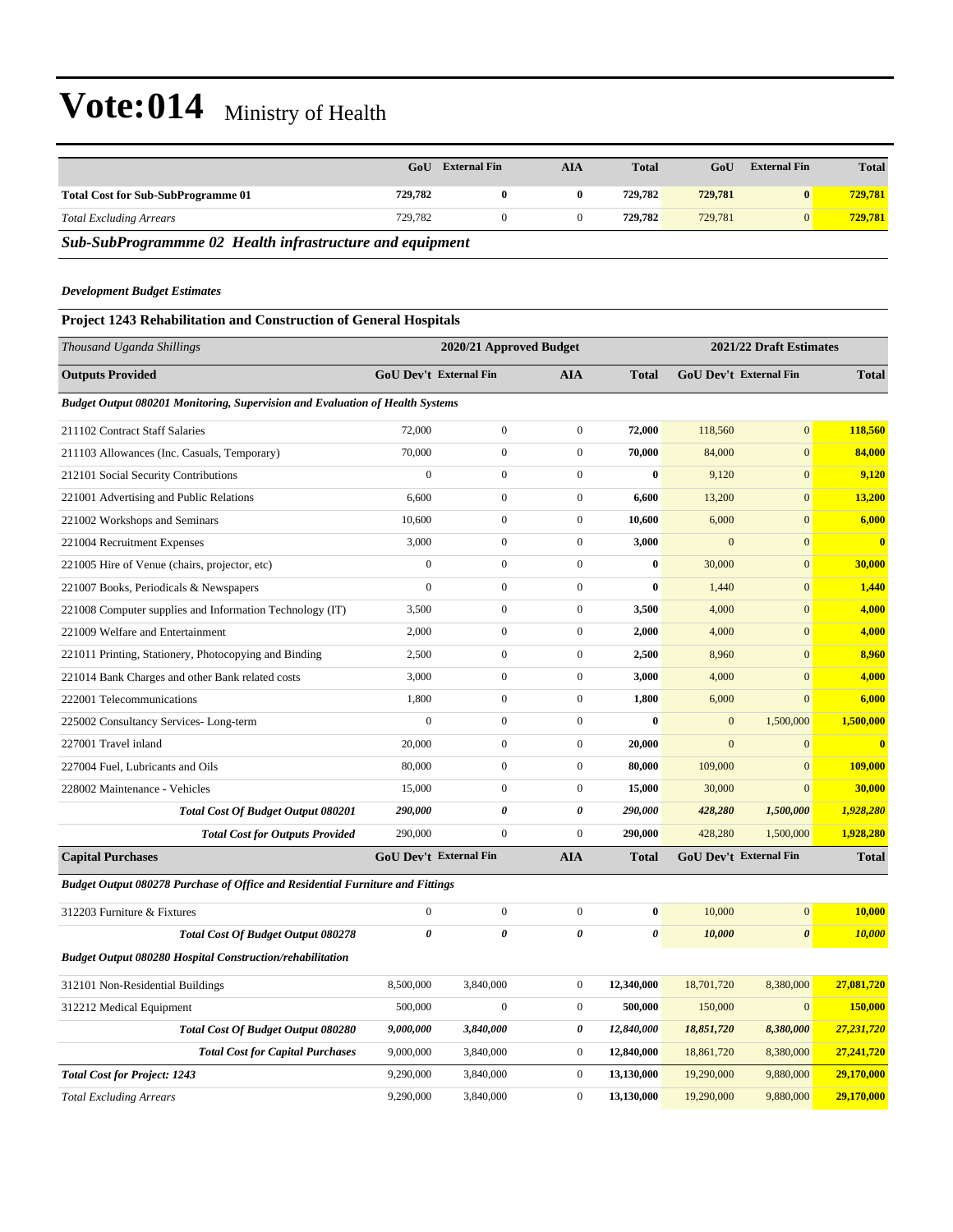| Project 1344 Renovation and Equipping of Kayunga and Yumbe General Hospitals  |                  |                         |                  |              |                           |                        |              |  |
|-------------------------------------------------------------------------------|------------------|-------------------------|------------------|--------------|---------------------------|------------------------|--------------|--|
| Thousand Uganda Shillings                                                     |                  | 2020/21 Approved Budget |                  |              | 2021/22 Draft Estimates   |                        |              |  |
| <b>Outputs Provided</b>                                                       |                  | GoU Dev't External Fin  | <b>AIA</b>       | Total        |                           | GoU Dev't External Fin | <b>Total</b> |  |
| Budget Output 080201 Monitoring, Supervision and Evaluation of Health Systems |                  |                         |                  |              |                           |                        |              |  |
| 211102 Contract Staff Salaries                                                | 283,200          | 514,800                 | $\boldsymbol{0}$ | 798,000      | 138,000                   | 96,200                 | 234,200      |  |
| 212101 Social Security Contributions                                          | 79,800           | $\boldsymbol{0}$        | $\boldsymbol{0}$ | 79,800       | 20,460                    | $\boldsymbol{0}$       | 20,460       |  |
| 221009 Welfare and Entertainment                                              | 3,000            | $\boldsymbol{0}$        | $\boldsymbol{0}$ | 3,000        | 3,000                     | $\mathbf{0}$           | 3,000        |  |
| 221011 Printing, Stationery, Photocopying and Binding                         | 3,000            | $\mathbf{0}$            | $\boldsymbol{0}$ | 3,000        | 3,000                     | $\overline{0}$         | 3,000        |  |
| 222001 Telecommunications                                                     | $\boldsymbol{0}$ | $\mathbf{0}$            | $\boldsymbol{0}$ | $\bf{0}$     | 10,400                    | $\boldsymbol{0}$       | 10,400       |  |
| 222002 Postage and Courier                                                    | 3,000            | $\mathbf{0}$            | $\overline{0}$   | 3,000        | 8,000                     | $\overline{0}$         | 8,000        |  |
| 222003 Information and communications technology (ICT)                        | 10,400           | $\boldsymbol{0}$        | $\boldsymbol{0}$ | 10,400       | $\mathbf{0}$              | $\mathbf{0}$           | $\bf{0}$     |  |
| 223004 Guard and Security services                                            | 750              | $\boldsymbol{0}$        | $\boldsymbol{0}$ | 750          | 750                       | $\mathbf{0}$           | 750          |  |
| 223005 Electricity                                                            | 3,500            | $\mathbf{0}$            | $\boldsymbol{0}$ | 3,500        | 3,500                     | $\overline{0}$         | 3,500        |  |
| 223006 Water                                                                  | 300              | $\mathbf{0}$            | $\boldsymbol{0}$ | 300          | 300                       | $\mathbf{0}$           | 300          |  |
| 224004 Cleaning and Sanitation                                                | 1,000            | $\mathbf{0}$            | $\overline{0}$   | 1,000        | 1,000                     | $\overline{0}$         | 1,000        |  |
| 225001 Consultancy Services- Short term                                       | $\boldsymbol{0}$ | 1,120,200               | $\boldsymbol{0}$ | 1,120,200    | $\boldsymbol{0}$          | $\boldsymbol{0}$       | $\bf{0}$     |  |
| 225002 Consultancy Services-Long-term                                         | $\mathbf{0}$     | $\mathbf{0}$            | $\boldsymbol{0}$ | $\bf{0}$     | $\mathbf{0}$              | 530,800                | 530,800      |  |
| 227001 Travel inland                                                          | 67,500           | $\mathbf{0}$            | $\boldsymbol{0}$ | 67,500       | 60,000                    | $\mathbf{0}$           | 60,000       |  |
| 227004 Fuel, Lubricants and Oils                                              | 32,000           | $\mathbf{0}$            | $\boldsymbol{0}$ | 32,000       | 50,280                    | $\boldsymbol{0}$       | 50,280       |  |
| 228002 Maintenance - Vehicles                                                 | 12,550           | $\mathbf{0}$            | $\boldsymbol{0}$ | 12,550       | 26,310                    | $\mathbf{0}$           | 26,310       |  |
| <b>Total Cost Of Budget Output 080201</b>                                     | 500,000          | 1,635,000               | 0                | 2,135,000    | 325,000                   | 627,000                | 952,000      |  |
| <b>Total Cost for Outputs Provided</b>                                        | 500,000          | 1,635,000               | $\boldsymbol{0}$ | 2,135,000    | 325,000                   | 627,000                | 952,000      |  |
| <b>Outputs Funded</b>                                                         |                  | GoU Dev't External Fin  | <b>AIA</b>       | <b>Total</b> |                           | GoU Dev't External Fin | <b>Total</b> |  |
| <b>Budget Output 080251 Support to Local Governments</b>                      |                  |                         |                  |              |                           |                        |              |  |
| 263204 Transfers to other govt. Units (Capital)                               | 1,000,000        | $\mathbf{0}$            | $\boldsymbol{0}$ | 1,000,000    | 1,000,000                 | $\overline{0}$         | 1,000,000    |  |
| o/w Kayunga General Hospital retooled                                         | 1,000,000        | 0                       | 0                | 1,000,000    | $\boldsymbol{\mathit{0}}$ | $\boldsymbol{\theta}$  | $\bf{0}$     |  |
| o/w Support to Kayunga Referral Hospital                                      | $\theta$         | $\theta$                | 0                | $\bf{0}$     | 1,000,000                 | $\boldsymbol{\theta}$  | 1,000,000    |  |
| <b>Total Cost Of Budget Output 080251</b>                                     | 1,000,000        | 0                       | 0                | 1,000,000    | 1,000,000                 | 0                      | 1,000,000    |  |
| <b>Total Cost for Outputs Funded</b>                                          | 1,000,000        | $\mathbf{0}$            | $\boldsymbol{0}$ | 1,000,000    | 1,000,000                 | $\mathbf{0}$           | 1,000,000    |  |
| <b>Capital Purchases</b>                                                      |                  | GoU Dev't External Fin  | <b>AIA</b>       | <b>Total</b> |                           | GoU Dev't External Fin | <b>Total</b> |  |
| Budget Output 080277 Purchase of Specialised Machinery & Equipment            |                  |                         |                  |              |                           |                        |              |  |
| 312202 Machinery and Equipment                                                | $\boldsymbol{0}$ | 20,650,000              | $\boldsymbol{0}$ | 20,650,000   | 111,000                   | $\vert 0 \vert$        | 111,000      |  |
| 312212 Medical Equipment                                                      | $\boldsymbol{0}$ | $\boldsymbol{0}$        | $\boldsymbol{0}$ | $\bf{0}$     | $\mathbf{0}$              | 5,535,000              | 5,535,000    |  |
| Total Cost Of Budget Output 080277                                            | 0                | 20,650,000              | 0                | 20,650,000   | 111,000                   | 5,535,000              | 5,646,000    |  |
| <b>Budget Output 080280 Hospital Construction/rehabilitation</b>              |                  |                         |                  |              |                           |                        |              |  |
| 312101 Non-Residential Buildings                                              | 1,380,000        | 8,545,000               | $\boldsymbol{0}$ | 9,925,000    | 1,244,000                 | 2,939,208              | 4,183,208    |  |
| Total Cost Of Budget Output 080280                                            | 1,380,000        | 8,545,000               | 0                | 9,925,000    | 1,244,000                 | 2,939,208              | 4,183,208    |  |

*Total Cost for Capital Purchases* 1,380,000 29,195,000 0 **30,575,000** 1,355,000 8,474,208 **9,829,208**

*Total Cost for Project: 1344* 2,880,000 30,830,000 0 **33,710,000** 2,680,000 9,101,208 **11,781,208**

| <b>Total Excluding Arrears</b> | 2,880,000 | 30,830,000 |  | 33,710,000 | 2,680,000 |  | 9,101,208 11,781,208 |
|--------------------------------|-----------|------------|--|------------|-----------|--|----------------------|
|--------------------------------|-----------|------------|--|------------|-----------|--|----------------------|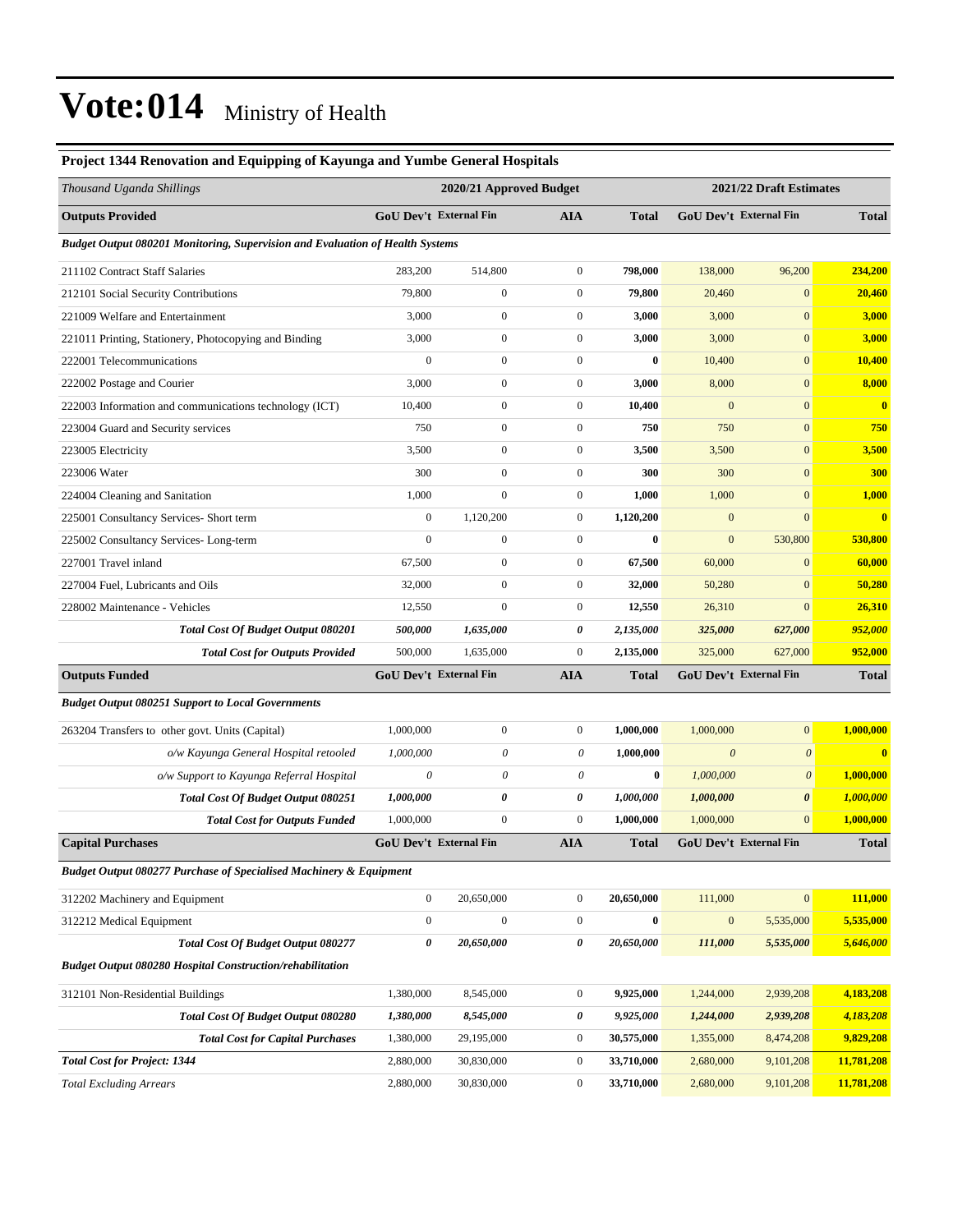### **Project 1440 Uganda Reproductive Maternal and Child Health Services Improvement Project** *Thousand Uganda Shillings* **2020/21 Approved Budget 2021/22 Draft Estimates Outputs Provided GoU Dev't External Fin AIA Total GoU Dev't External Fin Total** *Budget Output 080201 Monitoring, Supervision and Evaluation of Health Systems* 211102 Contract Staff Salaries 0 5,420,560 0 **5,420,560** 100,000 1,146,542 **1,246,542** 211103 Allowances (Inc. Casuals, Temporary) 20,000 6,990,627 0 **7,010,627** 50,000 6,998,802 **7,048,802** 212101 Social Security Contributions 0 542,056 0 **542,056** 0 124,654 **124,654** 221002 Workshops and Seminars 0 3,666,234 0 **3,666,234** 0 1,358,198 **1,358,198** 221009 Welfare and Entertainment 20,000 0 0 **20,000** 0 0 **0** 221011 Printing, Stationery, Photocopying and Binding 0 678,957 0 **678,957** 0 1,750,638 **1,750,638** 224001 Medical Supplies 0 33,141,062 0 **33,141,062** 150,000 545,877,364 **546,027,364** 225001 Consultancy Services- Short term 0 9,850,749 0 **9,850,749** 0 1,666,426 **1,666,426** 225002 Consultancy Services- Long-term 0 10,304,069 0 **10,304,069** 0 1,781,519 **1,781,519** 227001 Travel inland 60,000 5,867,987 0 **5,927,987** 70,000 571,620 **641,620** 227002 Travel abroad 0 656,387 0 **656,387** 0 103,960 **103,960** 227004 Fuel, Lubricants and Oils 100,000 0 0 **100,000** 30,000 0 **30,000** 282103 Scholarships and related costs 0 3,826,769 0 **3,826,769** 0 279,438 **279,438** *Total Cost Of Budget Output 080201 200,000 80,945,456 0 81,145,456 400,000 561,659,161 562,059,161 Total Cost for Outputs Provided* 200,000 80,945,456 0 **81,145,456** 400,000 561,659,161 **562,059,161 Outputs Funded GoU Dev't External Fin AIA Total GoU Dev't External Fin Total** *Budget Output 080251 Support to Local Governments* 263104 Transfers to other govt. Units (Current) 0 103,142,550 0 **103,142,550** 0 81,489,201 **81,489,201** *o/w RBF and EVD transfers 0 103,142,550 0* **103,142,550** *0 0* **0** *o/w Reimbursement to Health Facilities for Result Based Financing.(RBF) 0 0 0* **0** *0 81,489,201* **81,489,201** *Total Cost Of Budget Output 080251 0 103,142,550 0 103,142,550 0 81,489,201 81,489,201 Total Cost for Outputs Funded* 0 103,142,550 0 **103,142,550** 0 81,489,201 **81,489,201 Capital Purchases GoU Dev't External Fin AIA Total GoU Dev't External Fin Total** *Budget Output 080275 Purchase of Motor Vehicles and Other Transport Equipment* 312201 Transport Equipment 0 2,192,957 0 **2,192,957** 0 0 **0** 312202 Machinery and Equipment 0 0 0 **0** 0 1,305,864 **1,305,864** *Total Cost Of Budget Output 080275 0 2,192,957 0 2,192,957 0 1,305,864 1,305,864 Budget Output 080277 Purchase of Specialised Machinery & Equipment* 312202 Machinery and Equipment 0 34,141,062 0 **34,141,062** 0 16,721,178 **16,721,178** *Total Cost Of Budget Output 080277 0 34,141,062 0 34,141,062 0 16,721,178 16,721,178 Budget Output 080278 Purchase of Office and Residential Furniture and Fittings* 312202 Machinery and Equipment 0 1,855,425 0 **1,855,425** 0 0 **0** 312203 Furniture & Fixtures 0 0 0 **0** 0 3,699,520 **3,699,520** *Total Cost Of Budget Output 080278 0 1,855,425 0 1,855,425 0 3,699,520 3,699,520 Budget Output 080280 Hospital Construction/rehabilitation*  312101 Non-Residential Buildings 0 110,142,550 0 **110,142,550** 0 0 **0** *Total Cost Of Budget Output 080280 0 110,142,550 0 110,142,550 0 0 0*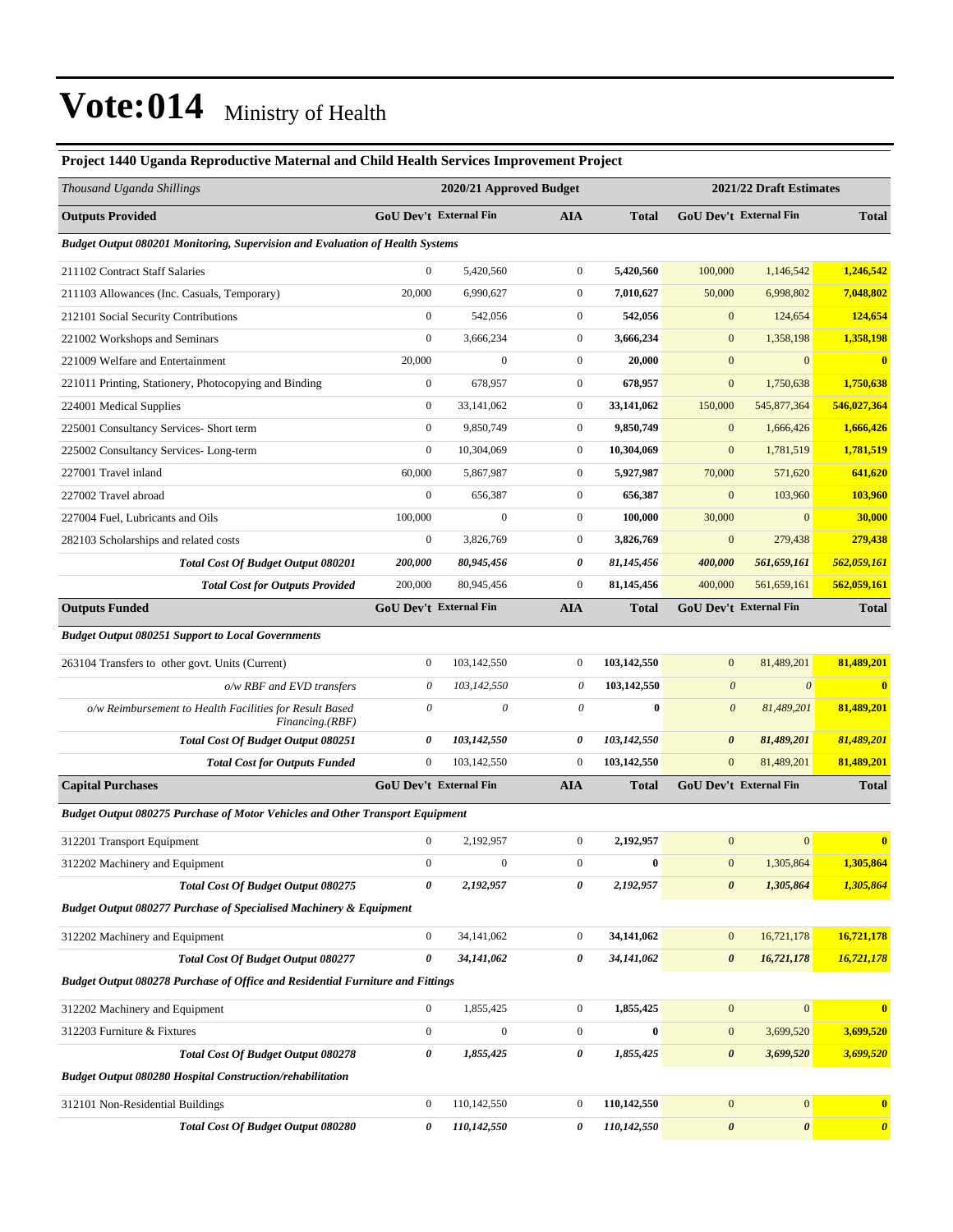#### *Budget Output 080281 Health centre construction and rehabilitation*

| 312101 Non-Residential Buildings          |         |             | $\bf{0}$    | $\mathbf{0}$ | 68.563.390  | 68,563,390  |
|-------------------------------------------|---------|-------------|-------------|--------------|-------------|-------------|
| <b>Total Cost Of Budget Output 080281</b> |         | 0           | 0           | 0            | 68,563,390  | 68,563,390  |
| <b>Total Cost for Capital Purchases</b>   |         | 148.331.994 | 148.331.994 | $\mathbf{0}$ | 90.289.952  | 90,289,952  |
| <b>Total Cost for Project: 1440</b>       | 200,000 | 332,420,000 | 332,620,000 | 400,000      | 733,438,315 | 733,838,315 |
| <b>Total Excluding Arrears</b>            | 200,000 | 332,420,000 | 332,620,000 | 400,000      | 733,438,315 | 733,838,315 |

#### **Project 1519 Strengthening Capacity of Regional Referral Hospitals**

| Thousand Uganda Shillings                                                     |                               | 2020/21 Approved Budget | 2021/22 Draft Estimates |              |                               |                       |              |
|-------------------------------------------------------------------------------|-------------------------------|-------------------------|-------------------------|--------------|-------------------------------|-----------------------|--------------|
| <b>Capital Purchases</b>                                                      | <b>GoU Dev't External Fin</b> |                         | <b>AIA</b>              | <b>Total</b> | <b>GoU Dev't External Fin</b> |                       | <b>Total</b> |
| <b>Budget Output 080277 Purchase of Specialised Machinery &amp; Equipment</b> |                               |                         |                         |              |                               |                       |              |
| 312202 Machinery and Equipment                                                | 1.000.000                     | $\overline{0}$          | $\overline{0}$          | 1.000.000    | 21,700,000                    | $\overline{0}$        | 21,700,000   |
| Total Cost Of Budget Output 080277                                            | 1,000,000                     | 0                       | 0                       | 1.000.000    | 21,700,000                    | $\boldsymbol{\theta}$ | 21,700,000   |
| <b>Total Cost for Capital Purchases</b>                                       | 1,000,000                     | $\overline{0}$          | $\overline{0}$          | 1.000.000    | 21,700,000                    | $\overline{0}$        | 21,700,000   |
| <b>Total Cost for Project: 1519</b>                                           | 1.000.000                     | $\Omega$                | $\overline{0}$          | 1.000.000    | 21,700,000                    | $\overline{0}$        | 21,700,000   |
| <b>Total Excluding Arrears</b>                                                | 1.000.000                     | $\mathbf{0}$            | $\overline{0}$          | 1.000.000    | 21,700,000                    | $\overline{0}$        | 21,700,000   |

#### **Project 1539 Italian Support to Health Sector Development Plan- Karamoja Infrastructure Development Project Phase II**

| Thousand Uganda Shillings                                                            |                               | 2020/21 Approved Budget |                |              |                | 2021/22 Draft Estimates       |              |  |
|--------------------------------------------------------------------------------------|-------------------------------|-------------------------|----------------|--------------|----------------|-------------------------------|--------------|--|
| <b>Outputs Provided</b>                                                              | <b>GoU</b> Dev't External Fin |                         | <b>AIA</b>     | <b>Total</b> |                | GoU Dev't External Fin        | <b>Total</b> |  |
| Budget Output 080201 Monitoring, Supervision and Evaluation of Health Systems        |                               |                         |                |              |                |                               |              |  |
| 211102 Contract Staff Salaries                                                       | $\mathbf{0}$                  | 25,000                  | $\mathbf{0}$   | 25,000       | $\mathbf{0}$   | 25,000                        | 25,000       |  |
| 211103 Allowances (Inc. Casuals, Temporary)                                          | 15,000                        | 50,000                  | $\overline{0}$ | 65,000       | 180,000        | 50,000                        | 230,000      |  |
| 212101 Social Security Contributions                                                 | $\mathbf{0}$                  | 2,500                   | $\mathbf{0}$   | 2,500        | $\mathbf{0}$   | 2,500                         | 2,500        |  |
| 221001 Advertising and Public Relations                                              | 10,000                        | 10,000                  | $\mathbf{0}$   | 20,000       | 15,000         | 15,000                        | 30,000       |  |
| 221007 Books, Periodicals & Newspapers                                               | $\mathbf{0}$                  | $\overline{0}$          | $\mathbf{0}$   | $\mathbf{0}$ | 4,000          | $\Omega$                      | 4,000        |  |
| 221008 Computer supplies and Information Technology (IT)                             | $\theta$                      | $\overline{0}$          | $\Omega$       | $\mathbf{0}$ | 8,000          | $\Omega$                      | 8,000        |  |
| 221009 Welfare and Entertainment                                                     | 10.000                        | $\mathbf{0}$            | $\mathbf{0}$   | 10.000       | 20,000         | $\mathbf{0}$                  | 20,000       |  |
| 221011 Printing, Stationery, Photocopying and Binding                                | $\mathbf{0}$                  | 30,000                  | $\mathbf{0}$   | 30,000       | $\overline{0}$ | 30,000                        | 30,000       |  |
| 222001 Telecommunications                                                            | $\theta$                      | $\overline{0}$          | $\Omega$       | $\mathbf{0}$ | 16,000         | $\Omega$                      | 16,000       |  |
| 225001 Consultancy Services- Short term                                              | 210,000                       | 350,000                 | $\mathbf{0}$   | 560,000      | $\mathbf{0}$   | $\Omega$                      | $\bf{0}$     |  |
| 225002 Consultancy Services-Long-term                                                | $\overline{0}$                | $\overline{0}$          | $\mathbf{0}$   | $\bf{0}$     | $\overline{0}$ | 350,000                       | 350,000      |  |
| 227001 Travel inland                                                                 | 25,000                        | $\overline{0}$          | $\mathbf{0}$   | 25,000       | 248,000        | $\Omega$                      | 248,000      |  |
| 227004 Fuel, Lubricants and Oils                                                     | 91,000                        | $\mathbf{0}$            | $\mathbf{0}$   | 91,000       | 200,000        | $\Omega$                      | 200,000      |  |
| 228002 Maintenance - Vehicles                                                        | $\overline{0}$                | $\overline{0}$          | $\mathbf{0}$   | $\bf{0}$     | 20,000         | $\Omega$                      | 20,000       |  |
| <b>Total Cost Of Budget Output 080201</b>                                            | 361,000                       | 467,500                 | 0              | 828,500      | 711,000        | 472,500                       | 1,183,500    |  |
| <b>Total Cost for Outputs Provided</b>                                               | 361,000                       | 467,500                 | $\mathbf{0}$   | 828,500      | 711,000        | 472,500                       | 1,183,500    |  |
| <b>Capital Purchases</b>                                                             | <b>GoU Dev't External Fin</b> |                         | <b>AIA</b>     | <b>Total</b> |                | <b>GoU Dev't External Fin</b> | <b>Total</b> |  |
| <b>Budget Output 080275 Purchase of Motor Vehicles and Other Transport Equipment</b> |                               |                         |                |              |                |                               |              |  |

| 312201 Transport Equipment         | 3.360.000 | .360.000  | .599.500  | 2.599.500 |
|------------------------------------|-----------|-----------|-----------|-----------|
| Total Cost Of Budget Output 080275 | .360.000  | 3.360.000 | 2.599.500 | 2.599.500 |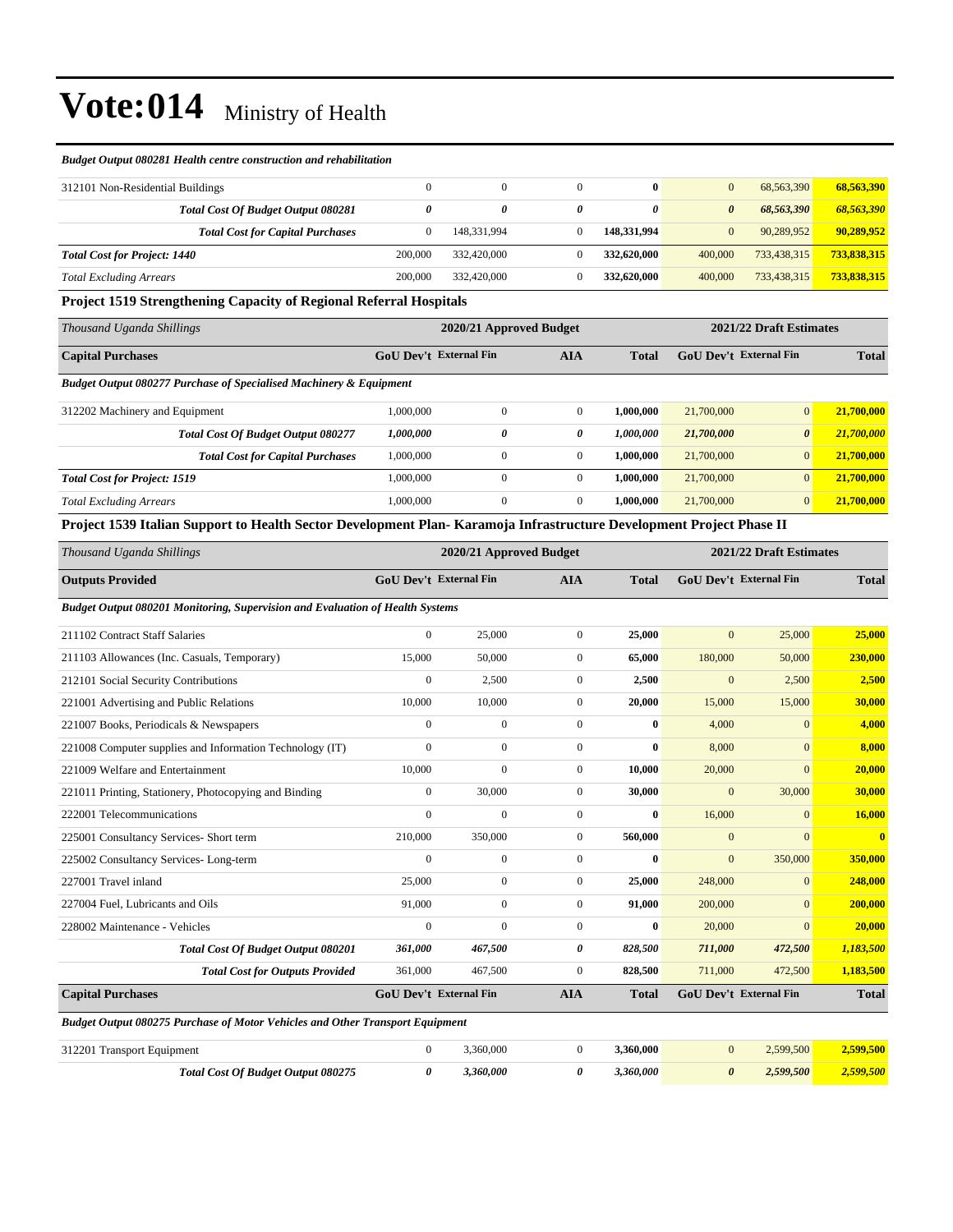| <b>Budget Output 080277 Purchase of Specialised Machinery &amp; Equipment</b> |              |            |              |            |                       |           |           |
|-------------------------------------------------------------------------------|--------------|------------|--------------|------------|-----------------------|-----------|-----------|
| 312202 Machinery and Equipment                                                | $\mathbf{0}$ | 28,000     | $\mathbf{0}$ | 28,000     | $\mathbf{0}$          | 28,000    | 28,000    |
| <b>Total Cost Of Budget Output 080277</b>                                     | 0            | 28,000     | 0            | 28,000     | $\boldsymbol{\theta}$ | 28,000    | 28,000    |
| <b>Budget Output 080280 Hospital Construction/rehabilitation</b>              |              |            |              |            |                       |           |           |
| 312101 Non-Residential Buildings                                              | $\mathbf{0}$ | 9,081,987  | $\mathbf{0}$ | 9,081,987  | 3,000,000             | 2,090,000 | 5,090,000 |
| <b>Total Cost Of Budget Output 080280</b>                                     | 0            | 9,081,987  | 0            | 9,081,987  | 3,000,000             | 2,090,000 | 5,090,000 |
| <b>Total Cost for Capital Purchases</b>                                       | $\theta$     | 12,469,987 | $\mathbf{0}$ | 12,469,987 | 3,000,000             | 4,717,500 | 7,717,500 |
| <b>Total Cost for Project: 1539</b>                                           | 361,000      | 12.937.487 | $\mathbf{0}$ | 13,298,487 | 3,711,000             | 5,190,000 | 8.901.000 |
| <b>Total Excluding Arrears</b>                                                | 361,000      | 12,937,487 | $\mathbf{0}$ | 13,298,487 | 3,711,000             | 5,190,000 | 8,901,000 |
|                                                                               |              |            |              |            |                       |           |           |

#### **Project 1566 Retooling of Ministry of Health**

| Thousand Uganda Shillings                                                                                                         |              | 2020/21 Approved Budget       |                       |              |                       | 2021/22 Draft Estimates       |              |
|-----------------------------------------------------------------------------------------------------------------------------------|--------------|-------------------------------|-----------------------|--------------|-----------------------|-------------------------------|--------------|
| <b>Outputs Provided</b>                                                                                                           |              | GoU Dev't External Fin        | <b>AIA</b>            | <b>Total</b> |                       | GoU Dev't External Fin        | <b>Total</b> |
| <b>Budget Output 080201 Monitoring, Supervision and Evaluation of Health Systems</b>                                              |              |                               |                       |              |                       |                               |              |
| 211103 Allowances (Inc. Casuals, Temporary)                                                                                       | 81,050       | $\boldsymbol{0}$              | $\boldsymbol{0}$      | 81,050       | 81,050                | $\mathbf{0}$                  | 81,050       |
| 213001 Medical expenses (To employees)                                                                                            | 7,059        | $\boldsymbol{0}$              | $\boldsymbol{0}$      | 7,059        | 7,059                 | $\mathbf{0}$                  | 7,059        |
| 213002 Incapacity, death benefits and funeral expenses                                                                            | 7,059        | $\mathbf{0}$                  | $\boldsymbol{0}$      | 7,059        | 7,059                 | $\mathbf{0}$                  | 7,059        |
| 221011 Printing, Stationery, Photocopying and Binding                                                                             | 1,000,000    | $\mathbf{0}$                  | $\mathbf{0}$          | 1,000,000    | 2,000,000             | $\boldsymbol{0}$              | 2,000,000    |
| 222001 Telecommunications                                                                                                         | 7,059        | $\overline{0}$                | $\boldsymbol{0}$      | 7,059        | 7,059                 | $\mathbf{0}$                  | 7,059        |
| 223004 Guard and Security services                                                                                                | 134,273      | $\mathbf{0}$                  | $\mathbf{0}$          | 134,273      | 134,273               | $\mathbf{0}$                  | 134,273      |
| 223005 Electricity                                                                                                                | 510,953      | $\mathbf{0}$                  | $\mathbf{0}$          | 510,953      | 510,953               | $\mathbf{0}$                  | 510,953      |
| 223006 Water                                                                                                                      | 9,471        | $\boldsymbol{0}$              | $\mathbf{0}$          | 9,471        | 9,471                 | $\mathbf{0}$                  | 9,471        |
| 224004 Cleaning and Sanitation                                                                                                    | 97,960       | $\overline{0}$                | $\mathbf{0}$          | 97,960       | 97,959                | $\mathbf{0}$                  | 97,959       |
| 224005 Uniforms, Beddings and Protective Gear                                                                                     | 4,100,000    | $\mathbf{0}$                  | $\mathbf{0}$          | 4,100,000    | 4,100,000             | $\mathbf{0}$                  | 4,100,000    |
| 225001 Consultancy Services- Short term                                                                                           | $\Omega$     | $\mathbf{0}$                  | $\mathbf{0}$          | $\bf{0}$     | 636,000               | $\mathbf{0}$                  | 636,000      |
| 227001 Travel inland                                                                                                              | 20,000       | $\boldsymbol{0}$              | $\boldsymbol{0}$      | 20,000       | 20,000                | $\mathbf{0}$                  | 20,000       |
| 227003 Carriage, Haulage, Freight and transport hire                                                                              | 2,300,000    | $\boldsymbol{0}$              | $\boldsymbol{0}$      | 2,300,000    | 1,800,000             | $\mathbf{0}$                  | 1,800,000    |
| 227004 Fuel, Lubricants and Oils                                                                                                  | 212,118      | $\mathbf{0}$                  | $\mathbf{0}$          | 212,118      | 712,118               | $\mathbf{0}$                  | 712,118      |
| <b>Total Cost Of Budget Output 080201</b>                                                                                         | 8,487,000    | 0                             | $\pmb{\theta}$        | 8,487,000    | 10,123,000            | $\boldsymbol{\theta}$         | 10,123,000   |
| <b>Total Cost for Outputs Provided</b>                                                                                            | 8,487,000    | $\overline{0}$                | $\boldsymbol{0}$      | 8,487,000    | 10,123,000            | $\mathbf{0}$                  | 10,123,000   |
| <b>Outputs Funded</b>                                                                                                             |              | <b>GoU Dev't External Fin</b> | <b>AIA</b>            | <b>Total</b> |                       | GoU Dev't External Fin        | <b>Total</b> |
| <b>Budget Output 080251 Support to Local Governments</b>                                                                          |              |                               |                       |              |                       |                               |              |
| 263204 Transfers to other govt. Units (Capital)                                                                                   | 1,283,072    | $\boldsymbol{0}$              | $\mathbf{0}$          | 1,283,072    | 6,453,072             | $\mathbf{0}$                  | 6,453,072    |
| o/w TRANSFERS TO LOCAL GOVERNMENTS                                                                                                | 1,283,072    | 0                             | $\theta$              | 1,283,072    | $\boldsymbol{\theta}$ | $\boldsymbol{\theta}$         | $\bf{0}$     |
| o/w Transfers to other govt. Units (Capital                                                                                       | $\mathcal O$ | $\theta$                      | $\theta$              | $\bf{0}$     | 1,283,072             | $\boldsymbol{\theta}$         | 1,283,072    |
| o/w o/w Construction and expansion of Kachumbala HCIV,<br>Butebo HCIV, Bukuya HCIV, Kityerera HCIV and HCIII in<br>Nsotoka Parish | $\theta$     | $\theta$                      | $\theta$              | $\bf{0}$     | 5,170,000             | $\theta$                      | 5,170,000    |
| Total Cost Of Budget Output 080251                                                                                                | 1,283,072    | $\pmb{\theta}$                | $\boldsymbol{\theta}$ | 1,283,072    | 6,453,072             | $\boldsymbol{\theta}$         | 6,453,072    |
| <b>Total Cost for Outputs Funded</b>                                                                                              | 1,283,072    | $\mathbf{0}$                  | $\mathbf{0}$          | 1,283,072    | 6,453,072             | $\overline{0}$                | 6,453,072    |
| <b>Capital Purchases</b>                                                                                                          |              | <b>GoU Dev't External Fin</b> | <b>AIA</b>            | <b>Total</b> |                       | <b>GoU Dev't External Fin</b> | <b>Total</b> |
| <b>Budget Output 080272 Government Buildings and Administrative Infrastructure</b>                                                |              |                               |                       |              |                       |                               |              |
| 312101 Non-Residential Buildings                                                                                                  | 1,177,000    | $\mathbf{0}$                  | $\mathbf{0}$          | 1,177,000    | 1,177,000             | $\mathbf{0}$                  | 1,177,000    |
| <b>Total Cost Of Budget Output 080272</b>                                                                                         | 1,177,000    | $\pmb{\theta}$                | $\boldsymbol{\theta}$ | 1,177,000    | 1,177,000             | $\boldsymbol{\theta}$         | 1,177,000    |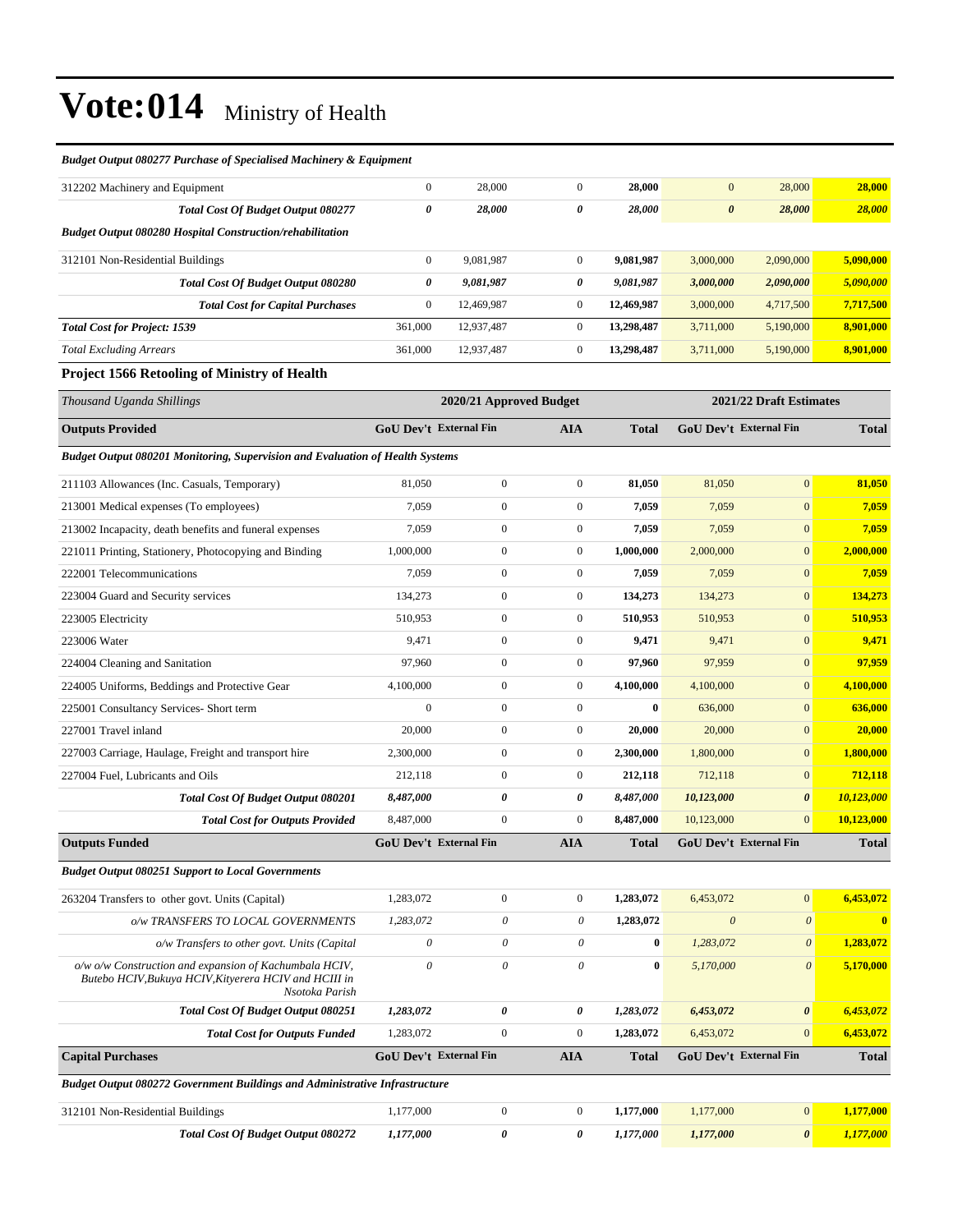| Budget Output 080276 Purchase of Office and ICT Equipment, including Software         |                               |                           |                           |              |                           |                               |                       |
|---------------------------------------------------------------------------------------|-------------------------------|---------------------------|---------------------------|--------------|---------------------------|-------------------------------|-----------------------|
| 312213 ICT Equipment                                                                  | 6,336,000                     | $\overline{0}$            | $\overline{0}$            | 6,336,000    | 200,000                   | $\mathbf{0}$                  | 200,000               |
| <b>Total Cost Of Budget Output 080276</b>                                             | 6,336,000                     | 0                         | 0                         | 6,336,000    | 200,000                   | $\boldsymbol{\theta}$         | 200,000               |
| <b>Budget Output 080277 Purchase of Specialised Machinery &amp; Equipment</b>         |                               |                           |                           |              |                           |                               |                       |
| 312202 Machinery and Equipment                                                        | 400,000                       | $\boldsymbol{0}$          | $\boldsymbol{0}$          | 400,000      | 1,200,000                 | $\mathbf{0}$                  | 1,200,000             |
| Total Cost Of Budget Output 080277                                                    | 400,000                       | 0                         | 0                         | 400,000      | 1,200,000                 | $\boldsymbol{\theta}$         | 1,200,000             |
| <b>Budget Output 080278 Purchase of Office and Residential Furniture and Fittings</b> |                               |                           |                           |              |                           |                               |                       |
| 312203 Furniture & Fixtures                                                           | 125,000                       | $\boldsymbol{0}$          | $\boldsymbol{0}$          | 125,000      | 125,000                   | $\mathbf{0}$                  | 125,000               |
| <b>Total Cost Of Budget Output 080278</b>                                             | 125,000                       | $\theta$                  | 0                         | 125,000      | 125,000                   | $\boldsymbol{\theta}$         | 125,000               |
| <b>Budget Output 080280 Hospital Construction/rehabilitation</b>                      |                               |                           |                           |              |                           |                               |                       |
| 312101 Non-Residential Buildings                                                      | 2,000,000                     | $\boldsymbol{0}$          | $\boldsymbol{0}$          | 2,000,000    | 5,400,000                 | $\mathbf{0}$                  | 5,400,000             |
| Total Cost Of Budget Output 080280                                                    | 2,000,000                     | 0                         | 0                         | 2,000,000    | 5,400,000                 | $\boldsymbol{\theta}$         | 5,400,000             |
| <b>Total Cost for Capital Purchases</b>                                               | 10,038,000                    | $\mathbf{0}$              | $\boldsymbol{0}$          | 10,038,000   | 8,102,000                 | $\mathbf{0}$                  | 8,102,000             |
| <b>Arrears</b>                                                                        | <b>GoU Dev't External Fin</b> |                           | <b>AIA</b>                | Total        |                           | <b>GoU Dev't External Fin</b> | <b>Total</b>          |
| <b>Budget Output 080299 Arrears</b>                                                   |                               |                           |                           |              |                           |                               |                       |
| 321605 Domestic arrears (Budgeting)                                                   | 280,398                       | $\boldsymbol{0}$          | $\boldsymbol{0}$          | 280,398      | $\mathbf{0}$              | $\mathbf{0}$                  | $\bf{0}$              |
| <b>Total Cost Of Budget Output 080299</b>                                             | 280,398                       | 0                         | 0                         | 280,398      | $\boldsymbol{\theta}$     | $\boldsymbol{\theta}$         | $\boldsymbol{\theta}$ |
| <b>Total Cost for Arrears</b>                                                         | 280,398                       | $\boldsymbol{0}$          | $\boldsymbol{0}$          | 280,398      | $\mathbf{0}$              | $\mathbf{0}$                  | $\bf{0}$              |
| <b>Total Cost for Project: 1566</b>                                                   | 20,088,470                    | $\boldsymbol{0}$          | $\boldsymbol{0}$          | 20,088,470   | 24,678,072                | $\mathbf{0}$                  | 24,678,072            |
| <b>Total Excluding Arrears</b>                                                        | 19,808,072                    | $\mathbf{0}$              | $\boldsymbol{0}$          | 19,808,072   | 24,678,072                | $\mathbf{0}$                  | 24,678,072            |
|                                                                                       | GoU                           | <b>External Fin</b>       | <b>AIA</b>                | <b>Total</b> | GoU                       | <b>External Fin</b>           | <b>Total</b>          |
| <b>Total Cost for Sub-SubProgramme 02</b>                                             | 33,819,470                    | 380,027,487               | 0                         | 413,846,957  | 72,459,072                | 757,609,523                   | 830,068,595           |
| <b>Total Excluding Arrears</b>                                                        | 33,819,470                    | 380,027,487               | $\boldsymbol{0}$          | 413,846,957  | 72,459,072                | 757,609,523                   | 830,068,595           |
| <b>Sub-SubProgrammme 03 Health Research</b>                                           |                               |                           |                           |              |                           |                               |                       |
| <b>Recurrent Budget Estimates</b>                                                     |                               |                           |                           |              |                           |                               |                       |
| <b>Department 04 Research Institutions</b>                                            |                               |                           |                           |              |                           |                               |                       |
| Thousand Uganda Shillings                                                             |                               | 2020/21 Approved Budget   |                           |              |                           | 2021/22 Approved Estimates    |                       |
| <b>Outputs Funded</b>                                                                 | Wage                          | Non Wage                  | AIA                       | <b>Total</b> | Wage                      | Non Wage                      | Total                 |
| Budget Output 080352 Support to Uganda National Health Research Organisation(UNHRO)   |                               |                           |                           |              |                           |                               |                       |
| 263104 Transfers to other govt. Units (Current)                                       | $\mathbf{0}$                  | 548,000                   | $\boldsymbol{0}$          | 548,000      | $\boldsymbol{0}$          | 548,000                       | 548,000               |
| o/w Transfers to other Government Units- NCRI                                         | $\boldsymbol{\theta}$         | 308,000                   | $\boldsymbol{\mathit{0}}$ | 308,000      | $\boldsymbol{\theta}$     | $\boldsymbol{\mathit{0}}$     | $\bf{0}$              |
| o/w Transfers to other Government Units-UNHRO                                         | $\theta$                      | 240,000                   | $\theta$                  | 240,000      | $\boldsymbol{\theta}$     | $\boldsymbol{\theta}$         | $\bf{0}$              |
| o/w Natural Chemotherapeutics Research Institute (NCRI)                               | $\boldsymbol{\mathit{0}}$     | $\boldsymbol{\mathit{0}}$ | $\boldsymbol{\mathit{0}}$ | $\pmb{0}$    | $\boldsymbol{\mathit{0}}$ | 308,000                       | 308,000               |
| o/w Uganda National Health Research Organization<br>(UNHRO)                           | $\boldsymbol{\mathit{0}}$     | $\boldsymbol{\mathit{0}}$ | $\boldsymbol{\mathit{0}}$ | $\bf{0}$     | $\boldsymbol{\theta}$     | 240,000                       | 240,000               |

*Total Cost of Budget Output 52 0 548,000 0 548,000 0 548,000 548,000* **Total Cost Of Outputs Funded 0 548,000 0 548,000 0 548,000 548,000**

**Total Cost for Department 04 0 548,000 0 548,000 0 548,000 548,000** *Total Excluding Arrears* 0 548,000 0 **548,000** 0 548,000 **548,000**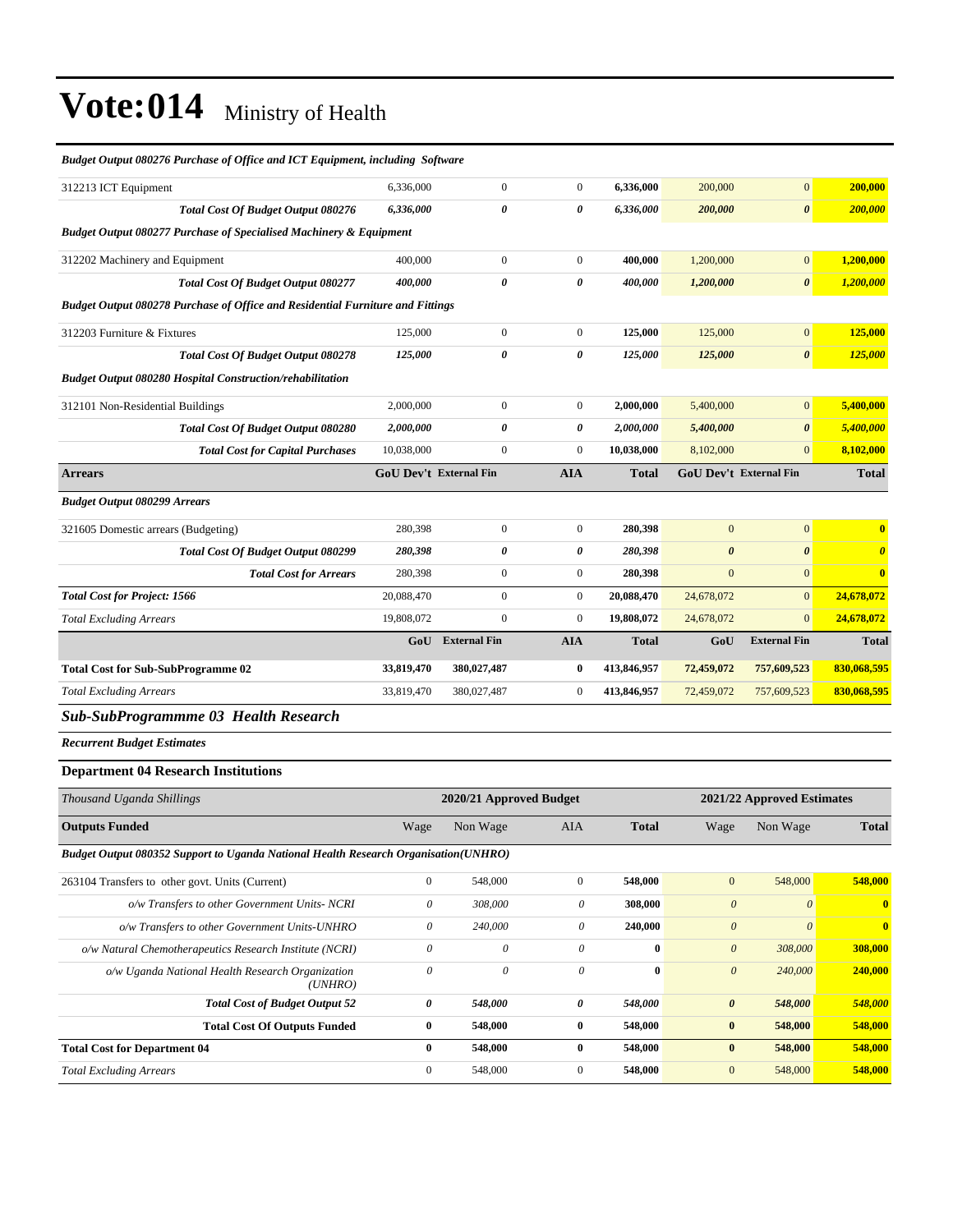#### **Department 05 JCRC**

| Thousand Uganda Shillings                                                              |                | 2020/21 Approved Budget |                  | 2021/22 Approved Estimates |                       |                            |              |
|----------------------------------------------------------------------------------------|----------------|-------------------------|------------------|----------------------------|-----------------------|----------------------------|--------------|
| <b>Outputs Funded</b>                                                                  | Wage           | Non Wage                | <b>AIA</b>       | <b>Total</b>               | Wage                  | Non Wage                   | <b>Total</b> |
| Budget Output 080351 Specialised Medical Research in HIV/AIDS and Clinical Care (JCRC) |                |                         |                  |                            |                       |                            |              |
| 263104 Transfers to other govt. Units (Current)                                        | $\overline{0}$ | 240,000                 | $\mathbf{0}$     | 240,000                    | $\mathbf{0}$          | 240,000                    | 240,000      |
| o/w Specialized HIV/AIDS services and Clinical care                                    | 0              | 240,000                 | 0                | 240,000                    | $\theta$              | $\theta$                   | $\bf{0}$     |
| o/w Specialized medical research in HIV/AIDS and clinical<br>care                      | $\theta$       | 0                       | $\theta$         | $\bf{0}$                   | $\boldsymbol{\theta}$ | 240,000                    | 240,000      |
| <b>Total Cost of Budget Output 51</b>                                                  | 0              | 240,000                 | 0                | 240,000                    | $\boldsymbol{\theta}$ | 240,000                    | 240,000      |
| <b>Total Cost Of Outputs Funded</b>                                                    | $\bf{0}$       | 240,000                 | $\bf{0}$         | 240,000                    | $\bf{0}$              | 240,000                    | 240,000      |
| <b>Total Cost for Department 05</b>                                                    | $\bf{0}$       | 240,000                 | $\bf{0}$         | 240,000                    | $\bf{0}$              | 240,000                    | 240,000      |
| <b>Total Excluding Arrears</b>                                                         | $\overline{0}$ | 240,000                 | $\mathbf{0}$     | 240,000                    | $\mathbf{0}$          | 240,000                    | 240,000      |
|                                                                                        | GoU            | <b>External Fin</b>     | <b>AIA</b>       | <b>Total</b>               | GoU                   | <b>External Fin</b>        | <b>Total</b> |
| <b>Total Cost for Sub-SubProgramme 03</b>                                              | 788,000        | $\bf{0}$                | $\bf{0}$         | 788,000                    | 788,000               | $\bf{0}$                   | 788,000      |
| <b>Total Excluding Arrears</b>                                                         | 788,000        | $\mathbf{0}$            | $\boldsymbol{0}$ | 788,000                    | 788,000               | $\overline{0}$             | 788,000      |
| Sub-SubProgrammme 05 Pharmaceutical and other Supplies                                 |                |                         |                  |                            |                       |                            |              |
| <b>Recurrent Budget Estimates</b>                                                      |                |                         |                  |                            |                       |                            |              |
| Department 18 Pharmaceuticals & Natural Medicine                                       |                |                         |                  |                            |                       |                            |              |
| Thousand Uganda Shillings                                                              |                | 2020/21 Approved Budget |                  |                            |                       | 2021/22 Approved Estimates |              |

| Thousand Uganda Shillings                                                |                  | 2020/21 Approved Budget |                |              |              | 2021/22 Approved Estimates |               |
|--------------------------------------------------------------------------|------------------|-------------------------|----------------|--------------|--------------|----------------------------|---------------|
| <b>Outputs Provided</b>                                                  | Wage             | Non Wage                | AIA            | <b>Total</b> | Wage         | Non Wage                   | <b>Total</b>  |
| <b>Budget Output 080504 Technical Support, Monitoring and Evaluation</b> |                  |                         |                |              |              |                            |               |
| 211101 General Staff Salaries                                            | 204,163          | $\mathbf{0}$            | $\overline{0}$ | 204,163      | 204,163      | $\overline{0}$             | 204,163       |
| 211103 Allowances (Inc. Casuals, Temporary)                              | $\boldsymbol{0}$ | 10,000                  | $\overline{0}$ | 10,000       | $\mathbf{0}$ | 10,000                     | 10,000        |
| 213002 Incapacity, death benefits and funeral expenses                   | $\mathbf{0}$     | 10,000                  | $\overline{0}$ | 10.000       | $\mathbf{0}$ | 10,000                     | 10,000        |
| 221009 Welfare and Entertainment                                         | $\mathbf{0}$     | 8,000                   | $\Omega$       | 8.000        | $\mathbf{0}$ | 8,000                      | 8,000         |
| 221011 Printing, Stationery, Photocopying and Binding                    | $\mathbf{0}$     | 1,815                   | $\overline{0}$ | 1,815        | $\mathbf{0}$ | 1,815                      | 1,815         |
| 227001 Travel inland                                                     | $\mathbf{0}$     | 73,470                  | $\overline{0}$ | 73,470       | $\mathbf{0}$ | 68,470                     | 68,470        |
| 227002 Travel abroad                                                     | $\mathbf{0}$     | 16,200                  | $\overline{0}$ | 16,200       | $\mathbf{0}$ | 16,200                     | <b>16,200</b> |
| 227004 Fuel, Lubricants and Oils                                         | $\mathbf{0}$     | 30,028                  | $\overline{0}$ | 30,028       | $\mathbf{0}$ | 30,028                     | 30,028        |
| 228002 Maintenance - Vehicles                                            | $\mathbf{0}$     | 20,000                  | $\overline{0}$ | 20,000       | $\mathbf{0}$ | 25,000                     | 25,000        |
| <b>Total Cost of Budget Output 04</b>                                    | 204,163          | 169,513                 | 0              | 373,676      | 204,163      | 169,513                    | 373,676       |
| <b>Total Cost Of Outputs Provided</b>                                    | 204,163          | 169,513                 | $\bf{0}$       | 373,676      | 204,163      | 169,513                    | 373,676       |
| <b>Total Cost for Department 18</b>                                      | 204,163          | 169,513                 | $\bf{0}$       | 373,676      | 204,163      | 169,513                    | 373,676       |
| <b>Total Excluding Arrears</b>                                           | 204,163          | 169,513                 | 0              | 373,676      | 204,163      | 169,513                    | 373,676       |

*Development Budget Estimates*

### **Project 0220 Global Fund for AIDS, TB and Malaria**

| Thousand Uganda Shillings                                                                |                        | 2020/21 Approved Budget | 2021/22 Draft Estimates |              |                               |           |              |
|------------------------------------------------------------------------------------------|------------------------|-------------------------|-------------------------|--------------|-------------------------------|-----------|--------------|
| <b>Outputs Provided</b>                                                                  | GoU Dev't External Fin |                         | AIA                     | <b>Total</b> | <b>GoU</b> Dev't External Fin |           | <b>Total</b> |
| Budget Output 080501 Preventive and curative Medical Supplies (including immuninisation) |                        |                         |                         |              |                               |           |              |
| 211102 Contract Staff Salaries                                                           |                        | 3.591.000               |                         | 3.591.000    | $\mathbf{0}$                  | 9,489,210 | 9,489,210    |
| 212101 Social Security Contributions                                                     | 0                      | 359,100                 | $\bf{0}$                | 359,100      | $\mathbf{0}$                  | 948,921   | 948.921      |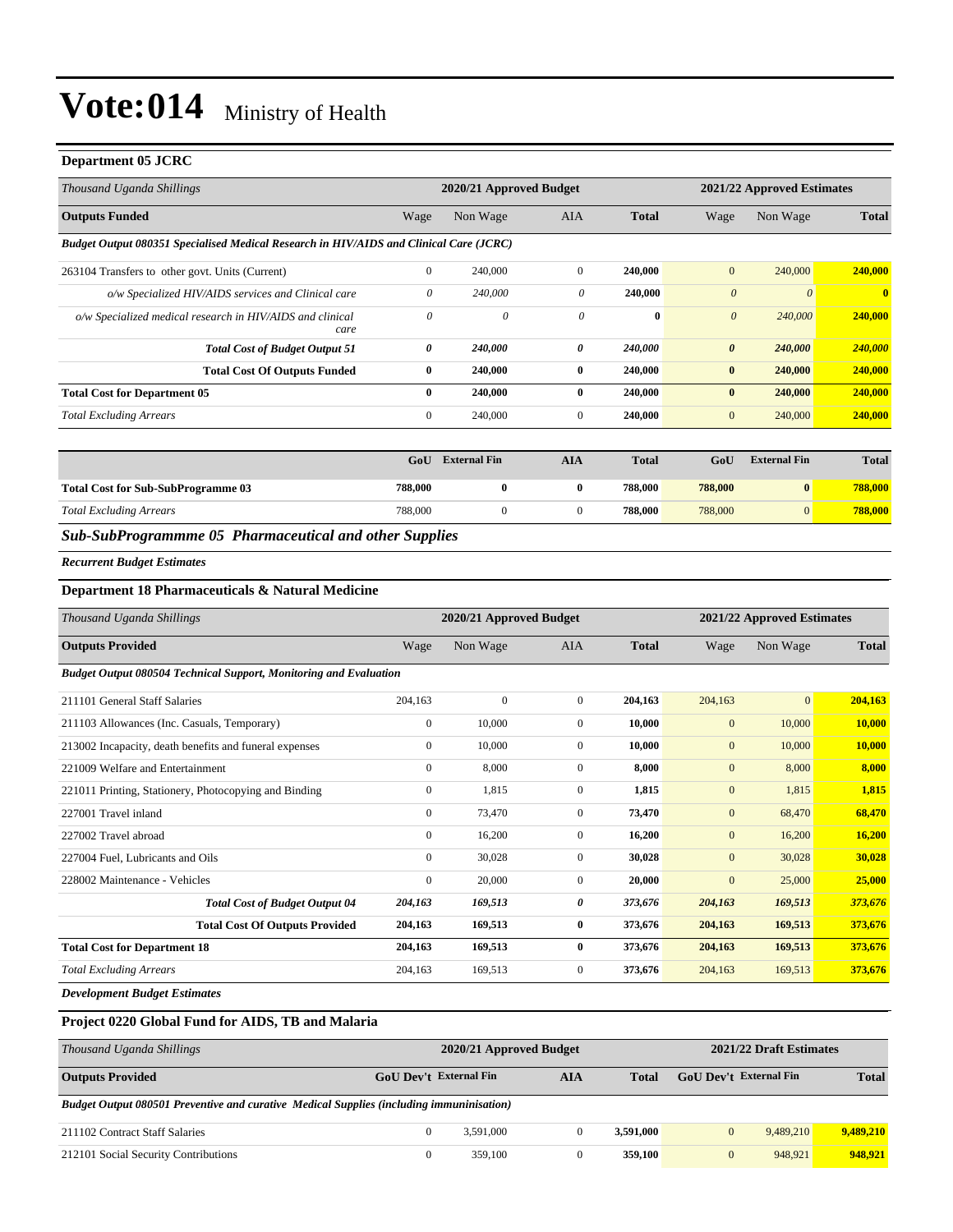| <b>Budget Output 080551 Transfer to Autonomous Health Institutions</b>                                                  |                                  |                                      |                                    |                       |                                       |                              |                          |
|-------------------------------------------------------------------------------------------------------------------------|----------------------------------|--------------------------------------|------------------------------------|-----------------------|---------------------------------------|------------------------------|--------------------------|
| <b>Outputs Funded</b>                                                                                                   |                                  | GoU Dev't External Fin               | <b>AIA</b>                         | <b>Total</b>          |                                       | GoU Dev't External Fin       | <b>Total</b>             |
| <b>Total Cost for Outputs Provided</b>                                                                                  | 4,441,249                        | 698,869,446                          | $\boldsymbol{0}$                   | 703,310,695           | 4,475,269                             | 432,678,800                  | 437,154,069              |
| Total Cost Of Budget Output 080503                                                                                      | 4,441,249                        | $\pmb{\theta}$                       | 0                                  | 4,441,249             | 4,475,269                             | $\boldsymbol{\theta}$        | 4,475,269                |
| 228003 Maintenance – Machinery, Equipment & Furniture                                                                   | 80,000                           | $\boldsymbol{0}$                     | $\boldsymbol{0}$                   | 80,000                | 60,000                                | $\mathbf{0}$                 | 60,000                   |
| 228002 Maintenance - Vehicles                                                                                           | 100,000                          | $\boldsymbol{0}$                     | $\boldsymbol{0}$                   | 100,000               | 250,000                               | $\mathbf{0}$                 | 250,000                  |
| 227004 Fuel, Lubricants and Oils                                                                                        | 320,000                          | $\boldsymbol{0}$                     | $\boldsymbol{0}$                   | 320,000               | 360,000                               | $\boldsymbol{0}$             | 360,000                  |
| 227002 Travel abroad                                                                                                    | 150,000                          | $\boldsymbol{0}$                     | $\boldsymbol{0}$                   | 150,000               | $\mathbf{0}$                          | $\mathbf{0}$                 | $\bf{0}$                 |
| 227001 Travel inland                                                                                                    | 300,000                          | $\boldsymbol{0}$                     | $\boldsymbol{0}$                   | 300,000               | 300,000                               | $\mathbf{0}$                 | 300,000                  |
| 225001 Consultancy Services- Short term                                                                                 | 12,000                           | $\boldsymbol{0}$                     | $\boldsymbol{0}$                   | 12,000                | 60,000                                | $\mathbf{0}$                 | 60,000                   |
| 222003 Information and communications technology (ICT)                                                                  | 54,428                           | $\boldsymbol{0}$                     | $\boldsymbol{0}$                   | 54,428                | 53,099                                | $\boldsymbol{0}$             | 53,099                   |
| 222001 Telecommunications                                                                                               | 100,000                          | $\boldsymbol{0}$                     | $\boldsymbol{0}$                   | 100,000               | 100,000                               | $\boldsymbol{0}$             | 100,000                  |
| 221017 Subscriptions                                                                                                    | 30,000                           | $\boldsymbol{0}$                     | $\boldsymbol{0}$                   | 30,000                | 50,000                                | $\boldsymbol{0}$             | 50,000                   |
| 221012 Small Office Equipment                                                                                           | 100,000                          | $\overline{0}$                       | $\mathbf{0}$                       | 100.000               | 20,000                                | $\mathbf{0}$                 | 20,000                   |
| 221011 Printing, Stationery, Photocopying and Binding                                                                   | 32,000                           | $\boldsymbol{0}$                     | $\boldsymbol{0}$                   | 32,000                | 42,000                                | $\mathbf{0}$                 | 42,000                   |
| 221008 Computer supplies and Information Technology (IT)<br>221009 Welfare and Entertainment                            | 60,000                           | $\mathbf{0}$                         | $\boldsymbol{0}$                   | 60,000                | 60,000                                | $\mathbf{0}$                 | 60,000                   |
|                                                                                                                         | 80,000                           | $\mathbf{0}$                         | $\boldsymbol{0}$                   | 80,000                | 20,000                                | $\mathbf{0}$                 | 20,000                   |
| 221007 Books, Periodicals & Newspapers                                                                                  | 4,000                            | $\boldsymbol{0}$                     | $\overline{0}$                     | 4,000                 | $\mathbf{0}$                          | $\mathbf{0}$                 | $\bf{0}$                 |
| 221003 Staff Training                                                                                                   | 130,000                          | $\mathbf{0}$                         | $\boldsymbol{0}$                   | 130,000               | 130,000                               | $\mathbf{0}$                 | 130,000                  |
| 221002 Workshops and Seminars                                                                                           | 150,000                          | $\boldsymbol{0}$                     | $\boldsymbol{0}$                   | 150,000               | 50,000                                | $\mathbf{0}$                 | 50,000                   |
| 221001 Advertising and Public Relations                                                                                 | 28,077                           | $\mathbf{0}$                         | $\boldsymbol{0}$                   | 28,077                | 20,000                                | $\mathbf{0}$                 | 20,000                   |
| 211103 Allowances (Inc. Casuals, Temporary)<br>212101 Social Security Contributions                                     | 183,060                          | $\mathbf{0}$                         | $\boldsymbol{0}$                   | 183,060               | 223,380                               | $\mathbf{0}$                 | 223,380                  |
| 211102 Contract Staff Salaries                                                                                          | 1,830,603<br>697,080             | $\boldsymbol{0}$<br>$\boldsymbol{0}$ | $\boldsymbol{0}$<br>$\overline{0}$ | 1,830,603<br>697,080  | 2,233,800<br>442,990                  | $\mathbf{0}$<br>$\mathbf{0}$ | 2,233,800<br>442,990     |
|                                                                                                                         |                                  |                                      |                                    |                       |                                       |                              |                          |
| <b>Total Cost Of Budget Output 080501</b><br><b>Budget Output 080503 Monitoring and Evaluation Capacity Improvement</b> |                                  |                                      |                                    |                       |                                       |                              |                          |
| 228004 Maintenance - Other                                                                                              | $\mathbf{0}$<br>0                | $\boldsymbol{0}$<br>698,869,446      | $\boldsymbol{0}$<br>0              | 698,869,446           | $\mathbf{0}$<br>$\boldsymbol{\theta}$ | 7,311,200<br>432,678,800     | 7,311,200<br>432,678,800 |
| 228003 Maintenance – Machinery, Equipment & Furniture                                                                   | $\boldsymbol{0}$                 | $\boldsymbol{0}$                     | $\boldsymbol{0}$                   | $\bf{0}$<br>$\bf{0}$  | $\mathbf{0}$                          | 1,481,522                    | 1,481,522                |
| 228002 Maintenance - Vehicles                                                                                           |                                  | $\boldsymbol{0}$                     | $\boldsymbol{0}$                   | $\bf{0}$              | $\mathbf{0}$                          | 68,938                       | 68,938                   |
| 227004 Fuel, Lubricants and Oils                                                                                        | $\boldsymbol{0}$<br>$\mathbf{0}$ | $\mathbf{0}$                         | $\boldsymbol{0}$                   | $\bf{0}$              | $\mathbf{0}$                          | 438,387                      | 438,387                  |
| 227003 Carriage, Haulage, Freight and transport hire                                                                    | $\mathbf{0}$                     |                                      | $\boldsymbol{0}$                   |                       | $\mathbf{0}$                          | 68,806,482                   | 68,806,482               |
| 227002 Travel abroad                                                                                                    | $\mathbf{0}$                     | 86,640<br>131,860,534                | $\boldsymbol{0}$                   | 86,640<br>131,860,534 | $\mathbf{0}$                          | $\mathbf{0}$                 | $\mathbf{0}$             |
| 227001 Travel inland                                                                                                    | $\mathbf{0}$                     | 4,111,228                            | $\boldsymbol{0}$                   | 4,111,228             | $\mathbf{0}$                          | 8,753,804                    | 8,753,804                |
| 225001 Consultancy Services- Short term                                                                                 | $\mathbf{0}$                     | 11,012,460                           | $\boldsymbol{0}$                   | 11,012,460            | $\mathbf{0}$                          | 18,450,698                   | 18,450,698               |
| 224005 Uniforms, Beddings and Protective Gear                                                                           | $\boldsymbol{0}$                 | $\mathbf{0}$                         | $\overline{0}$                     | $\bf{0}$              | $\mathbf{0}$                          | 476,336                      | 476,336                  |
| 224001 Medical Supplies                                                                                                 | $\mathbf{0}$                     | 530,080,996                          | $\boldsymbol{0}$                   | 530,080,996           | $\mathbf{0}$                          | 263,078,757                  | 263,078,757              |
| 222003 Information and communications technology (ICT)                                                                  | $\mathbf{0}$                     | 556,977                              | $\boldsymbol{0}$                   | 556,977               | $\mathbf{0}$                          | 193,165                      | 193,165                  |
| 222001 Telecommunications                                                                                               | $\boldsymbol{0}$                 | $\mathbf{0}$                         | $\boldsymbol{0}$                   | $\bf{0}$              | $\mathbf{0}$                          | 146,652                      | 146,652                  |
| 221011 Printing, Stationery, Photocopying and Binding                                                                   | $\boldsymbol{0}$                 | 7,318,486                            | $\boldsymbol{0}$                   | 7,318,486             | $\mathbf{0}$                          | 11,880,526                   | 11,880,526               |
| 221009 Welfare and Entertainment                                                                                        | $\mathbf{0}$                     | $\overline{0}$                       | $\boldsymbol{0}$                   | $\bf{0}$              | $\mathbf{0}$                          | 165,020                      | 165,020                  |
| 221008 Computer supplies and Information Technology (IT)                                                                | $\boldsymbol{0}$                 | $\boldsymbol{0}$                     | $\boldsymbol{0}$                   | $\bf{0}$              | $\mathbf{0}$                          | 26,426,243                   | 26,426,243               |
| 221003 Staff Training                                                                                                   | $\mathbf{0}$                     | 1,282,552                            | $\boldsymbol{0}$                   | 1,282,552             | $\mathbf{0}$                          | 3,630,048                    | 3,630,048                |
| 221002 Workshops and Seminars                                                                                           | $\boldsymbol{0}$                 | 7,443,071                            | $\boldsymbol{0}$                   | 7,443,071             | $\mathbf{0}$                          | 7,898,660                    | 7,898,660                |
| 221001 Advertising and Public Relations                                                                                 | $\boldsymbol{0}$                 | 1,166,403                            | $\boldsymbol{0}$                   | 1,166,403             | $\mathbf{0}$                          | 3,034,231                    | 3,034,231                |
|                                                                                                                         |                                  |                                      |                                    |                       |                                       |                              |                          |

262101 Contributions to International Organisations (Current) 1,000,000 0 0 **1,000,000** 1,000,000 0 **1,000,000**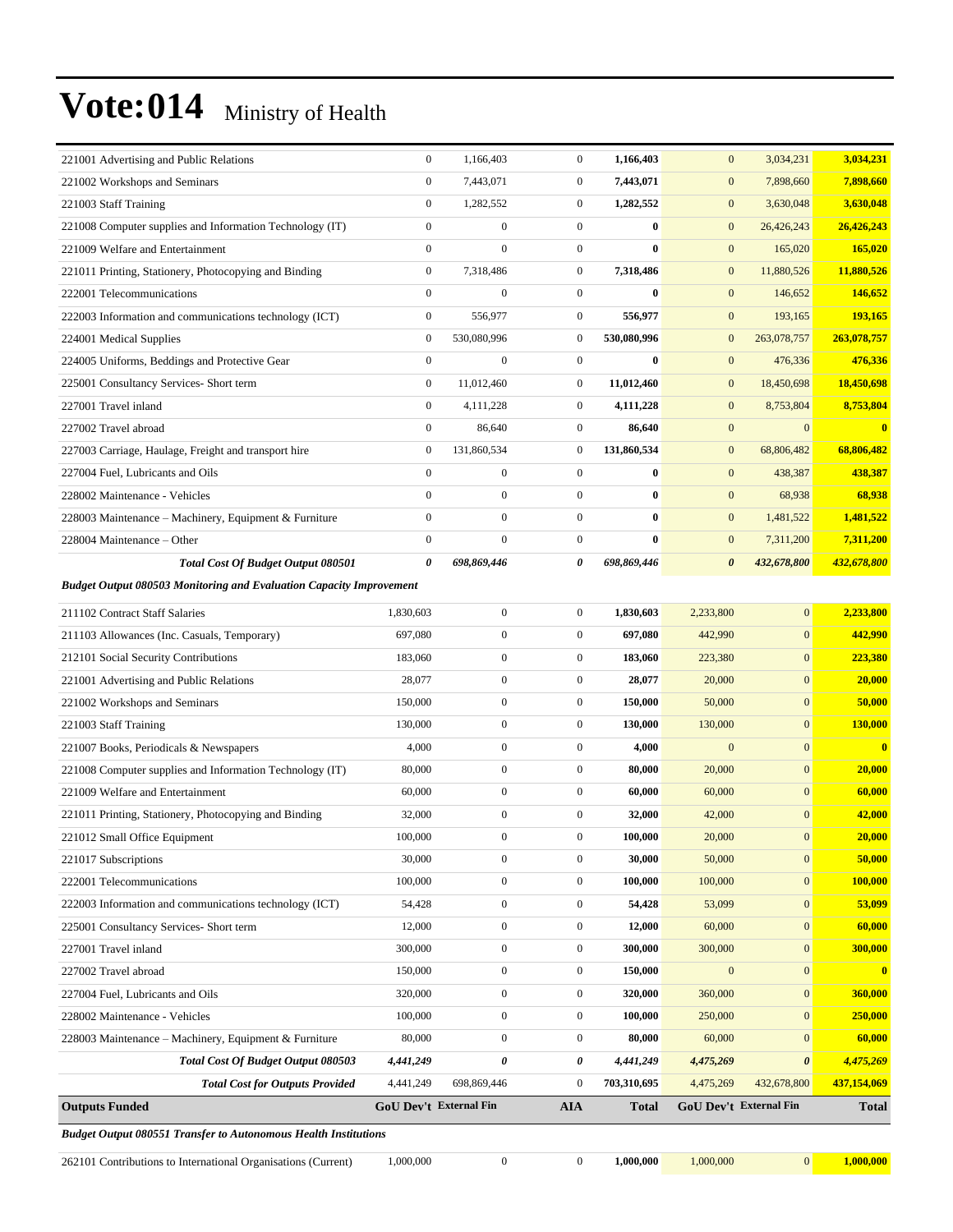| o/w Contribution towards the replenishement of the Global<br>Fund                    | 1,000,000                     | $\theta$       | 0                | 1,000,000             | $\theta$              | $\theta$                      | $\mathbf{0}$            |
|--------------------------------------------------------------------------------------|-------------------------------|----------------|------------------|-----------------------|-----------------------|-------------------------------|-------------------------|
| o/w Contributions to International Organizations (Current)                           | $\theta$                      | $\theta$       | $\theta$         | $\bf{0}$              | 1,000,000             | $\theta$                      | 1,000,000               |
| 263104 Transfers to other govt. Units (Current)                                      | 134,020                       | 3,058,554      | $\mathbf{0}$     | 3,192,574             | $\overline{0}$        | 5,640,990                     | 5,640,990               |
| o/w Transfers to other govt. Units (Current)                                         | 134,020                       | 0              | 0                | 134,020               | $\boldsymbol{\theta}$ | $\theta$                      | $\bf{0}$                |
| o/w Transfer to other Govt Units                                                     | 0                             | 3,058,554      | 0                | 3,058,554             | $\theta$              | $\theta$                      | $\overline{\mathbf{0}}$ |
| o/w Transfers to other govt. Units (Current)                                         | $\theta$                      | $\theta$       | $\theta$         | $\bf{0}$              | $\boldsymbol{\theta}$ | 5,640,990                     | 5,640,990               |
| <b>Total Cost Of Budget Output 080551</b>                                            | 1,134,020                     | 3,058,554      | 0                | 4,192,574             | 1,000,000             | 5,640,990                     | 6,640,990               |
| <b>Total Cost for Outputs Funded</b>                                                 | 1,134,020                     | 3,058,554      | $\boldsymbol{0}$ | 4,192,574             | 1,000,000             | 5,640,990                     | 6,640,990               |
| <b>Capital Purchases</b>                                                             | <b>GoU Dev't External Fin</b> |                | <b>AIA</b>       | <b>Total</b>          |                       | <b>GoU Dev't External Fin</b> | <b>Total</b>            |
| <b>Budget Output 080575 Purchase of Motor Vehicles and Other Transport Equipment</b> |                               |                |                  |                       |                       |                               |                         |
| 312201 Transport Equipment                                                           | $\overline{0}$                | 1,102,000      | $\mathbf{0}$     | 1,102,000             | $\overline{0}$        | 2,807,380                     | 2,807,380               |
| Total Cost Of Budget Output 080575                                                   | 0                             | 1,102,000      | $\theta$         | 1,102,000             | $\boldsymbol{\theta}$ | 2,807,380                     | 2,807,380               |
| Budget Output 080576 Purchase of Office and ICT Equipment, including Software        |                               |                |                  |                       |                       |                               |                         |
| 312202 Machinery and Equipment                                                       | $\overline{0}$                | $\overline{0}$ | $\mathbf{0}$     | $\bf{0}$              | 100,000               | $\overline{0}$                | 100,000                 |
| 312213 ICT Equipment                                                                 | $\theta$                      | $\mathbf{0}$   | $\Omega$         | $\bf{0}$              | $\overline{0}$        | 104,516                       | 104,516                 |
| <b>Total Cost Of Budget Output 080576</b>                                            | 0                             | 0              | $\theta$         | $\theta$              | 100,000               | 104,516                       | 204,516                 |
| <b>Budget Output 080577 Purchase of Specialised Machinery &amp; Equipment</b>        |                               |                |                  |                       |                       |                               |                         |
| 312202 Machinery and Equipment                                                       | $\overline{0}$                | $\overline{0}$ | $\mathbf{0}$     | $\bf{0}$              | $\overline{0}$        | 7,525,814                     | 7,525,814               |
| 312203 Furniture & Fixtures                                                          | $\Omega$                      | $\mathbf{0}$   | $\mathbf{0}$     | $\bf{0}$              | $\overline{0}$        | 8,175,150                     | 8,175,150               |
| 312212 Medical Equipment                                                             | $\overline{0}$                | $\mathbf{0}$   | $\mathbf{0}$     | $\bf{0}$              | $\overline{0}$        | 5,869,636                     | 5,869,636               |
| Total Cost Of Budget Output 080577                                                   | 0                             | 0              | 0                | $\boldsymbol{\theta}$ | $\boldsymbol{\theta}$ | 21,570,600                    | 21,570,600              |
| <b>Total Cost for Capital Purchases</b>                                              | $\boldsymbol{0}$              | 1,102,000      | $\boldsymbol{0}$ | 1,102,000             | 100,000               | 24,482,496                    | 24,582,496              |
| <b>Total Cost for Project: 0220</b>                                                  | 5,575,269                     | 703,030,000    | $\mathbf{0}$     | 708,605,269           | 5,575,269             | 462,802,286                   | 468,377,555             |
| <b>Total Excluding Arrears</b>                                                       | 5,575,269                     | 703,030,000    | $\overline{0}$   | 708,605,269           | 5,575,269             | 462,802,286                   | 468,377,555             |
| Project 1436 CAVI Vaccines and Health Sector Development Plan Support                |                               |                |                  |                       |                       |                               |                         |

#### **Project 1436 GAVI Vaccines and Health Sector Development Plan Support**

| Thousand Uganda Shillings                                                                |              | 2020/21 Approved Budget |                |              | 2021/22 Draft Estimates |                               |                         |  |
|------------------------------------------------------------------------------------------|--------------|-------------------------|----------------|--------------|-------------------------|-------------------------------|-------------------------|--|
| <b>Outputs Provided</b>                                                                  |              | GoU Dev't External Fin  | <b>AIA</b>     | <b>Total</b> |                         | <b>GoU</b> Dev't External Fin | <b>Total</b>            |  |
| Budget Output 080501 Preventive and curative Medical Supplies (including immuninisation) |              |                         |                |              |                         |                               |                         |  |
| 224001 Medical Supplies                                                                  | 11,000,000   | $\overline{0}$          | $\overline{0}$ | 11.000.000   | 10,240,000              | $\overline{0}$                | 10,240,000              |  |
| <b>Total Cost Of Budget Output 080501</b>                                                | 11,000,000   | 0                       | 0              | 11,000,000   | 10,240,000              | $\boldsymbol{\theta}$         | 10,240,000              |  |
| <b>Budget Output 080502 Strengthening Capacity of Health Facility Managers</b>           |              |                         |                |              |                         |                               |                         |  |
| 221001 Advertising and Public Relations                                                  | $\mathbf{0}$ | 634,534                 | $\theta$       | 634,534      | $\mathbf{0}$            | 618,594                       | 618,594                 |  |
| 221002 Workshops and Seminars                                                            | $\mathbf{0}$ | 12,750                  | $\overline{0}$ | 12,750       | $\mathbf{0}$            | $\mathbf{0}$                  | $\overline{\mathbf{0}}$ |  |
| 225001 Consultancy Services- Short term                                                  | $\mathbf{0}$ | 292,961                 | $\overline{0}$ | 292,961      | $\mathbf{0}$            | 292,961                       | 292,961                 |  |
| 227001 Travel inland                                                                     | $\mathbf{0}$ | 1,189,549               | $\overline{0}$ | 1,189,549    | $\mathbf{0}$            | 1,188,445                     | 1,188,445               |  |
| Total Cost Of Budget Output 080502                                                       | 0            | 2,129,794               | 0              | 2,129,794    | $\boldsymbol{\theta}$   | 2,100,000                     | 2,100,000               |  |
| <b>Budget Output 080503 Monitoring and Evaluation Capacity Improvement</b>               |              |                         |                |              |                         |                               |                         |  |
| 211102 Contract Staff Salaries                                                           | $\mathbf{0}$ | 1,526,616               | $\overline{0}$ | 1,526,616    | $\mathbf{0}$            | 1,645,380                     | 1,645,380               |  |
| 211103 Allowances (Inc. Casuals, Temporary)                                              | $\mathbf{0}$ | 224,640                 | $\overline{0}$ | 224,640      | 4,400                   | 202,464                       | 206,864                 |  |
| 212101 Social Security Contributions                                                     | $\mathbf{0}$ | 152,662                 | $\overline{0}$ | 152,662      | $\mathbf{0}$            | 164,538                       | 164,538                 |  |
| 213001 Medical expenses (To employees)                                                   | $\mathbf{0}$ | $\mathbf{0}$            | $\mathbf{0}$   | 0            | $\mathbf{0}$            | 70,000                        | 70,000                  |  |
| 221002 Workshops and Seminars                                                            | $\mathbf{0}$ | 55,951                  | $\mathbf{0}$   | 55,951       | $\mathbf{0}$            | $\mathbf{0}$                  | $\overline{\mathbf{0}}$ |  |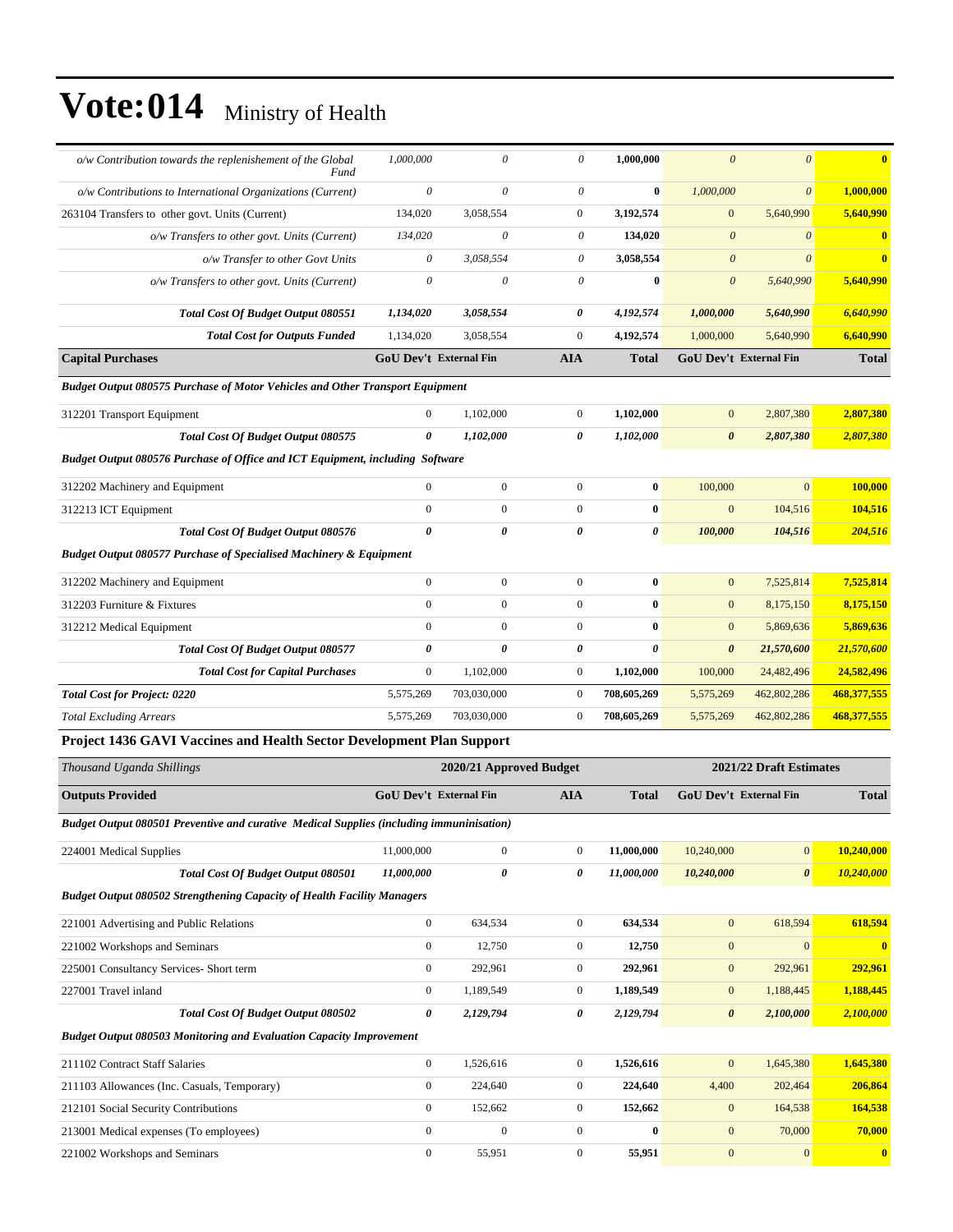| 221003 Staff Training                                                                                                                                                                                                                                                                                                                                                                                                                                                                               | $\mathbf{0}$          | 27,170                        | $\boldsymbol{0}$      | 27,170       | $\mathbf{0}$          | 26,475                        | 26,475                |
|-----------------------------------------------------------------------------------------------------------------------------------------------------------------------------------------------------------------------------------------------------------------------------------------------------------------------------------------------------------------------------------------------------------------------------------------------------------------------------------------------------|-----------------------|-------------------------------|-----------------------|--------------|-----------------------|-------------------------------|-----------------------|
| 221009 Welfare and Entertainment                                                                                                                                                                                                                                                                                                                                                                                                                                                                    | $\mathbf{0}$          | 52,888                        | $\mathbf{0}$          | 52,888       | $\mathbf{0}$          | 51,532                        | 51,532                |
| 221011 Printing, Stationery, Photocopying and Binding                                                                                                                                                                                                                                                                                                                                                                                                                                               | $\mathbf{0}$          | 402,504                       | $\mathbf{0}$          | 402,504      | $\mathbf{0}$          | 401,968                       | 401,968               |
| 222001 Telecommunications                                                                                                                                                                                                                                                                                                                                                                                                                                                                           | $\mathbf{0}$          | 243,125                       | $\boldsymbol{0}$      | 243,125      | $\mathbf{0}$          | 263,598                       | 263,598               |
| 225001 Consultancy Services- Short term                                                                                                                                                                                                                                                                                                                                                                                                                                                             | $\mathbf{0}$          | 917,973                       | $\boldsymbol{0}$      | 917,973      | $\mathbf{0}$          | 910,922                       | 910,922               |
| 227001 Travel inland                                                                                                                                                                                                                                                                                                                                                                                                                                                                                | 45,484                | 1,737,827                     | $\boldsymbol{0}$      | 1,783,311    | 41,084                | 49,882,382                    | 49,923,466            |
| 227004 Fuel, Lubricants and Oils                                                                                                                                                                                                                                                                                                                                                                                                                                                                    | 30,000                | 50,161                        | $\mathbf{0}$          | 80,161       | 30,000                | 48,876                        | 78,876                |
| 228002 Maintenance - Vehicles                                                                                                                                                                                                                                                                                                                                                                                                                                                                       | 18,000                | 133,762                       | $\boldsymbol{0}$      | 151,762      | 18,000                | 130,332                       | 148,332               |
| Total Cost Of Budget Output 080503                                                                                                                                                                                                                                                                                                                                                                                                                                                                  | 93,484                | 5,525,279                     | 0                     | 5,618,763    | 93,484                | 53,798,467                    | 53,891,951            |
| <b>Total Cost for Outputs Provided</b>                                                                                                                                                                                                                                                                                                                                                                                                                                                              | 11,093,484            | 7,655,073                     | $\boldsymbol{0}$      | 18,748,557   | 10,333,484            | 55,898,467                    | 66,231,951            |
| <b>Outputs Funded</b>                                                                                                                                                                                                                                                                                                                                                                                                                                                                               |                       | <b>GoU Dev't External Fin</b> | <b>AIA</b>            | <b>Total</b> |                       | GoU Dev't External Fin        | <b>Total</b>          |
| <b>Budget Output 080551 Transfer to Autonomous Health Institutions</b>                                                                                                                                                                                                                                                                                                                                                                                                                              |                       |                               |                       |              |                       |                               |                       |
| 262101 Contributions to International Organisations (Current)                                                                                                                                                                                                                                                                                                                                                                                                                                       | $\boldsymbol{0}$      | $\boldsymbol{0}$              | $\boldsymbol{0}$      | $\bf{0}$     | 760,000               | $\mathbf{0}$                  | 760,000               |
| o/w Contributions to International Organizations (Current)<br>o/w Donations                                                                                                                                                                                                                                                                                                                                                                                                                         | $\theta$              | $\theta$                      | $\theta$              | $\bf{0}$     | 760,000               | $\theta$                      | 760,000               |
| 291001 Transfers to Government Institutions                                                                                                                                                                                                                                                                                                                                                                                                                                                         | $\mathbf{0}$          | 22,931,536                    | $\boldsymbol{0}$      | 22,931,536   | $\mathbf{0}$          | 21,816,263                    | 21,816,263            |
| o/w ICHDs in 139 districts, implement outreaches, distribute<br>vaccines, micro-planning, Mapping schools and cold-chain<br>maintenance, conduct IIP training, supervision, disposal of<br>obsolete immunisation equipment, conduct Data Improvement<br>Teams (DITs) supervision, Follow-up all laboratory confirmed<br>VPDs, procure buffer stocks for PBM in sentinel sites,<br>performance review meeting at district and HSD, reproduce<br>and disseminate IEC materials for urban immunization | $\theta$              | 22,931,536                    | $\theta$              | 22,931,536   | $\boldsymbol{\theta}$ | $\boldsymbol{\theta}$         | $\bf{0}$              |
| o/w o/w conduct ICHDs in 139 Districts                                                                                                                                                                                                                                                                                                                                                                                                                                                              | $\boldsymbol{\theta}$ | $\boldsymbol{\theta}$         | 0                     | $\bf{0}$     | $\boldsymbol{\theta}$ | 21,816,263                    | 21,816,263            |
| <b>Total Cost Of Budget Output 080551</b>                                                                                                                                                                                                                                                                                                                                                                                                                                                           | 0                     | 22,931,536                    | 0                     | 22,931,536   | 760,000               | 21,816,263                    | 22,576,263            |
| <b>Total Cost for Outputs Funded</b>                                                                                                                                                                                                                                                                                                                                                                                                                                                                | $\mathbf{0}$          | 22,931,536                    | $\overline{0}$        | 22,931,536   | 760,000               | 21,816,263                    | 22,576,263            |
| <b>Capital Purchases</b>                                                                                                                                                                                                                                                                                                                                                                                                                                                                            |                       | <b>GoU Dev't External Fin</b> | <b>AIA</b>            | <b>Total</b> |                       | <b>GoU Dev't External Fin</b> | <b>Total</b>          |
| <b>Budget Output 080572 Government Buildings and Administrative Infrastructure</b>                                                                                                                                                                                                                                                                                                                                                                                                                  |                       |                               |                       |              |                       |                               |                       |
| 312101 Non-Residential Buildings                                                                                                                                                                                                                                                                                                                                                                                                                                                                    | $\boldsymbol{0}$      | $\boldsymbol{0}$              | $\boldsymbol{0}$      | $\bf{0}$     | $\mathbf{0}$          | 11,065,270                    | 11,065,270            |
| <b>Total Cost Of Budget Output 080572</b>                                                                                                                                                                                                                                                                                                                                                                                                                                                           | 0                     | 0                             | $\boldsymbol{\theta}$ | 0            | $\boldsymbol{\theta}$ | 11,065,270                    | 11,065,270            |
| <b>Budget Output 080577 Purchase of Specialised Machinery &amp; Equipment</b>                                                                                                                                                                                                                                                                                                                                                                                                                       |                       |                               |                       |              |                       |                               |                       |
| 312202 Machinery and Equipment                                                                                                                                                                                                                                                                                                                                                                                                                                                                      | $\boldsymbol{0}$      | 6,148,521                     | $\boldsymbol{0}$      | 6,148,521    | $\mathbf{0}$          | $\mathbf{0}$                  | $\bf{0}$              |
| Total Cost Of Budget Output 080577                                                                                                                                                                                                                                                                                                                                                                                                                                                                  | 0                     | 6,148,521                     | 0                     | 6,148,521    | $\pmb{\theta}$        | $\boldsymbol{\theta}$         | $\boldsymbol{\theta}$ |
| <b>Total Cost for Capital Purchases</b>                                                                                                                                                                                                                                                                                                                                                                                                                                                             | $\mathbf{0}$          | 6,148,521                     | $\boldsymbol{0}$      | 6,148,521    | $\boldsymbol{0}$      | 11,065,270                    | 11,065,270            |
| <b>Total Cost for Project: 1436</b>                                                                                                                                                                                                                                                                                                                                                                                                                                                                 | 11,093,484            | 36,735,130                    | $\boldsymbol{0}$      | 47,828,614   | 11,093,484            | 88,780,000                    | 99,873,484            |
| <b>Total Excluding Arrears</b>                                                                                                                                                                                                                                                                                                                                                                                                                                                                      | 11,093,484            | 36,735,130                    | $\boldsymbol{0}$      | 47,828,614   | 11,093,484            | 88,780,000                    | 99,873,484            |
|                                                                                                                                                                                                                                                                                                                                                                                                                                                                                                     | GoU                   | <b>External Fin</b>           | <b>AIA</b>            | <b>Total</b> | GoU                   | <b>External Fin</b>           | <b>Total</b>          |
| <b>Total Cost for Sub-SubProgramme 05</b>                                                                                                                                                                                                                                                                                                                                                                                                                                                           | 17,042,429            | 739,765,130                   | $\bf{0}$              | 756,807,559  | 17,042,429            | 551, 582, 286                 | 568,624,715           |
| <b>Total Excluding Arrears</b>                                                                                                                                                                                                                                                                                                                                                                                                                                                                      | 17,042,429            | 739,765,130                   | $\boldsymbol{0}$      | 756,807,559  | 17,042,429            | 551, 582, 286                 | 568,624,715           |
| <b>Sub-SubProgrammme 06 Public Health Services</b>                                                                                                                                                                                                                                                                                                                                                                                                                                                  |                       |                               |                       |              |                       |                               |                       |

*Recurrent Budget Estimates*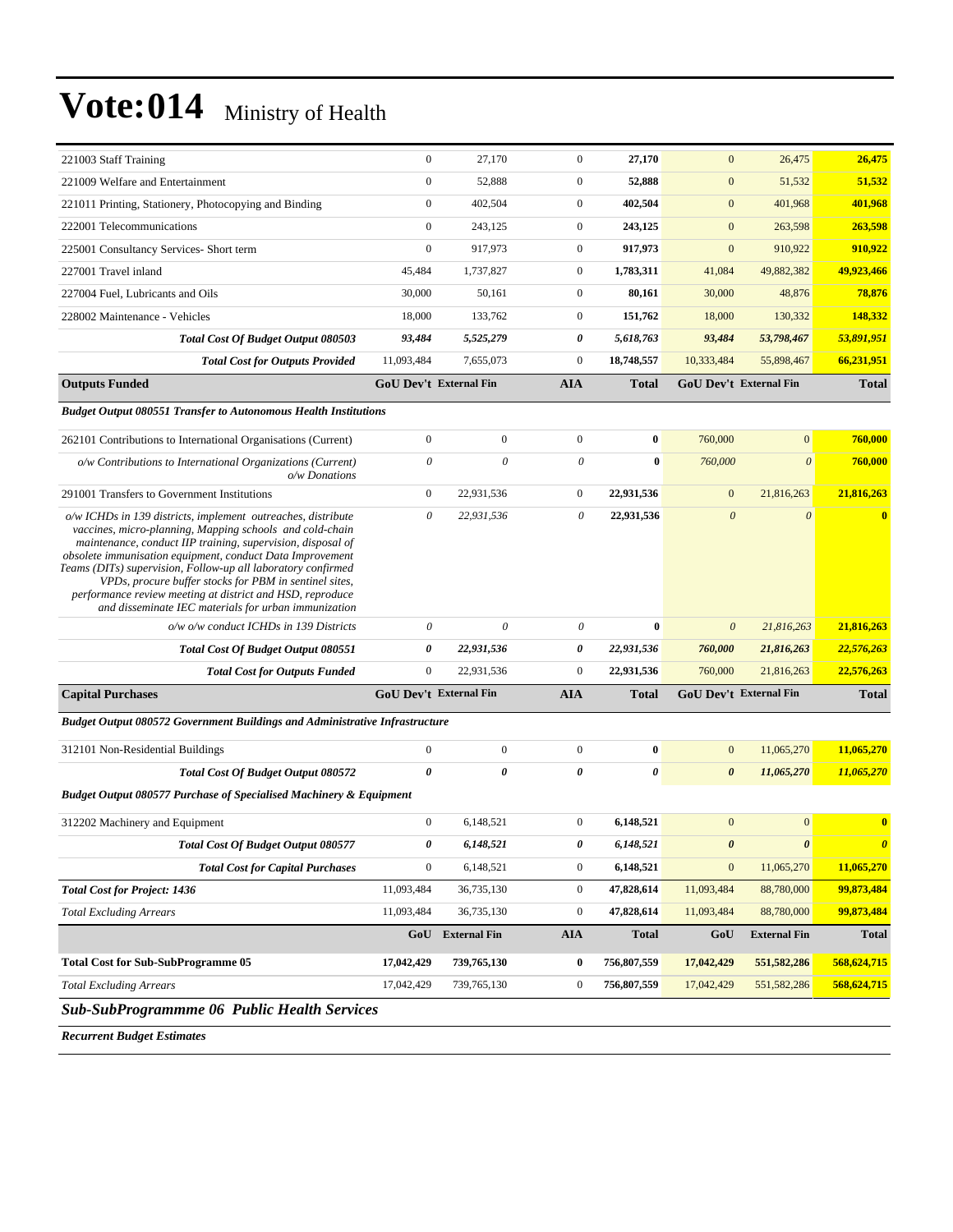#### **Department 06 Community Health**

| Thousand Uganda Shillings                                                                              |                  | 2020/21 Approved Budget |                  |              | 2021/22 Approved Estimates |                            |              |
|--------------------------------------------------------------------------------------------------------|------------------|-------------------------|------------------|--------------|----------------------------|----------------------------|--------------|
| <b>Outputs Provided</b>                                                                                | Wage             | Non Wage                | <b>AIA</b>       | <b>Total</b> | Wage                       | Non Wage                   | <b>Total</b> |
| Budget Output 080601 Community Health Services (control of communicable and non communicable diseases) |                  |                         |                  |              |                            |                            |              |
| 211101 General Staff Salaries                                                                          | 380,641          | $\boldsymbol{0}$        | $\boldsymbol{0}$ | 380,641      | 380,641                    | $\mathbf{0}$               | 380,641      |
| 211103 Allowances (Inc. Casuals, Temporary)                                                            | $\boldsymbol{0}$ | 27,000                  | $\boldsymbol{0}$ | 27,000       | $\mathbf{0}$               | 27,000                     | 27,000       |
| 213002 Incapacity, death benefits and funeral expenses                                                 | $\boldsymbol{0}$ | 1,209                   | $\boldsymbol{0}$ | 1,209        | $\mathbf{0}$               | 1,209                      | 1,209        |
| 221009 Welfare and Entertainment                                                                       | $\boldsymbol{0}$ | 4,146                   | $\boldsymbol{0}$ | 4,146        | $\boldsymbol{0}$           | 4,146                      | 4,146        |
| 221011 Printing, Stationery, Photocopying and Binding                                                  | $\boldsymbol{0}$ | 1,947                   | $\boldsymbol{0}$ | 1,947        | $\mathbf{0}$               | 1,947                      | 1,947        |
| 221012 Small Office Equipment                                                                          | $\mathbf{0}$     | 8,000                   | $\boldsymbol{0}$ | 8,000        | $\mathbf{0}$               | 8,000                      | 8,000        |
| 227001 Travel inland                                                                                   | $\boldsymbol{0}$ | 74,600                  | $\boldsymbol{0}$ | 74,600       | $\mathbf{0}$               | 74,600                     | 74,600       |
| 227004 Fuel, Lubricants and Oils                                                                       | $\boldsymbol{0}$ | 45,700                  | $\boldsymbol{0}$ | 45,700       | $\mathbf{0}$               | 45,700                     | 45,700       |
| 228002 Maintenance - Vehicles                                                                          | $\boldsymbol{0}$ | 6,500                   | $\boldsymbol{0}$ | 6,500        | $\boldsymbol{0}$           | 6,500                      | 6,500        |
| <b>Total Cost of Budget Output 01</b>                                                                  | 380,641          | 169,101                 | 0                | 549,742      | 380,641                    | 169,101                    | 549,742      |
| <b>Total Cost Of Outputs Provided</b>                                                                  | 380,641          | 169,101                 | $\bf{0}$         | 549,742      | 380,641                    | 169,101                    | 549,742      |
| <b>Total Cost for Department 06</b>                                                                    | 380,641          | 169,101                 | $\bf{0}$         | 549,742      | 380,641                    | 169,101                    | 549,742      |
| <b>Total Excluding Arrears</b>                                                                         | 380,641          | 169,101                 | $\boldsymbol{0}$ | 549,742      | 380,641                    | 169,101                    | 549,742      |
| Department 08 Communicable Diseases Prevention & Control                                               |                  |                         |                  |              |                            |                            |              |
| Thousand Uganda Shillings                                                                              |                  | 2020/21 Approved Budget |                  |              |                            | 2021/22 Approved Estimates |              |
| <b>Outputs Provided</b>                                                                                | Wage             | Non Wage                | AIA              | <b>Total</b> | Wage                       | Non Wage                   | <b>Total</b> |
| <b>Budget Output 080602 National Endemic and Epidemic Disease Control</b>                              |                  |                         |                  |              |                            |                            |              |
| 211101 General Staff Salaries                                                                          | 1,389,039        | $\boldsymbol{0}$        | $\mathbf{0}$     | 1,389,039    | 1,389,039                  | $\boldsymbol{0}$           | 1,389,039    |
| 211102 Contract Staff Salaries                                                                         | 67,546           | $\mathbf{0}$            | $\boldsymbol{0}$ | 67,546       | 67,546                     | $\mathbf{0}$               | 67,546       |
| 211103 Allowances (Inc. Casuals, Temporary)                                                            | $\boldsymbol{0}$ | 49,468                  | $\boldsymbol{0}$ | 49,468       | $\mathbf{0}$               | 61,469                     | 61,469       |
| 212101 Social Security Contributions                                                                   | $\boldsymbol{0}$ | 6,755                   | $\boldsymbol{0}$ | 6,755        | $\mathbf{0}$               | 16,000                     | 16,000       |
| 221009 Welfare and Entertainment                                                                       | $\boldsymbol{0}$ | 60,000                  | $\boldsymbol{0}$ | 60,000       | $\mathbf{0}$               | 90,525                     | 90,525       |
| 221011 Printing, Stationery, Photocopying and Binding                                                  | $\boldsymbol{0}$ | 8,335                   | $\boldsymbol{0}$ | 8,335        | $\boldsymbol{0}$           | 8,000                      | 8,000        |
| 221012 Small Office Equipment                                                                          | $\boldsymbol{0}$ | 12,000                  | $\boldsymbol{0}$ | 12,000       | $\mathbf{0}$               | 2,000                      | 2,000        |
| 222001 Telecommunications                                                                              | $\boldsymbol{0}$ | 3,000                   | $\boldsymbol{0}$ | 3,000        | $\boldsymbol{0}$           | 2,000                      | 2,000        |
| 227001 Travel inland                                                                                   | $\boldsymbol{0}$ | 233,110                 | $\boldsymbol{0}$ | 233,110      | $\mathbf{0}$               | 275,996                    | 275,996      |
| 227002 Travel abroad                                                                                   | $\boldsymbol{0}$ | 18,000                  | $\boldsymbol{0}$ | 18,000       | $\mathbf{0}$               | $\mathbf{0}$               | $\bf{0}$     |
| 227004 Fuel, Lubricants and Oils                                                                       | $\boldsymbol{0}$ | 110,245                 | $\boldsymbol{0}$ | 110,245      | $\mathbf{0}$               | 120,000                    | 120,000      |
| 228002 Maintenance - Vehicles                                                                          | $\mathbf{0}$     | 20,000                  | $\mathbf{0}$     | 20.000       | $\mathbf{0}$               | 20,000                     | 20,000       |

*Total Cost of Budget Output 02 1,456,585 520,913 0 1,977,498 1,456,585 595,990 2,052,575 Budget Output 080603 Technical Support, Monitoring and Evaluation*

| 211103 Allowances (Inc. Casuals, Temporary)              | $\Omega$ | 200,000      | $\Omega$     | 200,000      | 320,000<br>$\mathbf{0}$ | 320,000  |
|----------------------------------------------------------|----------|--------------|--------------|--------------|-------------------------|----------|
| 212101 Social Security Contributions                     |          | 16,613       | $\mathbf{0}$ | 16,613       | $\mathbf{0}$            | $\Omega$ |
| 213001 Medical expenses (To employees)                   |          | $\mathbf{0}$ | 0            | $\mathbf{0}$ | 50,000<br>$\mathbf{0}$  | 50,000   |
| 213002 Incapacity, death benefits and funeral expenses   |          | 10.000       | $\Omega$     | 10.000       | $\mathbf{0}$            |          |
| 221001 Advertising and Public Relations                  |          | $\mathbf{0}$ | $\Omega$     | $\mathbf{0}$ | 80,000<br>$\mathbf{0}$  | 80,000   |
| 221002 Workshops and Seminars                            | $\Omega$ | 100,000      | $\Omega$     | 100.000      | 120,000<br>$\mathbf{0}$ | 120,000  |
| 221003 Staff Training                                    |          | 60,000       | $\Omega$     | 60.000       | $\mathbf{0}$            | $\Omega$ |
| 221008 Computer supplies and Information Technology (IT) |          | 20,000       |              | 20,000       | 20,000<br>$\mathbf{0}$  | 20,000   |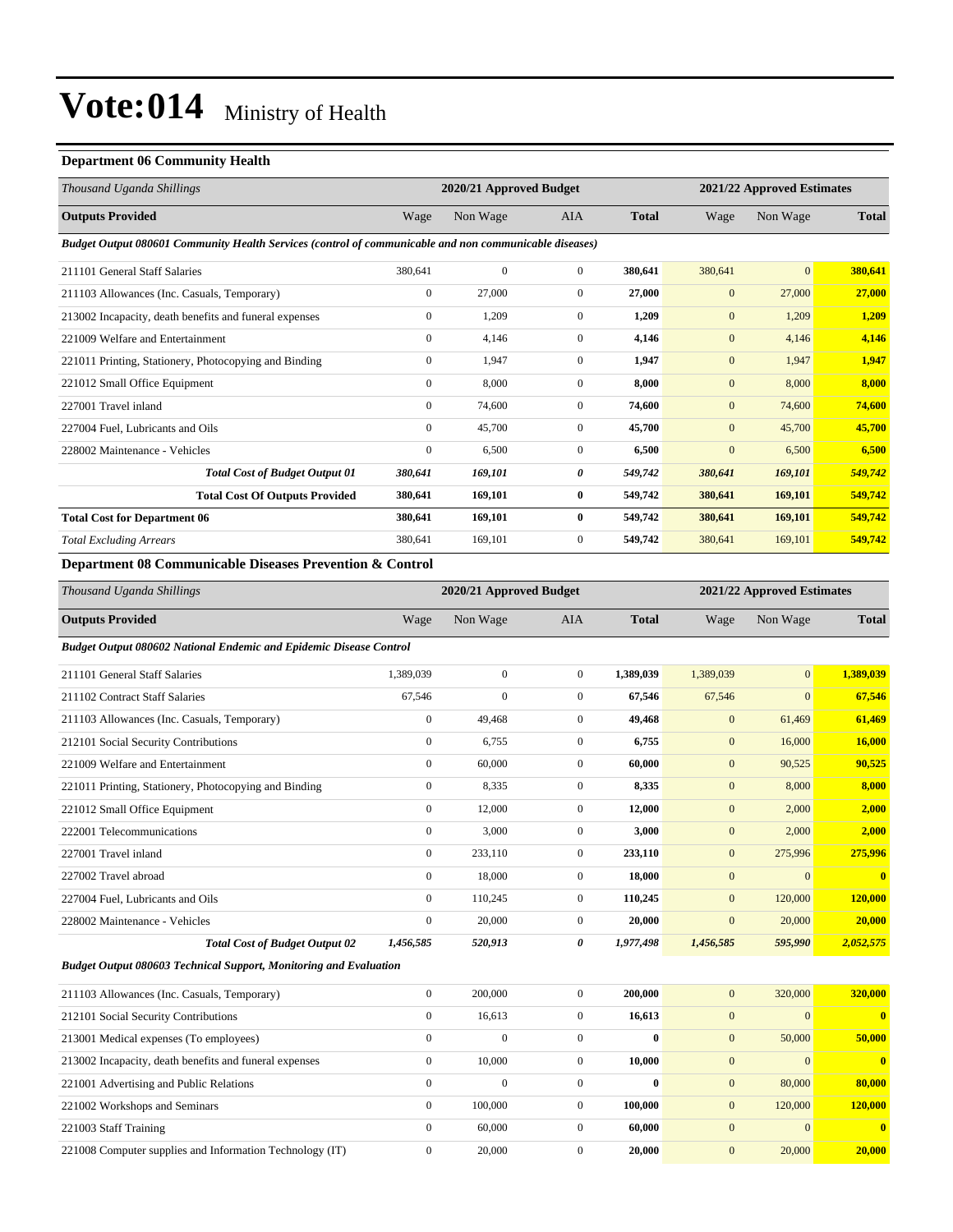| 221009 Welfare and Entertainment                                                                          | $\boldsymbol{0}$      | 20,000       | $\boldsymbol{0}$ | 20,000       | $\boldsymbol{0}$<br>20,000           | 20,000                  |
|-----------------------------------------------------------------------------------------------------------|-----------------------|--------------|------------------|--------------|--------------------------------------|-------------------------|
| 221011 Printing, Stationery, Photocopying and Binding                                                     | $\boldsymbol{0}$      | 63,525       | $\boldsymbol{0}$ | 63,525       | $\mathbf{0}$<br>65,000               | 65,000                  |
| 221012 Small Office Equipment                                                                             | $\boldsymbol{0}$      | 10,000       | $\boldsymbol{0}$ | 10,000       | $\mathbf{0}$<br>$\mathbf{0}$         | $\bf{0}$                |
| 222001 Telecommunications                                                                                 | $\boldsymbol{0}$      | 5,387        | $\boldsymbol{0}$ | 5,387        | $\mathbf{0}$<br>$\overline{0}$       | $\bf{0}$                |
| 224001 Medical Supplies                                                                                   | $\boldsymbol{0}$      | 100,000      | $\mathbf{0}$     | 100,000      | $\boldsymbol{0}$<br>$\overline{0}$   | $\bf{0}$                |
| 227001 Travel inland                                                                                      | $\boldsymbol{0}$      | 558,000      | $\boldsymbol{0}$ | 558,000      | $\boldsymbol{0}$<br>670,000          | 670,000                 |
| 227002 Travel abroad                                                                                      | $\boldsymbol{0}$      | 54,000       | $\boldsymbol{0}$ | 54,000       | $\mathbf{0}$<br>$\overline{0}$       | $\bf{0}$                |
| 227004 Fuel, Lubricants and Oils                                                                          | $\boldsymbol{0}$      | 128,000      | $\mathbf{0}$     | 128,000      | 80,000<br>$\mathbf{0}$               | 80,000                  |
| 228002 Maintenance - Vehicles                                                                             | $\boldsymbol{0}$      | 80,000       | $\boldsymbol{0}$ | 80,000       | $\mathbf{0}$<br>20,000               | 20,000                  |
| 228003 Maintenance - Machinery, Equipment & Furniture                                                     | $\boldsymbol{0}$      | 20,000       | $\mathbf{0}$     | 20,000       | $\boldsymbol{0}$<br>$\mathbf{0}$     | $\bf{0}$                |
| <b>Total Cost of Budget Output 03</b>                                                                     | 0                     | 1,445,525    | 0                | 1,445,525    | $\boldsymbol{\theta}$<br>1,445,000   | 1,445,000               |
| <b>Budget Output 080604 Immunisation</b>                                                                  |                       |              |                  |              |                                      |                         |
| 211103 Allowances (Inc. Casuals, Temporary)                                                               | $\boldsymbol{0}$      | 40,000       | $\boldsymbol{0}$ | 40,000       | $\mathbf{0}$<br>20,000               | 20,000                  |
| 221003 Staff Training                                                                                     | $\boldsymbol{0}$      | 19,559       | $\boldsymbol{0}$ | 19,559       | $\boldsymbol{0}$<br>15,000           | 15,000                  |
| 221007 Books, Periodicals & Newspapers                                                                    | $\boldsymbol{0}$      | 2,000        | $\overline{0}$   | 2,000        | $\boldsymbol{0}$<br>1,000            | 1,000                   |
| 221009 Welfare and Entertainment                                                                          | $\boldsymbol{0}$      | 12,000       | $\mathbf{0}$     | 12,000       | $\mathbf{0}$<br>12,000               | 12,000                  |
| 221011 Printing, Stationery, Photocopying and Binding                                                     | $\boldsymbol{0}$      | 8,000        | $\mathbf{0}$     | 8,000        | $\boldsymbol{0}$<br>8,000            | 8,000                   |
| 227001 Travel inland                                                                                      | $\mathbf{0}$          | 80,000       | $\boldsymbol{0}$ | 80,000       | $\mathbf{0}$<br>100,000              | 100,000                 |
| 227004 Fuel, Lubricants and Oils                                                                          | $\boldsymbol{0}$      | 40,000       | $\mathbf{0}$     | 40,000       | $\mathbf{0}$<br>40,000               | 40,000                  |
| 228002 Maintenance - Vehicles                                                                             | $\boldsymbol{0}$      | 25,000       | $\mathbf{0}$     | 25,000       | $\boldsymbol{0}$<br>20,000           | 20,000                  |
| 228003 Maintenance – Machinery, Equipment & Furniture                                                     | $\boldsymbol{0}$      | 3,000        | $\overline{0}$   | 3,000        | $\mathbf{0}$<br>2,000                | 2,000                   |
| <b>Total Cost of Budget Output 04</b>                                                                     | $\boldsymbol{\theta}$ | 229,559      | 0                | 229,559      | $\boldsymbol{\theta}$<br>218,000     | 218,000                 |
| Budget Output 080605 Coordination of Clinical and Public Health emergencies including the Nodding Disease |                       |              |                  |              |                                      |                         |
| 211103 Allowances (Inc. Casuals, Temporary)                                                               | $\boldsymbol{0}$      | 20,000       | $\overline{0}$   | 20,000       | $\mathbf{0}$<br>40,000               | 40,000                  |
| 221002 Workshops and Seminars                                                                             | $\boldsymbol{0}$      | $\mathbf{0}$ | $\boldsymbol{0}$ | $\mathbf{0}$ | $\mathbf{0}$<br>40,000               | 40,000                  |
| 221009 Welfare and Entertainment                                                                          | $\boldsymbol{0}$      | 48,000       | $\mathbf{0}$     | 48,000       | $\mathbf{0}$<br>60,000               | 60,000                  |
| 221010 Special Meals and Drinks                                                                           | $\boldsymbol{0}$      | 500,000      | $\mathbf{0}$     | 500,000      | $\mathbf{0}$<br>300,000              | 300,000                 |
| 227001 Travel inland                                                                                      | $\boldsymbol{0}$      | 120,000      | $\boldsymbol{0}$ | 120,000      | $\mathbf{0}$<br>160,000              | 160,000                 |
| 227004 Fuel, Lubricants and Oils                                                                          | $\boldsymbol{0}$      | 90,000       | $\boldsymbol{0}$ | 90,000       | $\mathbf{0}$<br>87,000               | 87,000                  |
| 228002 Maintenance - Vehicles                                                                             | $\boldsymbol{0}$      | 10,000       | $\boldsymbol{0}$ | 10,000       | $\mathbf{0}$<br>10,000               | 10,000                  |
| <b>Total Cost of Budget Output 05</b>                                                                     | 0                     | 788,000      | 0                | 788,000      | $\boldsymbol{\theta}$<br>697,000     | 697,000                 |
| Budget Output 080606 Photo-biological Control of Malaria                                                  |                       |              |                  |              |                                      |                         |
| 211103 Allowances (Inc. Casuals, Temporary)                                                               | $\boldsymbol{0}$      | 67,000       | $\boldsymbol{0}$ | 67,000       | $\boldsymbol{0}$<br>68,000           | 68,000                  |
| 221002 Workshops and Seminars                                                                             | $\boldsymbol{0}$      | 20,000       | $\boldsymbol{0}$ | 20,000       | $\boldsymbol{0}$<br>20,000           | 20,000                  |
| 221003 Staff Training                                                                                     | $\boldsymbol{0}$      | 5,000        | $\boldsymbol{0}$ | 5,000        | $\boldsymbol{0}$<br>$\boldsymbol{0}$ | $\overline{\mathbf{0}}$ |
| 221009 Welfare and Entertainment                                                                          | $\boldsymbol{0}$      | 10,000       | $\boldsymbol{0}$ | 10,000       | $\boldsymbol{0}$<br>20,000           | 20,000                  |
| 221011 Printing, Stationery, Photocopying and Binding                                                     | $\boldsymbol{0}$      | 8,000        | $\boldsymbol{0}$ | 8,000        | $\boldsymbol{0}$<br>2,000            | 2,000                   |
| 224001 Medical Supplies                                                                                   | $\boldsymbol{0}$      | 500,000      | $\boldsymbol{0}$ | 500,000      | $\boldsymbol{0}$<br>300,000          | 300,000                 |
| 227001 Travel inland                                                                                      | $\boldsymbol{0}$      | 300,000      | $\boldsymbol{0}$ | 300,000      | $\boldsymbol{0}$<br>500,000          | 500,000                 |
| 227004 Fuel, Lubricants and Oils                                                                          | $\boldsymbol{0}$      | 70,000       | $\boldsymbol{0}$ | 70,000       | $\boldsymbol{0}$<br>80,000           | 80,000                  |
| 228002 Maintenance - Vehicles                                                                             | $\boldsymbol{0}$      | 20,000       | $\boldsymbol{0}$ | 20,000       | $\boldsymbol{0}$<br>10,000           | 10,000                  |
| <b>Total Cost of Budget Output 06</b>                                                                     | $\pmb{\theta}$        | 1,000,000    | $\pmb{\theta}$   | 1,000,000    | $\boldsymbol{\theta}$<br>1,000,000   | 1,000,000               |
| <b>Budget Output 080607 Indoor Residual Spraying (IRS) services</b>                                       |                       |              |                  |              |                                      |                         |
| 211103 Allowances (Inc. Casuals, Temporary)                                                               | $\boldsymbol{0}$      | 10,000       | $\boldsymbol{0}$ | 10,000       | $\boldsymbol{0}$<br>10,000           | <b>10,000</b>           |
|                                                                                                           |                       |              |                  |              |                                      |                         |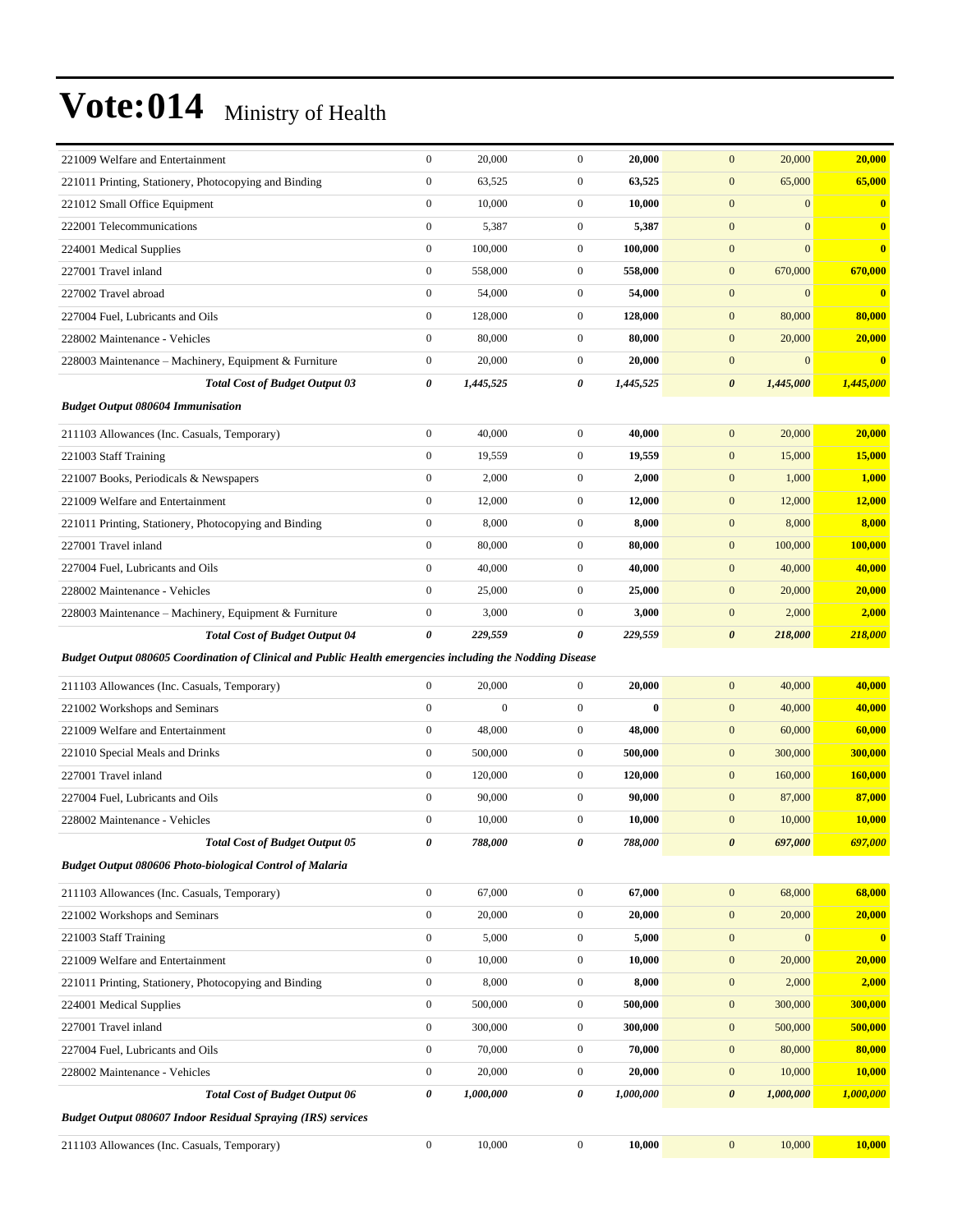| 227001 Travel inland                                                                                   | $\boldsymbol{0}$ | 52,000                  | $\boldsymbol{0}$ | 52,000       | $\mathbf{0}$          | 80,000                     | 80,000        |
|--------------------------------------------------------------------------------------------------------|------------------|-------------------------|------------------|--------------|-----------------------|----------------------------|---------------|
| 227004 Fuel, Lubricants and Oils                                                                       | $\boldsymbol{0}$ | 20,000                  | $\boldsymbol{0}$ | 20,000       | $\boldsymbol{0}$      | 20,005                     | 20,005        |
| <b>Total Cost of Budget Output 07</b>                                                                  | 0                | 82,000                  | 0                | 82,000       | $\boldsymbol{\theta}$ | 110,005                    | 110,005       |
| <b>Total Cost Of Outputs Provided</b>                                                                  | 1,456,585        | 4,065,997               | $\bf{0}$         | 5,522,582    | 1,456,585             | 4,065,995                  | 5,522,580     |
| <b>Total Cost for Department 08</b>                                                                    | 1,456,585        | 4,065,997               | $\bf{0}$         | 5,522,582    | 1,456,585             | 4,065,995                  | 5,522,580     |
| <b>Total Excluding Arrears</b>                                                                         | 1,456,585        | 4,065,997               | $\mathbf{0}$     | 5,522,582    | 1,456,585             | 4,065,995                  | 5,522,580     |
| Department 13 Health Education, Promotion & Communication                                              |                  |                         |                  |              |                       |                            |               |
| Thousand Uganda Shillings                                                                              |                  | 2020/21 Approved Budget |                  |              |                       | 2021/22 Approved Estimates |               |
| <b>Outputs Provided</b>                                                                                | Wage             | Non Wage                | AIA              | <b>Total</b> | Wage                  | Non Wage                   | <b>Total</b>  |
| Budget Output 080601 Community Health Services (control of communicable and non communicable diseases) |                  |                         |                  |              |                       |                            |               |
| 211101 General Staff Salaries                                                                          | 196,616          | $\boldsymbol{0}$        | $\boldsymbol{0}$ | 196,616      | 196,616               | $\overline{0}$             | 196,616       |
| 211103 Allowances (Inc. Casuals, Temporary)                                                            | $\boldsymbol{0}$ | 73,308                  | $\boldsymbol{0}$ | 73,308       | $\boldsymbol{0}$      | 30,000                     | 30,000        |
| 221002 Workshops and Seminars                                                                          | $\boldsymbol{0}$ | $\mathbf{0}$            | $\boldsymbol{0}$ | $\bf{0}$     | $\boldsymbol{0}$      | 25,000                     | 25,000        |
| 221007 Books, Periodicals & Newspapers                                                                 | $\boldsymbol{0}$ | 800                     | $\mathbf{0}$     | 800          | $\mathbf{0}$          | 800                        | 800           |
| 221009 Welfare and Entertainment                                                                       | $\boldsymbol{0}$ | 18,500                  | $\mathbf{0}$     | 18,500       | $\mathbf{0}$          | 18,500                     | 18,500        |
| 221011 Printing, Stationery, Photocopying and Binding                                                  | $\boldsymbol{0}$ | 2,269                   | $\boldsymbol{0}$ | 2,269        | $\mathbf{0}$          | 2,269                      | 2,269         |
| 227001 Travel inland                                                                                   | $\boldsymbol{0}$ | 48,250                  | $\boldsymbol{0}$ | 48,250       | $\mathbf{0}$          | 30,000                     | 30,000        |
| 227004 Fuel, Lubricants and Oils                                                                       | $\boldsymbol{0}$ | 45,301                  | $\boldsymbol{0}$ | 45,301       | $\mathbf{0}$          | 39,231                     | 39,231        |
| <b>Total Cost of Budget Output 01</b>                                                                  | 196,616          | 188,427                 | 0                | 385,044      | 196,616               | 145,800                    | 342,416       |
| <b>Budget Output 080603 Technical Support, Monitoring and Evaluation</b>                               |                  |                         |                  |              |                       |                            |               |
| 211103 Allowances (Inc. Casuals, Temporary)                                                            | $\boldsymbol{0}$ | 33,468                  | $\boldsymbol{0}$ | 33,468       | $\mathbf{0}$          | 80,000                     | 80,000        |
| 221009 Welfare and Entertainment                                                                       | $\boldsymbol{0}$ | $\overline{0}$          | $\boldsymbol{0}$ | $\bf{0}$     | $\boldsymbol{0}$      | 18,500                     | 18,500        |
| 221011 Printing, Stationery, Photocopying and Binding                                                  | $\boldsymbol{0}$ | $\mathbf{0}$            | $\boldsymbol{0}$ | $\bf{0}$     | $\mathbf{0}$          | 3,000                      | 3,000         |
| 225001 Consultancy Services- Short term                                                                | $\boldsymbol{0}$ | 400,000                 | $\mathbf{0}$     | 400,000      | $\boldsymbol{0}$      | 300,000                    | 300,000       |
| 227001 Travel inland                                                                                   | $\boldsymbol{0}$ | 34,292                  | $\mathbf{0}$     | 34,292       | $\mathbf{0}$          | 105,000                    | 105,000       |
| 227004 Fuel, Lubricants and Oils                                                                       | $\boldsymbol{0}$ | 56,560                  | $\mathbf{0}$     | 56,560       | $\mathbf{0}$          | 60,398                     | 60,398        |
| 228002 Maintenance - Vehicles                                                                          | $\boldsymbol{0}$ | 15,750                  | $\boldsymbol{0}$ | 15,750       | $\boldsymbol{0}$      | 15,800                     | <b>15,800</b> |
| <b>Total Cost of Budget Output 03</b>                                                                  | 0                | 540,070                 | 0                | 540,070      | $\boldsymbol{\theta}$ | 582,698                    | 582,698       |
| <b>Total Cost Of Outputs Provided</b>                                                                  | 196,616          | 728,498                 | $\bf{0}$         | 925,114      | 196,616               | 728,498                    | 925,114       |
| <b>Total Cost for Department 13</b>                                                                    | 196,616          | 728,498                 | $\bf{0}$         | 925,114      | 196,616               | 728,498                    | 925,114       |
| <b>Total Excluding Arrears</b>                                                                         | 196,616          | 728,498                 | $\boldsymbol{0}$ | 925,114      | 196,616               | 728,498                    | 925,114       |
| <b>Department 14 Reproductive and Child Health</b>                                                     |                  |                         |                  |              |                       |                            |               |
| Thousand Uganda Shillings                                                                              |                  | 2020/21 Approved Budget |                  |              |                       | 2021/22 Approved Estimates |               |
| <b>Outputs Provided</b>                                                                                | Wage             | Non Wage                | AIA              | <b>Total</b> | Wage                  | Non Wage                   | <b>Total</b>  |
| Budget Output 080601 Community Health Services (control of communicable and non communicable diseases) |                  |                         |                  |              |                       |                            |               |
| 211101 General Staff Salaries                                                                          | 329,569          | $\boldsymbol{0}$        | $\boldsymbol{0}$ | 329,569      | 329,569               | $\boldsymbol{0}$           | 329,569       |
| 211102 Contract Staff Salaries                                                                         | 13,676           | $\boldsymbol{0}$        | $\boldsymbol{0}$ | 13,676       | 13,676                | $\mathbf{0}$               | 13,676        |
| 211103 Allowances (Inc. Casuals, Temporary)                                                            | $\boldsymbol{0}$ | 40,000                  | $\boldsymbol{0}$ | 40,000       | $\boldsymbol{0}$      | 40,000                     | 40,000        |
| 213002 Incapacity, death benefits and funeral expenses                                                 | $\boldsymbol{0}$ | 1,500                   | $\boldsymbol{0}$ | 1,500        | $\mathbf{0}$          | 1,500                      | <b>1,500</b>  |
| 221009 Welfare and Entertainment                                                                       | $\boldsymbol{0}$ | 20,150                  | $\boldsymbol{0}$ | 20,150       | $\mathbf{0}$          | 20,150                     | 20,150        |
| 221011 Printing, Stationery, Photocopying and Binding                                                  | $\boldsymbol{0}$ | 17,225                  | $\boldsymbol{0}$ | 17,225       | $\mathbf{0}$          | 17,225                     | 17,225        |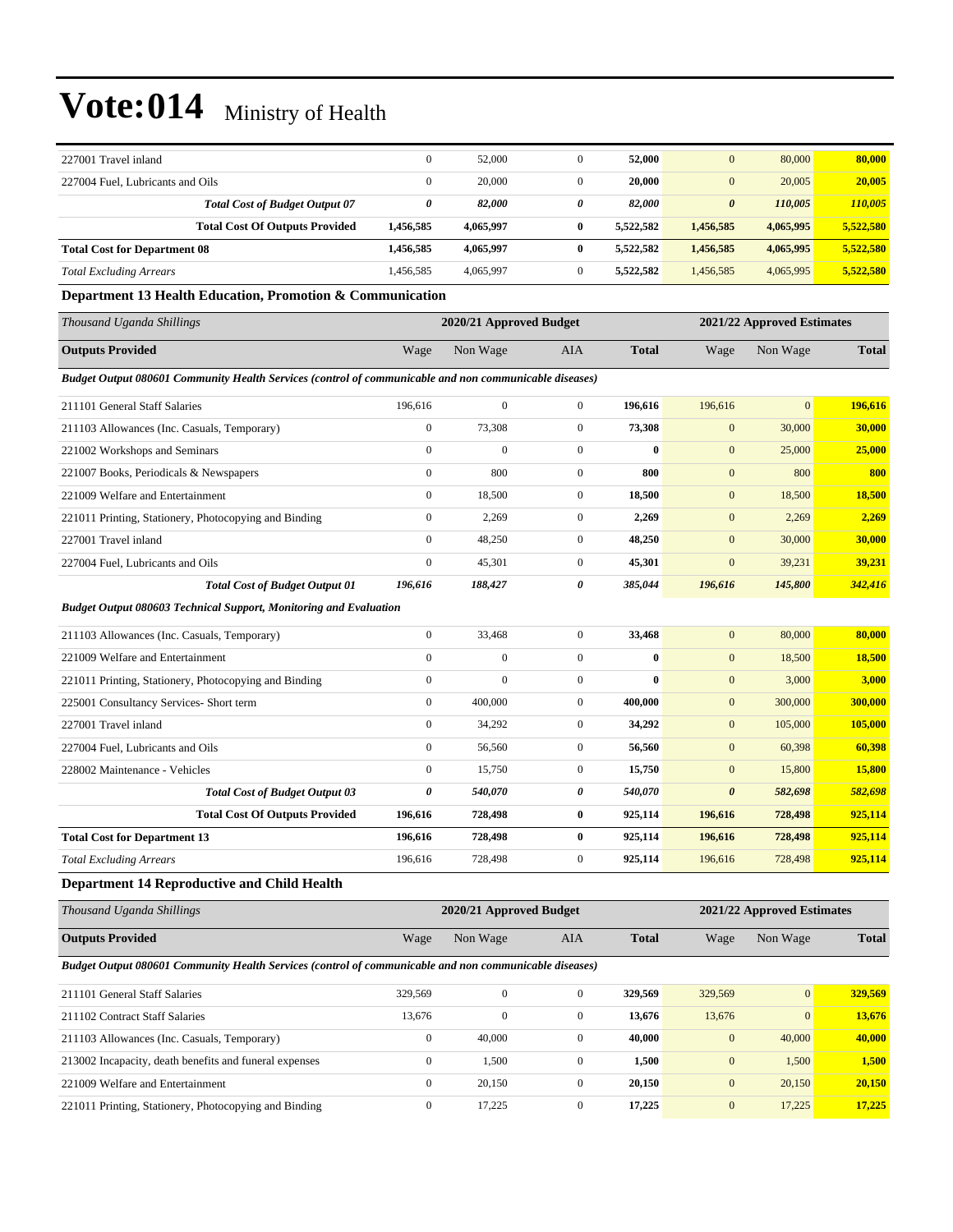| 221012 Small Office Equipment                                            | $\theta$              | 21,400  | $\mathbf{0}$   | 21,400  | $\overline{0}$        | 21,400  | 21,400  |
|--------------------------------------------------------------------------|-----------------------|---------|----------------|---------|-----------------------|---------|---------|
| 225001 Consultancy Services- Short term                                  | $\mathbf{0}$          | 23,000  | $\mathbf{0}$   | 23,000  | $\mathbf{0}$          | 1,000   | 1,000   |
| 227001 Travel inland                                                     | $\Omega$              | 62,979  | $\Omega$       | 62,979  | $\overline{0}$        | 82,979  | 82,979  |
| 227002 Travel abroad                                                     | $\mathbf{0}$          | 8,000   | $\overline{0}$ | 8.000   | $\overline{0}$        | 8,000   | 8,000   |
| 227004 Fuel, Lubricants and Oils                                         | $\Omega$              | 50,771  | $\overline{0}$ | 50,771  | $\overline{0}$        | 30,771  | 30,771  |
| 228002 Maintenance - Vehicles                                            | $\mathbf{0}$          | 23,500  | $\overline{0}$ | 23,500  | $\overline{0}$        | 23,500  | 23,500  |
| <b>Total Cost of Budget Output 01</b>                                    | 343,245               | 268,525 | 0              | 611,770 | 343,245               | 246,525 | 589,770 |
| <b>Budget Output 080603 Technical Support, Monitoring and Evaluation</b> |                       |         |                |         |                       |         |         |
| 211103 Allowances (Inc. Casuals, Temporary)                              | $\mathbf{0}$          | 9,332   | $\overline{0}$ | 9.332   | $\overline{0}$        | 9,332   | 9,332   |
| 212101 Social Security Contributions                                     | $\mathbf{0}$          | 1,368   | $\overline{0}$ | 1,368   | $\mathbf{0}$          | 1,368   | 1,368   |
| 213002 Incapacity, death benefits and funeral expenses                   | $\overline{0}$        | 1.500   | $\overline{0}$ | 1,500   | $\mathbf{0}$          | 1,500   | 1,500   |
| 221009 Welfare and Entertainment                                         | $\mathbf{0}$          | 10,500  | $\overline{0}$ | 10,500  | $\mathbf{0}$          | 10,500  | 10,500  |
| 221011 Printing, Stationery, Photocopying and Binding                    | $\overline{0}$        | 10,000  | $\overline{0}$ | 10,000  | $\mathbf{0}$          | 10,000  | 10,000  |
| 221012 Small Office Equipment                                            | $\mathbf{0}$          | 10,600  | $\overline{0}$ | 10,600  | $\mathbf{0}$          | 10,600  | 10,600  |
| 225001 Consultancy Services- Short term                                  | $\mathbf{0}$          | 4,000   | $\overline{0}$ | 4,000   | $\mathbf{0}$          | 4,000   | 4,000   |
| 227001 Travel inland                                                     | $\mathbf{0}$          | 30.015  | $\overline{0}$ | 30.015  | $\mathbf{0}$          | 57,015  | 57,015  |
| 227002 Travel abroad                                                     | $\mathbf{0}$          | 10,000  | $\overline{0}$ | 10,000  | $\mathbf{0}$          | 5,000   | 5,000   |
| 227004 Fuel, Lubricants and Oils                                         | $\mathbf{0}$          | 16,229  | $\overline{0}$ | 16,229  | $\overline{0}$        | 16,229  | 16,229  |
| 228002 Maintenance - Vehicles                                            | $\mathbf{0}$          | 9,000   | $\overline{0}$ | 9,000   | $\mathbf{0}$          | 9,000   | 9,000   |
| <b>Total Cost of Budget Output 03</b>                                    | $\boldsymbol{\theta}$ | 112,544 | 0              | 112,544 | $\boldsymbol{\theta}$ | 134,544 | 134,544 |
| <b>Total Cost Of Outputs Provided</b>                                    | 343,245               | 381,069 | $\bf{0}$       | 724,314 | 343,245               | 381,069 | 724,314 |
| <b>Total Cost for Department 14</b>                                      | 343,245               | 381,069 | $\bf{0}$       | 724,314 | 343,245               | 381,069 | 724,314 |
| <b>Total Excluding Arrears</b>                                           | 343,245               | 381,069 | $\mathbf{0}$   | 724,314 | 343,245               | 381,069 | 724,314 |
|                                                                          |                       |         |                |         |                       |         |         |

#### **Department 21 Environmental Health**

| Thousand Uganda Shillings                                                                              |                | 2020/21 Approved Budget |                |              |                | 2021/22 Approved Estimates |              |  |
|--------------------------------------------------------------------------------------------------------|----------------|-------------------------|----------------|--------------|----------------|----------------------------|--------------|--|
| <b>Outputs Provided</b>                                                                                | Wage           | Non Wage                | <b>AIA</b>     | <b>Total</b> | Wage           | Non Wage                   | <b>Total</b> |  |
| Budget Output 080601 Community Health Services (control of communicable and non communicable diseases) |                |                         |                |              |                |                            |              |  |
| 211101 General Staff Salaries                                                                          | 641,798        | $\mathbf{0}$            | $\overline{0}$ | 641.798      | 641,798        | $\mathbf{0}$               | 641,798      |  |
| 211103 Allowances (Inc. Casuals, Temporary)                                                            | $\mathbf{0}$   | 65,411                  | $\overline{0}$ | 65,411       | $\mathbf{0}$   | 65,411                     | 65,411       |  |
| 212101 Social Security Contributions                                                                   | $\overline{0}$ | 4,790                   | $\mathbf{0}$   | 4.790        | $\overline{0}$ | 4,790                      | 4,790        |  |
| 221009 Welfare and Entertainment                                                                       | $\mathbf{0}$   | 9,746                   | $\Omega$       | 9,746        | $\mathbf{0}$   | 9,746                      | 9,746        |  |
| 221011 Printing, Stationery, Photocopying and Binding                                                  | $\overline{0}$ | 5,886                   | $\Omega$       | 5,886        | $\mathbf{0}$   | 5,886                      | 5,886        |  |
| 221012 Small Office Equipment                                                                          | $\overline{0}$ | 24,191                  | $\mathbf{0}$   | 24,191       | $\mathbf{0}$   | 24,191                     | 24,191       |  |
| 227001 Travel inland                                                                                   | $\Omega$       | 106,988                 | $\mathbf{0}$   | 106,988      | $\overline{0}$ | 106,988                    | 106,988      |  |
| 227004 Fuel, Lubricants and Oils                                                                       | $\overline{0}$ | 36,366                  | $\mathbf{0}$   | 36,366       | $\overline{0}$ | 36,366                     | 36,366       |  |
| 273102 Incapacity, death benefits and funeral expenses                                                 | $\mathbf{0}$   | 10,000                  | $\Omega$       | 10,000       | $\mathbf{0}$   | 10,000                     | 10,000       |  |
| <b>Total Cost of Budget Output 01</b>                                                                  | 641,798        | 263,376                 | 0              | 905,174      | 641,798        | 263,376                    | 905,174      |  |
| <b>Budget Output 080603 Technical Support, Monitoring and Evaluation</b>                               |                |                         |                |              |                |                            |              |  |
| 211103 Allowances (Inc. Casuals, Temporary)                                                            | $\overline{0}$ | 28,411                  | $\overline{0}$ | 28,411       | $\mathbf{0}$   | 28,411                     | 28,411       |  |
| 221009 Welfare and Entertainment                                                                       | $\Omega$       | 8,749                   | $\overline{0}$ | 8,749        | $\mathbf{0}$   | 8,749                      | 8,749        |  |
| 221011 Printing, Stationery, Photocopying and Binding                                                  | $\overline{0}$ | 7,222                   | $\overline{0}$ | 7,222        | $\mathbf{0}$   | 7,222                      | 7,222        |  |
| 227001 Travel inland                                                                                   | $\mathbf{0}$   | 48,706                  | $\Omega$       | 48,706       | $\mathbf{0}$   | 48,706                     | 48,706       |  |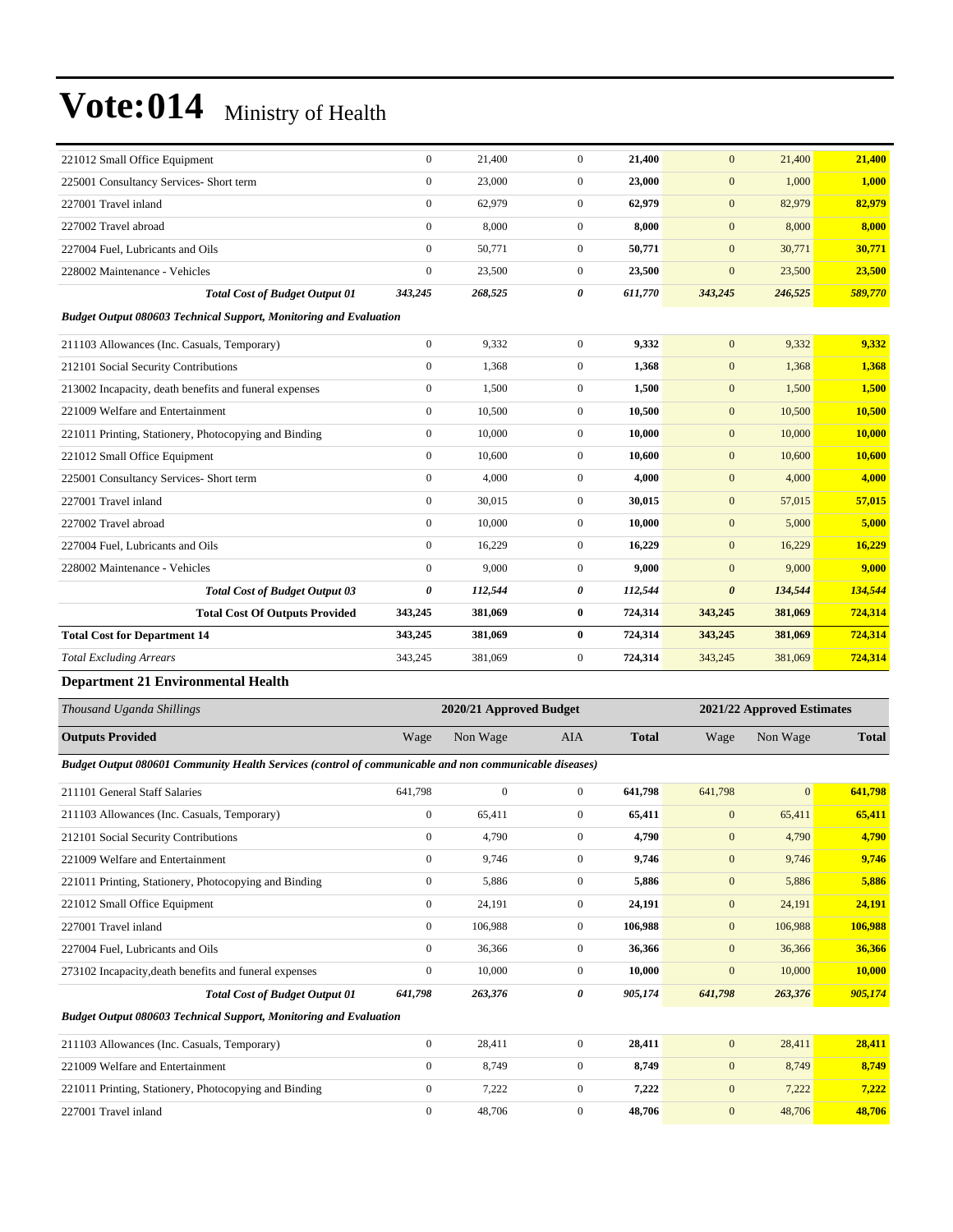|         | 26,363  |   | 26,363    | $\mathbf{0}$          | 26,363  | 26,363    |
|---------|---------|---|-----------|-----------------------|---------|-----------|
| 0       | 119,450 | 0 | 119.450   | $\boldsymbol{\theta}$ | 119,451 | 119,451   |
| 641.798 | 382,827 |   | 1.024.624 | 641,798               | 382,827 | 1,024,625 |
| 641,798 | 382,827 |   | 1.024.624 | 641,798               | 382,827 | 1.024.625 |
| 641.798 | 382,827 |   | 1.024.624 | 641,798               | 382,827 | 1.024.625 |
|         |         |   |           |                       |         |           |

#### **Department 22 Non-Communicable Diseases**

| Thousand Uganda Shillings                                                                              |                  | 2020/21 Approved Budget |                |              |              | 2021/22 Approved Estimates |                         |  |
|--------------------------------------------------------------------------------------------------------|------------------|-------------------------|----------------|--------------|--------------|----------------------------|-------------------------|--|
| <b>Outputs Provided</b>                                                                                | Wage             | Non Wage                | <b>AIA</b>     | <b>Total</b> | Wage         | Non Wage                   | <b>Total</b>            |  |
| Budget Output 080601 Community Health Services (control of communicable and non communicable diseases) |                  |                         |                |              |              |                            |                         |  |
| 211101 General Staff Salaries                                                                          | 253,783          | $\mathbf{0}$            | $\overline{0}$ | 253,783      | 253,783      | $\overline{0}$             | 253,783                 |  |
| 211103 Allowances (Inc. Casuals, Temporary)                                                            | $\mathbf{0}$     | 78,200                  | $\overline{0}$ | 78,200       | $\mathbf{0}$ | 78,200                     | 78,200                  |  |
| 213002 Incapacity, death benefits and funeral expenses                                                 | $\mathbf{0}$     | 10,000                  | $\overline{0}$ | 10,000       | $\mathbf{0}$ | 10,000                     | 10,000                  |  |
| 221002 Workshops and Seminars                                                                          | $\mathbf{0}$     | 82,000                  | $\overline{0}$ | 82,000       | $\mathbf{0}$ | $\overline{0}$             | $\overline{\mathbf{0}}$ |  |
| 221003 Staff Training                                                                                  | $\mathbf{0}$     | 2,000                   | $\overline{0}$ | 2,000        | $\mathbf{0}$ | 2,000                      | 2.000                   |  |
| 221005 Hire of Venue (chairs, projector, etc)                                                          | $\mathbf{0}$     | $\mathbf{0}$            | $\overline{0}$ | $\mathbf{0}$ | $\mathbf{0}$ | 82,000                     | 82,000                  |  |
| 221008 Computer supplies and Information Technology (IT)                                               | $\mathbf{0}$     | 5,300                   | $\overline{0}$ | 5,300        | $\mathbf{0}$ | 5,300                      | 5,300                   |  |
| 221009 Welfare and Entertainment                                                                       | $\mathbf{0}$     | 13,080                  | $\overline{0}$ | 13,080       | $\mathbf{0}$ | 13,080                     | 13,080                  |  |
| 221011 Printing, Stationery, Photocopying and Binding                                                  | $\boldsymbol{0}$ | 8,168                   | $\mathbf{0}$   | 8,168        | $\mathbf{0}$ | 8,168                      | 8,168                   |  |
| 221012 Small Office Equipment                                                                          | $\mathbf{0}$     | 2,200                   | $\overline{0}$ | 2,200        | $\mathbf{0}$ | 2,200                      | 2,200                   |  |
| 227001 Travel inland                                                                                   | $\mathbf{0}$     | 58,125                  | $\overline{0}$ | 58,125       | $\mathbf{0}$ | 58,125                     | 58,125                  |  |
| 227004 Fuel, Lubricants and Oils                                                                       | $\mathbf{0}$     | 42,000                  | $\overline{0}$ | 42,000       | $\mathbf{0}$ | 42,000                     | 42,000                  |  |
| 228002 Maintenance - Vehicles                                                                          | $\mathbf{0}$     | 24,000                  | $\overline{0}$ | 24,000       | $\mathbf{0}$ | 24,000                     | 24,000                  |  |
| <b>Total Cost of Budget Output 01</b>                                                                  | 253,783          | 325,072                 | 0              | 578,855      | 253,783      | 325,072                    | 578,855                 |  |
| <b>Total Cost Of Outputs Provided</b>                                                                  | 253,783          | 325,072                 | $\bf{0}$       | 578,855      | 253,783      | 325,072                    | 578,855                 |  |
| <b>Total Cost for Department 22</b>                                                                    | 253,783          | 325,072                 | $\bf{0}$       | 578,855      | 253,783      | 325,072                    | 578,855                 |  |
| <b>Total Excluding Arrears</b>                                                                         | 253,783          | 325,072                 | $\overline{0}$ | 578,855      | 253,783      | 325,072                    | 578,855                 |  |

**Department 23 National Health Laboratory & Diagnostic Services**

| Thousand Uganda Shillings                                                 |              | 2020/21 Approved Budget |                |              |              | 2021/22 Approved Estimates |                |  |  |
|---------------------------------------------------------------------------|--------------|-------------------------|----------------|--------------|--------------|----------------------------|----------------|--|--|
| <b>Outputs Provided</b>                                                   | Wage         | Non Wage                | <b>AIA</b>     | <b>Total</b> | Wage         | Non Wage                   | <b>Total</b>   |  |  |
| <b>Budget Output 080602 National Endemic and Epidemic Disease Control</b> |              |                         |                |              |              |                            |                |  |  |
| 211101 General Staff Salaries                                             | 231,528      | $\Omega$                | $\Omega$       | 231,528      | 231,528      | $\vert 0 \vert$            | 231,528        |  |  |
| 211102 Contract Staff Salaries                                            | 60,000       | $\mathbf{0}$            | $\mathbf{0}$   | 60,000       | 60,000       | $\overline{0}$             | 60,000         |  |  |
| 211103 Allowances (Inc. Casuals, Temporary)                               | $\mathbf{0}$ | 44,000                  | $\mathbf{0}$   | 44,000       | $\mathbf{0}$ | 30,600                     | 30,600         |  |  |
| 212101 Social Security Contributions                                      | $\mathbf{0}$ | $\mathbf{0}$            | $\Omega$       | $\bf{0}$     | $\mathbf{0}$ | 6,000                      | 6,000          |  |  |
| 213002 Incapacity, death benefits and funeral expenses                    | $\mathbf{0}$ | 10,000                  | $\mathbf{0}$   | 10,000       | $\mathbf{0}$ | 4,000                      | 4,000          |  |  |
| 221002 Workshops and Seminars                                             | $\mathbf{0}$ | 178,000                 | $\overline{0}$ | 178,000      | $\mathbf{0}$ | $\mathbf{0}$               | $\overline{0}$ |  |  |
| 221003 Staff Training                                                     | $\mathbf{0}$ | 25,000                  | $\overline{0}$ | 25,000       | $\mathbf{0}$ | 16,000                     | 16,000         |  |  |
| 221009 Welfare and Entertainment                                          | $\mathbf{0}$ | 6,000                   | $\mathbf{0}$   | 6,000        | $\mathbf{0}$ | 8,000                      | 8,000          |  |  |
| 221011 Printing, Stationery, Photocopying and Binding                     | $\mathbf{0}$ | 6,171                   | $\Omega$       | 6,171        | $\mathbf{0}$ | 1,171                      | 1,171          |  |  |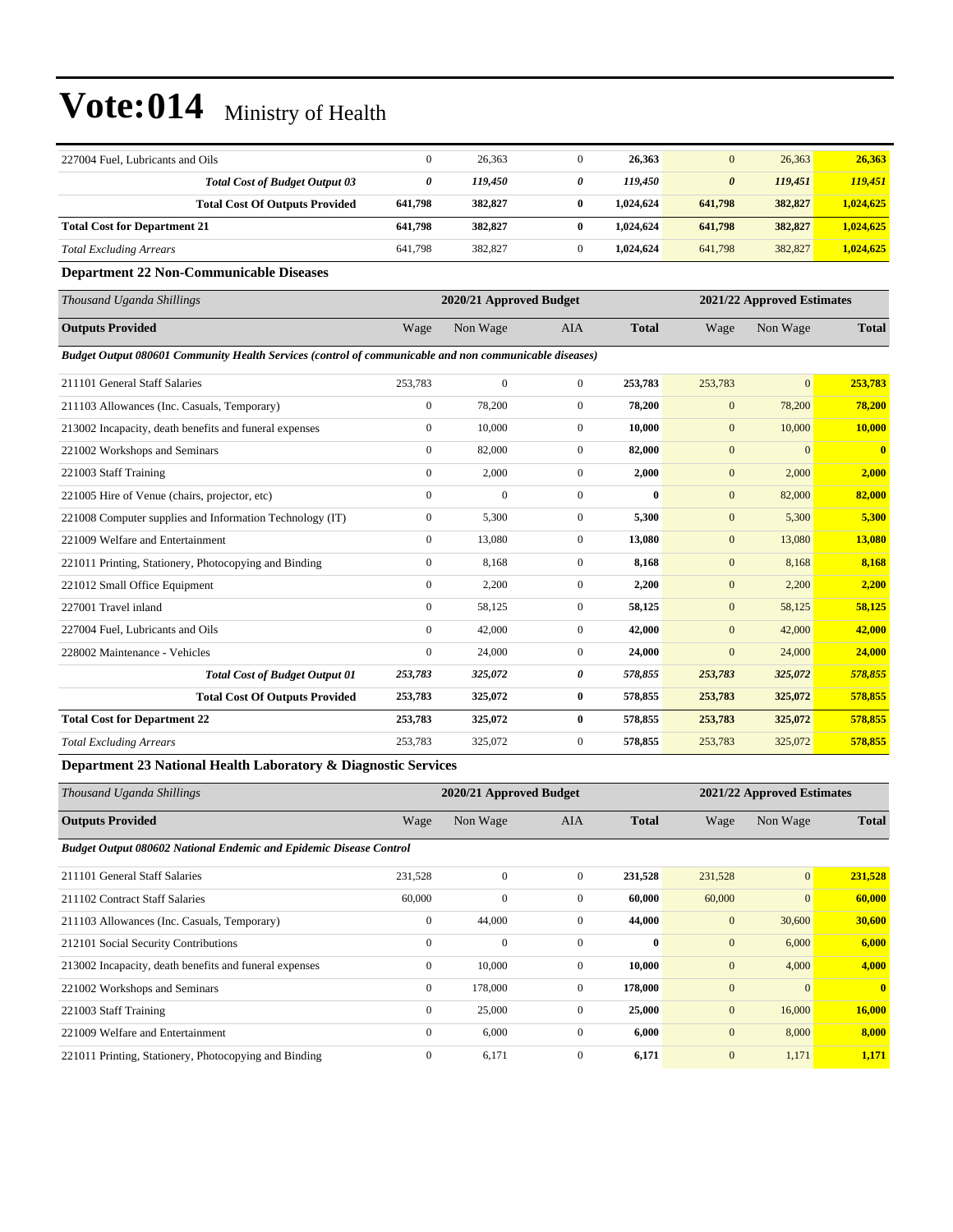| 221012 Small Office Equipment         | $\mathbf{0}$ | 1,200   | $\mathbf{0}$ | 1,200   | $\mathbf{0}$     | 400      | 400            |
|---------------------------------------|--------------|---------|--------------|---------|------------------|----------|----------------|
| 224001 Medical Supplies               | $\mathbf{0}$ | 20,000  | $\mathbf{0}$ | 20,000  | $\mathbf{0}$     | $\Omega$ | $\overline{0}$ |
| 227001 Travel inland                  | $\mathbf{0}$ | 186,186 | $\mathbf{0}$ | 186,186 | $\boldsymbol{0}$ | 414,986  | 414,986        |
| 227002 Travel abroad                  | $\mathbf{0}$ | 19,800  | $\mathbf{0}$ | 19,800  | $\mathbf{0}$     | $\Omega$ | $\mathbf{0}$   |
| 227004 Fuel, Lubricants and Oils      | $\mathbf{0}$ | 82,452  | $\mathbf{0}$ | 82,452  | $\mathbf{0}$     | 105,652  | 105,652        |
| 228002 Maintenance - Vehicles         | $\mathbf{0}$ | 9,000   | $\mathbf{0}$ | 9,000   | $\mathbf{0}$     | 1,000    | 1,000          |
| <b>Total Cost of Budget Output 02</b> | 291,528      | 587,809 | 0            | 879,337 | 291,528          | 587,809  | 879,337        |
| <b>Total Cost Of Outputs Provided</b> | 291,528      | 587,809 | $\bf{0}$     | 879,337 | 291,528          | 587,809  | 879,337        |
| <b>Total Cost for Department 23</b>   | 291,528      | 587,809 | $\bf{0}$     | 879,337 | 291,528          | 587,809  | 879,337        |
| <b>Total Excluding Arrears</b>        | 291,528      | 587,809 | $\mathbf{0}$ | 879,337 | 291,528          | 587,809  | 879,337        |

#### **Department 24 Integrated Epidemiology, Surveillance & Public Health Emergencies**

| Thousand Uganda Shillings                                                 | 2020/21 Approved Budget |              |                |              | 2021/22 Approved Estimates |                |              |
|---------------------------------------------------------------------------|-------------------------|--------------|----------------|--------------|----------------------------|----------------|--------------|
|                                                                           |                         |              |                |              |                            |                |              |
| <b>Outputs Provided</b>                                                   | Wage                    | Non Wage     | AIA            | <b>Total</b> | Wage                       | Non Wage       | <b>Total</b> |
| <b>Budget Output 080602 National Endemic and Epidemic Disease Control</b> |                         |              |                |              |                            |                |              |
| 211101 General Staff Salaries                                             | 237,711                 | $\mathbf{0}$ | $\overline{0}$ | 237,711      | 237,711                    | $\overline{0}$ | 237,711      |
| 211103 Allowances (Inc. Casuals, Temporary)                               | $\bf{0}$                | 69,000       | $\overline{0}$ | 69,000       | $\mathbf{0}$               | 58,000         | 58,000       |
| 221008 Computer supplies and Information Technology (IT)                  | $\mathbf{0}$            | $\mathbf{0}$ | $\Omega$       | $\mathbf{0}$ | $\mathbf{0}$               | 2,000          | 2,000        |
| 221009 Welfare and Entertainment                                          | $\mathbf{0}$            | 23,000       | $\overline{0}$ | 23,000       | $\mathbf{0}$               | 26,000         | 26,000       |
| 221011 Printing, Stationery, Photocopying and Binding                     | $\mathbf{0}$            | 10,960       | $\overline{0}$ | 10,960       | $\mathbf{0}$               | 11,300         | 11,300       |
| 221012 Small Office Equipment                                             | $\mathbf{0}$            | 6,000        | $\mathbf{0}$   | 6,000        | $\mathbf{0}$               | 8,000          | 8,000        |
| 227001 Travel inland                                                      | $\mathbf{0}$            | 92,280       | $\overline{0}$ | 92,280       | $\mathbf{0}$               | 118,000        | 118,000      |
| 227004 Fuel, Lubricants and Oils                                          | $\mathbf{0}$            | 28,266       | $\Omega$       | 28,266       | $\mathbf{0}$               | 35,206         | 35,206       |
| 228002 Maintenance - Vehicles                                             | $\mathbf{0}$            | $\mathbf{0}$ | $\Omega$       | $\bf{0}$     | $\mathbf{0}$               | 20,000         | 20,000       |
| <b>Total Cost of Budget Output 02</b>                                     | 237,711                 | 229,506      | 0              | 467,217      | 237,711                    | 278,506        | 516,217      |

*Budget Output 080605 Coordination of Clinical and Public Health emergencies including the Nodding Disease*

| 211101 General Staff Salaries                            | 237,711          | $\mathbf{0}$ | $\overline{0}$ | 237,711   | 237,711      | $\mathbf{0}$ | 237,711      |
|----------------------------------------------------------|------------------|--------------|----------------|-----------|--------------|--------------|--------------|
| 211103 Allowances (Inc. Casuals, Temporary)              | $\boldsymbol{0}$ | 55,000       | $\mathbf{0}$   | 55,000    | $\mathbf{0}$ | 47,000       | 47,000       |
| 213002 Incapacity, death benefits and funeral expenses   | $\mathbf{0}$     | 10,000       | $\overline{0}$ | 10,000    | $\mathbf{0}$ | 10,000       | 10,000       |
| 221008 Computer supplies and Information Technology (IT) | $\mathbf{0}$     | 20,000       | $\overline{0}$ | 20,000    | $\mathbf{0}$ | 8,000        | 8,000        |
| 221009 Welfare and Entertainment                         | $\mathbf{0}$     | 14,200       | $\overline{0}$ | 14,200    | $\mathbf{0}$ | 17,000       | 17,000       |
| 221011 Printing, Stationery, Photocopying and Binding    | $\boldsymbol{0}$ | 12,000       | $\overline{0}$ | 12,000    | $\mathbf{0}$ | 12,000       | 12,000       |
| 221012 Small Office Equipment                            | $\mathbf{0}$     | 10,000       | $\mathbf{0}$   | 10,000    | $\mathbf{0}$ | 4,000        | 4,000        |
| 224001 Medical Supplies                                  | $\mathbf{0}$     | $\mathbf{0}$ | $\overline{0}$ | $\bf{0}$  | $\mathbf{0}$ | 80,000       | 80,000       |
| 227001 Travel inland                                     | $\boldsymbol{0}$ | 90,000       | $\overline{0}$ | 90,000    | $\mathbf{0}$ | 140,000      | 140,000      |
| 227004 Fuel, Lubricants and Oils                         | $\mathbf{0}$     | 50,800       | $\overline{0}$ | 50,800    | $\mathbf{0}$ | 55,000       | 55,000       |
| 228002 Maintenance - Vehicles                            | $\mathbf{0}$     | $\mathbf{0}$ | $\Omega$       | $\bf{0}$  | $\mathbf{0}$ | 20,000       | 20,000       |
| 273101 Medical expenses (To general Public)              | $\boldsymbol{0}$ | 180,000      | $\mathbf{0}$   | 180,000   | $\mathbf{0}$ | $\mathbf{0}$ | $\mathbf{0}$ |
| <b>Total Cost of Budget Output 05</b>                    | 237,711          | 442,000      | 0              | 679,711   | 237,711      | 393,000      | 630,711      |
| <b>Total Cost Of Outputs Provided</b>                    | 475,422          | 671,506      | $\bf{0}$       | 1,146,928 | 475,422      | 671,506      | 1,146,928    |
| <b>Total Cost for Department 24</b>                      | 475,422          | 671,506      | $\bf{0}$       | 1,146,928 | 475,422      | 671,506      | 1,146,928    |
| <b>Total Excluding Arrears</b>                           | 475,422          | 671,506      | $\overline{0}$ | 1,146,928 | 475,422      | 671,506      | 1,146,928    |
| <b>Development Budget Estimates</b>                      |                  |              |                |           |              |              |              |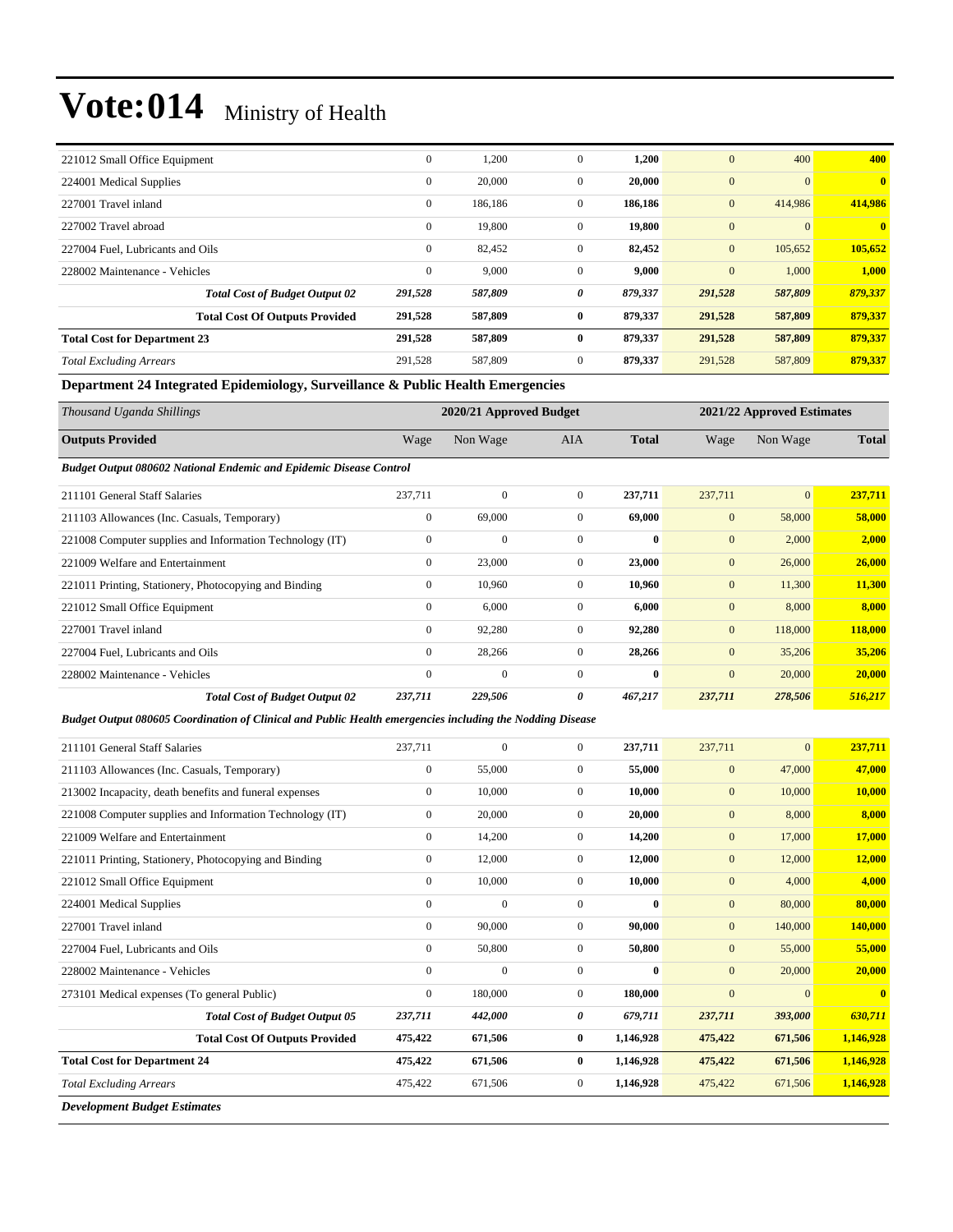| Project 1413 East Africa Public Health Laboratory Network project Phase II                             |                         |                           |                  |              |                               |                         |                         |
|--------------------------------------------------------------------------------------------------------|-------------------------|---------------------------|------------------|--------------|-------------------------------|-------------------------|-------------------------|
| Thousand Uganda Shillings                                                                              | 2020/21 Approved Budget |                           |                  |              | 2021/22 Draft Estimates       |                         |                         |
| <b>Outputs Provided</b>                                                                                | GoU Dev't External Fin  |                           | AIA              | <b>Total</b> | <b>GoU Dev't External Fin</b> |                         | <b>Total</b>            |
| Budget Output 080601 Community Health Services (control of communicable and non communicable diseases) |                         |                           |                  |              |                               |                         |                         |
| 227001 Travel inland                                                                                   | 50,000                  | $\boldsymbol{0}$          | $\boldsymbol{0}$ | 50,000       | $\boldsymbol{0}$              | $\mathbf{0}$            | $\bf{0}$                |
| Total Cost Of Budget Output 080601                                                                     | 50,000                  | 0                         | 0                | 50,000       | $\boldsymbol{\theta}$         | $\boldsymbol{\theta}$   | $\boldsymbol{\theta}$   |
| <b>Total Cost for Outputs Provided</b>                                                                 | 50,000                  | 0                         | $\boldsymbol{0}$ | 50,000       | $\boldsymbol{0}$              | $\mathbf{0}$            | $\bf{0}$                |
| <b>Total Cost for Project: 1413</b>                                                                    | 50,000                  | $\mathbf{0}$              | $\boldsymbol{0}$ | 50,000       | $\mathbf{0}$                  | $\mathbf{0}$            | $\bf{0}$                |
| <b>Total Excluding Arrears</b>                                                                         | 50,000                  | $\boldsymbol{0}$          | $\boldsymbol{0}$ | 50,000       | $\boldsymbol{0}$              | $\mathbf{0}$            | $\mathbf{0}$            |
| <b>Project 1441 Uganda Sanitation Fund Project II</b>                                                  |                         |                           |                  |              |                               |                         |                         |
| Thousand Uganda Shillings                                                                              |                         | 2020/21 Approved Budget   |                  |              |                               | 2021/22 Draft Estimates |                         |
| <b>Outputs Provided</b>                                                                                | GoU Dev't External Fin  |                           | AIA              | <b>Total</b> | GoU Dev't External Fin        |                         | <b>Total</b>            |
| Budget Output 080603 Technical Support, Monitoring and Evaluation                                      |                         |                           |                  |              |                               |                         |                         |
| 211102 Contract Staff Salaries                                                                         | $\boldsymbol{0}$        | 1,326,233                 | $\boldsymbol{0}$ | 1,326,233    | $\boldsymbol{0}$              | $\mathbf{0}$            | $\bf{0}$                |
| 211103 Allowances (Inc. Casuals, Temporary)                                                            | $\boldsymbol{0}$        | 18,353                    | $\boldsymbol{0}$ | 18,353       | $\mathbf{0}$                  | $\mathbf{0}$            | $\bf{0}$                |
| 212101 Social Security Contributions                                                                   | $\boldsymbol{0}$        | 132,623                   | $\boldsymbol{0}$ | 132,623      | $\boldsymbol{0}$              | $\mathbf{0}$            | $\bf{0}$                |
| 221002 Workshops and Seminars                                                                          | $\boldsymbol{0}$        | 815,218                   | $\boldsymbol{0}$ | 815,218      | $\mathbf{0}$                  | $\overline{0}$          | $\bf{0}$                |
| 221003 Staff Training                                                                                  | $\boldsymbol{0}$        | 688,467                   | $\boldsymbol{0}$ | 688,467      | $\bf{0}$                      | $\mathbf{0}$            | $\bf{0}$                |
| 221007 Books, Periodicals & Newspapers                                                                 | $\boldsymbol{0}$        | 256,793                   | $\boldsymbol{0}$ | 256,793      | $\boldsymbol{0}$              | $\mathbf{0}$            | $\bf{0}$                |
| 221008 Computer supplies and Information Technology (IT)                                               | $\boldsymbol{0}$        | 60,000                    | $\boldsymbol{0}$ | 60,000       | $\mathbf{0}$                  | $\mathbf{0}$            | $\bf{0}$                |
| 221009 Welfare and Entertainment                                                                       | $\boldsymbol{0}$        | 15,630                    | $\boldsymbol{0}$ | 15,630       | $\boldsymbol{0}$              | $\mathbf{0}$            | $\bf{0}$                |
| 221011 Printing, Stationery, Photocopying and Binding                                                  | $\boldsymbol{0}$        | 114,350                   | $\boldsymbol{0}$ | 114,350      | $\mathbf{0}$                  | $\overline{0}$          | $\bf{0}$                |
| 222001 Telecommunications                                                                              | $\boldsymbol{0}$        | 15,610                    | $\boldsymbol{0}$ | 15,610       | $\mathbf{0}$                  | $\mathbf{0}$            | $\bf{0}$                |
| 225001 Consultancy Services- Short term                                                                | $\boldsymbol{0}$        | 152,874                   | $\boldsymbol{0}$ | 152,874      | $\boldsymbol{0}$              | $\mathbf{0}$            | $\bf{0}$                |
| 225002 Consultancy Services-Long-term                                                                  | $\boldsymbol{0}$        | 30,704                    | $\boldsymbol{0}$ | 30,704       | $\mathbf{0}$                  | $\mathbf{0}$            | $\bf{0}$                |
| 227001 Travel inland                                                                                   | $\boldsymbol{0}$        | 557,954                   | $\boldsymbol{0}$ | 557,954      | $\boldsymbol{0}$              | $\mathbf{0}$            | $\bf{0}$                |
| 227004 Fuel, Lubricants and Oils                                                                       | $\boldsymbol{0}$        | 158,376                   | $\boldsymbol{0}$ | 158,376      | $\mathbf{0}$                  | $\overline{0}$          | $\bf{0}$                |
| 228002 Maintenance - Vehicles                                                                          | $\boldsymbol{0}$        | 150,119                   | $\boldsymbol{0}$ | 150,119      | $\mathbf{0}$                  | $\mathbf{0}$            | $\bf{0}$                |
| 228003 Maintenance – Machinery, Equipment & Furniture                                                  | $\boldsymbol{0}$        | 7,593                     | $\boldsymbol{0}$ | 7,593        | $\boldsymbol{0}$              | $\mathbf{0}$            | $\bf{0}$                |
| Total Cost Of Budget Output 080603                                                                     | 0                       | 4,500,898                 | 0                | 4,500,898    | $\boldsymbol{\theta}$         | $\boldsymbol{\theta}$   |                         |
| <b>Total Cost for Outputs Provided</b>                                                                 | $\boldsymbol{0}$        | 4,500,898                 | $\boldsymbol{0}$ | 4,500,898    | $\boldsymbol{0}$              | $\mathbf{0}$            | $\bf{0}$                |
| <b>Outputs Funded</b>                                                                                  | GoU Dev't External Fin  |                           | ${\bf A I A}$    | <b>Total</b> | GoU Dev't External Fin        |                         | <b>Total</b>            |
| <b>Budget Output 080651 Support to Local Governments</b>                                               |                         |                           |                  |              |                               |                         |                         |
| 263104 Transfers to other govt. Units (Current)                                                        | 450,000                 | $\boldsymbol{0}$          | $\boldsymbol{0}$ | 450,000      | $\boldsymbol{0}$              | $\mathbf{0}$            | $\overline{\mathbf{0}}$ |
| o/w Transfers for sanitation activities                                                                | 450,000                 | $\boldsymbol{\mathit{0}}$ | $\theta$         | 450,000      | $\boldsymbol{\theta}$         | $\boldsymbol{\theta}$   | $\bf{0}$                |
| Total Cost Of Budget Output 080651                                                                     | 450,000                 | 0                         | 0                | 450,000      | $\pmb{\theta}$                | $\boldsymbol{\theta}$   | $\boldsymbol{\theta}$   |

*Total Cost for Outputs Funded* 450,000 0 0 **450,000** 0 0 **0**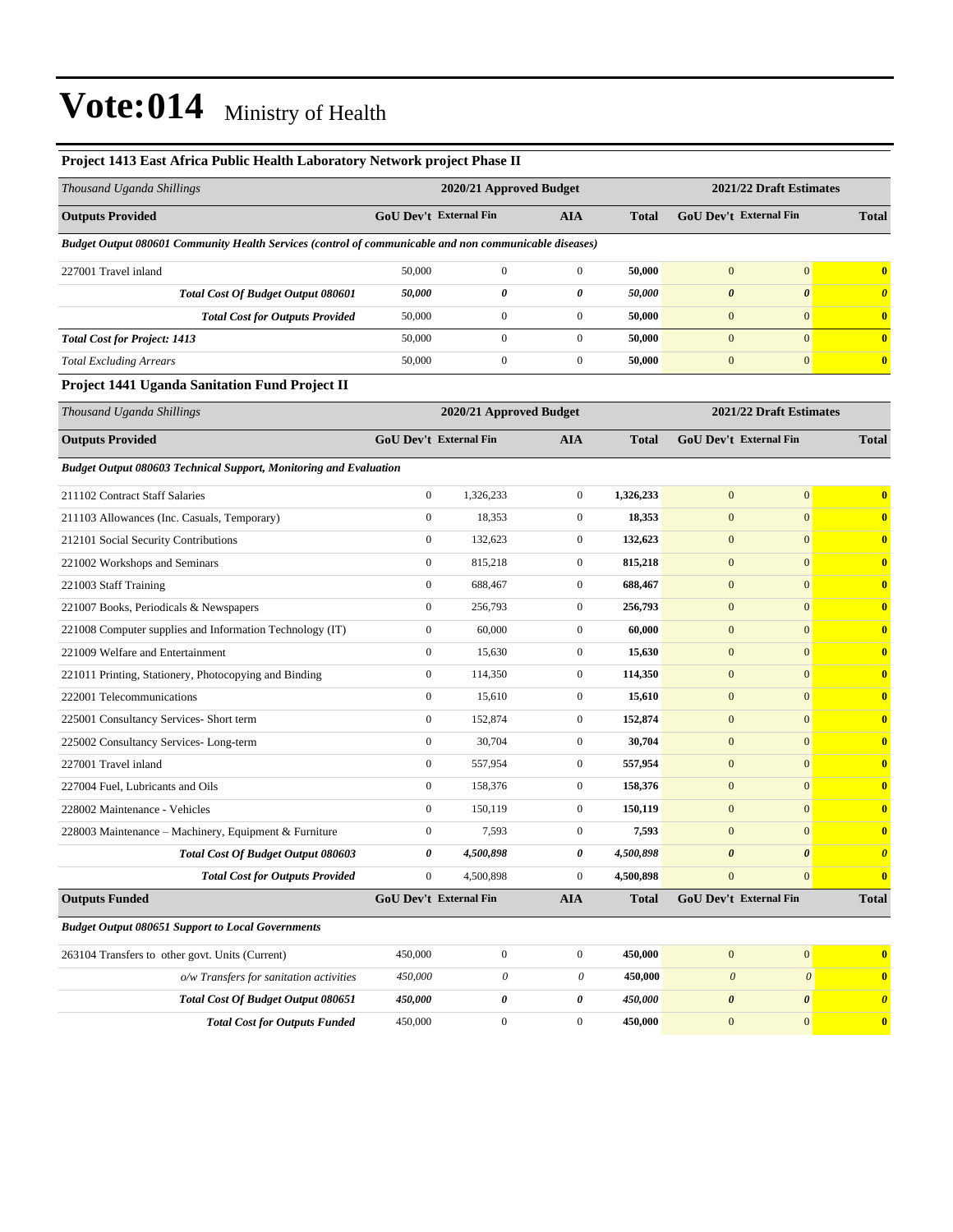| <b>Capital Purchases</b>                                                             |              | <b>GoU Dev't External Fin</b> | <b>AIA</b>     | <b>Total</b> | <b>GoU Dev't External Fin</b> |                       | <b>Total</b>            |
|--------------------------------------------------------------------------------------|--------------|-------------------------------|----------------|--------------|-------------------------------|-----------------------|-------------------------|
| <b>Budget Output 080675 Purchase of Motor Vehicles and Other Transport Equipment</b> |              |                               |                |              |                               |                       |                         |
| 312201 Transport Equipment                                                           | $\mathbf{0}$ | 300,000                       | $\Omega$       | 300,000      | $\mathbf{0}$                  | $\Omega$              | $\overline{\mathbf{0}}$ |
| Total Cost Of Budget Output 080675                                                   | 0            | 300,000                       | 0              | 300,000      | $\boldsymbol{\theta}$         | $\boldsymbol{\theta}$ | $\boldsymbol{\theta}$   |
| <b>Total Cost for Capital Purchases</b>                                              | 0            | 300,000                       | $\overline{0}$ | 300,000      | $\mathbf{0}$                  | $\mathbf{0}$          | $\overline{\mathbf{0}}$ |
| <b>Total Cost for Project: 1441</b>                                                  | 450,000      | 4,800,898                     | $\overline{0}$ | 5,250,898    | $\mathbf{0}$                  | $\Omega$              | $\overline{\mathbf{0}}$ |
| <b>Total Excluding Arrears</b>                                                       | 450,000      | 4,800,898                     | $\mathbf{0}$   | 5,250,898    | $\mathbf{0}$                  | $\mathbf{0}$          | $\overline{\mathbf{0}}$ |
|                                                                                      | GoU          | <b>External Fin</b>           | <b>AIA</b>     | <b>Total</b> | GoU                           | <b>External Fin</b>   | <b>Total</b>            |
| <b>Total Cost for Sub-SubProgramme 06</b>                                            | 11,851,496   | 4,800,898                     | $\bf{0}$       | 16,652,394   | 11,351,495                    | $\bf{0}$              | 11,351,495              |
| <b>Total Excluding Arrears</b>                                                       | 11,851,496   | 4,800,898                     | $\overline{0}$ | 16,652,394   | 11,351,495                    | $\overline{0}$        | 11,351,495              |
| <b>Sub-SubProgrammme 08 Clinical Health Services</b>                                 |              |                               |                |              |                               |                       |                         |
| <b>Recurrent Budget Estimates</b>                                                    |              |                               |                |              |                               |                       |                         |
|                                                                                      |              |                               |                |              |                               |                       |                         |

**Department 09 shared National Services (Interns allowances, transfers to international organisations and transfers to districts)**

| Thousand Uganda Shillings                                                                                  |                  | 2020/21 Approved Budget |                  |              |                       | 2021/22 Approved Estimates |                         |
|------------------------------------------------------------------------------------------------------------|------------------|-------------------------|------------------|--------------|-----------------------|----------------------------|-------------------------|
| <b>Outputs Provided</b>                                                                                    | Wage             | Non Wage                | AIA              | <b>Total</b> | Wage                  | Non Wage                   | <b>Total</b>            |
| Budget Output 080801 Technical support, monitoring and evaluation                                          |                  |                         |                  |              |                       |                            |                         |
| 223004 Guard and Security services                                                                         | $\boldsymbol{0}$ | 33,327                  | $\boldsymbol{0}$ | 33,327       | $\mathbf{0}$          | 33,327                     | 33,327                  |
| 223005 Electricity                                                                                         | $\boldsymbol{0}$ | 191,047                 | $\mathbf{0}$     | 191,047      | $\mathbf{0}$          | 191,047                    | 191,047                 |
| 223006 Water                                                                                               | $\boldsymbol{0}$ | 129,562                 | $\mathbf{0}$     | 129,562      | $\mathbf{0}$          | 129,562                    | 129,562                 |
| 224004 Cleaning and Sanitation                                                                             | $\mathbf{0}$     | 58,338                  | $\mathbf{0}$     | 58,338       | $\mathbf{0}$          | 58,338                     | 58,338                  |
| <b>Total Cost of Budget Output 01</b>                                                                      | 0                | 412,274                 | 0                | 412,274      | $\boldsymbol{\theta}$ | 412,274                    | 412,274                 |
| Budget Output 080805 Coordination of Clinical and Public Health Emergencies including the Nodding Syndrome |                  |                         |                  |              |                       |                            |                         |
| 211103 Allowances (Inc. Casuals, Temporary)                                                                | $\boldsymbol{0}$ | 0                       | $\boldsymbol{0}$ | $\bf{0}$     | $\mathbf{0}$          | 84,000                     | 84,000                  |
| 221002 Workshops and Seminars                                                                              | $\mathbf{0}$     | $\boldsymbol{0}$        | $\overline{0}$   | $\bf{0}$     | $\mathbf{0}$          | 86,000                     | 86,000                  |
| 221003 Staff Training                                                                                      | $\mathbf{0}$     | $\boldsymbol{0}$        | $\overline{0}$   | $\bf{0}$     | $\boldsymbol{0}$      | 70,000                     | 70,000                  |
| 221008 Computer supplies and Information Technology (IT)                                                   | $\mathbf{0}$     | $\boldsymbol{0}$        | $\overline{0}$   | $\bf{0}$     | $\mathbf{0}$          | 75,000                     | 75,000                  |
| 221011 Printing, Stationery, Photocopying and Binding                                                      | $\mathbf{0}$     | $\mathbf{0}$            | $\boldsymbol{0}$ | $\bf{0}$     | $\mathbf{0}$          | 372,000                    | 372,000                 |
| 227001 Travel inland                                                                                       | $\boldsymbol{0}$ | $\boldsymbol{0}$        | $\overline{0}$   | $\bf{0}$     | $\mathbf{0}$          | 200,000                    | 200,000                 |
| 227004 Fuel, Lubricants and Oils                                                                           | $\mathbf{0}$     | $\boldsymbol{0}$        | $\overline{0}$   | $\bf{0}$     | $\mathbf{0}$          | 90,000                     | 90,000                  |
| 228002 Maintenance - Vehicles                                                                              | $\mathbf{0}$     | $\boldsymbol{0}$        | $\overline{0}$   | $\bf{0}$     | $\mathbf{0}$          | 23,000                     | 23,000                  |
| <b>Total Cost of Budget Output 05</b>                                                                      | $\theta$         | $\boldsymbol{\theta}$   | $\theta$         | 0            | $\boldsymbol{\theta}$ | 1,000,000                  | 1,000,000               |
| <b>Budget Output 080806 National Health Insurance Scheme</b>                                               |                  |                         |                  |              |                       |                            |                         |
| 221001 Advertising and Public Relations                                                                    | $\boldsymbol{0}$ | 5,000                   | $\boldsymbol{0}$ | 5,000        | $\boldsymbol{0}$      | 5,000                      | 5,000                   |
| 221002 Workshops and Seminars                                                                              | $\boldsymbol{0}$ | 25,000                  | $\mathbf{0}$     | 25,000       | $\boldsymbol{0}$      | $\mathbf{0}$               | $\bf{0}$                |
| 221003 Staff Training                                                                                      | $\mathbf{0}$     | 40,000                  | $\boldsymbol{0}$ | 40,000       | $\mathbf{0}$          | $\overline{0}$             | $\bf{0}$                |
| 221009 Welfare and Entertainment                                                                           | $\mathbf{0}$     | 10,000                  | $\boldsymbol{0}$ | 10,000       | $\mathbf{0}$          | $\overline{0}$             | $\bf{0}$                |
| 221011 Printing, Stationery, Photocopying and Binding                                                      | $\boldsymbol{0}$ | 1,000                   | $\mathbf{0}$     | 1,000        | $\mathbf{0}$          | $\overline{0}$             | $\overline{\mathbf{0}}$ |
| 225001 Consultancy Services- Short term                                                                    | $\boldsymbol{0}$ | 200,000                 | $\boldsymbol{0}$ | 200,000      | $\boldsymbol{0}$      | 276,000                    | 276,000                 |
| 227001 Travel inland                                                                                       | $\boldsymbol{0}$ | 6,000                   | $\mathbf{0}$     | 6,000        | $\mathbf{0}$          | 50,443                     | 50,443                  |
| 227002 Travel abroad                                                                                       | $\boldsymbol{0}$ | 4,443                   | $\overline{0}$   | 4,443        | $\mathbf{0}$          | $\mathbf{0}$               | $\bf{0}$                |
| 227004 Fuel, Lubricants and Oils                                                                           | $\boldsymbol{0}$ | 40,000                  | $\overline{0}$   | 40,000       | $\mathbf{0}$          | $\overline{0}$             | $\bf{0}$                |
| <b>Total Cost of Budget Output 06</b>                                                                      | 0                | 331,443                 | 0                | 331,443      | $\boldsymbol{\theta}$ | 331,443                    | 331,443                 |
| <b>Total Cost Of Outputs Provided</b>                                                                      | $\bf{0}$         | 743,717                 | $\bf{0}$         | 743,717      | $\bf{0}$              | 1,743,717                  | 1,743,717               |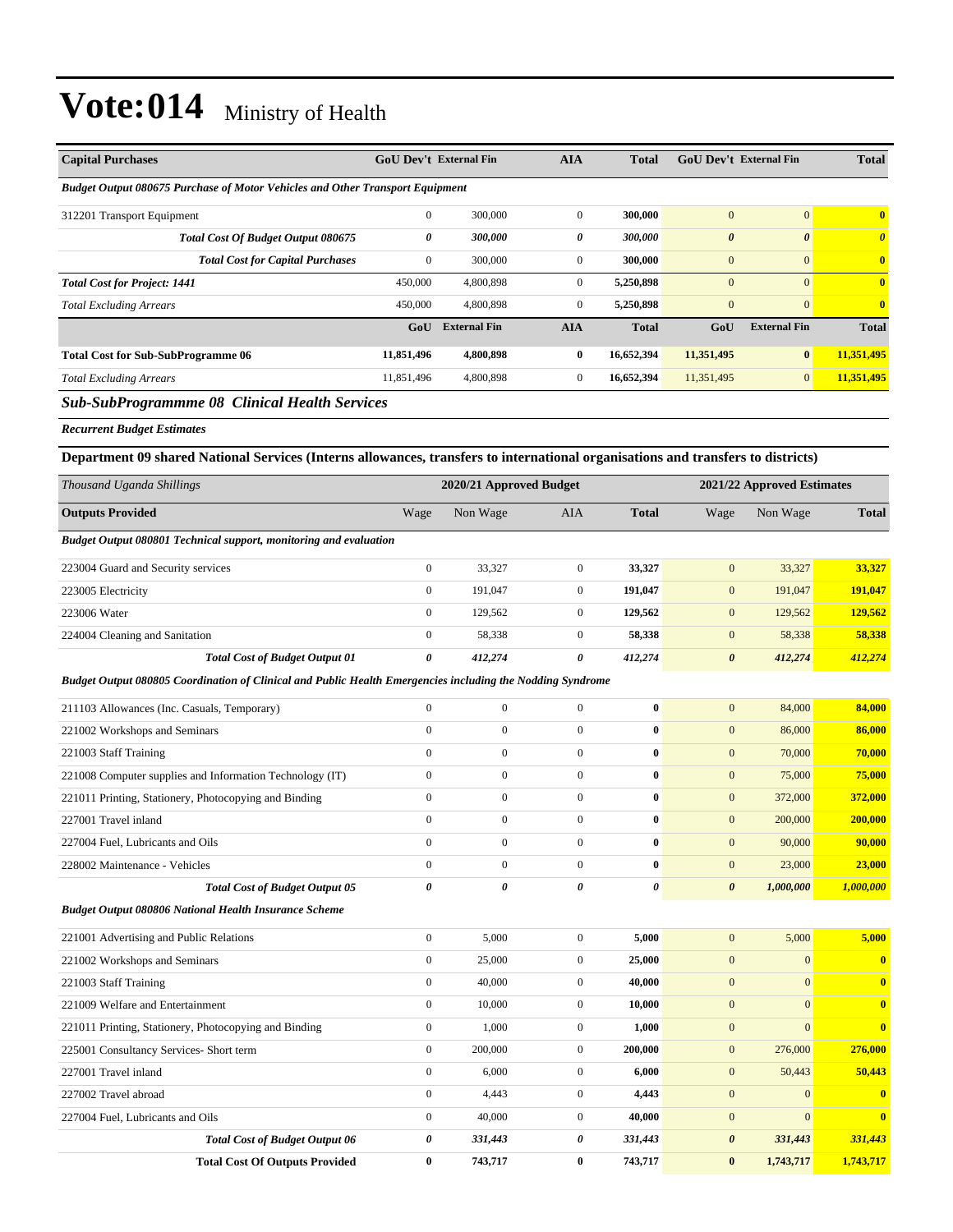| <b>Outputs Funded</b>                                                                                                           | Wage                      | Non Wage                  | AIA                       | <b>Total</b> | Wage                  | Non Wage              | <b>Total</b>            |
|---------------------------------------------------------------------------------------------------------------------------------|---------------------------|---------------------------|---------------------------|--------------|-----------------------|-----------------------|-------------------------|
| <b>Budget Output 080851 Support to Local Governments</b>                                                                        |                           |                           |                           |              |                       |                       |                         |
| 263104 Transfers to other govt. Units (Current)                                                                                 | $\boldsymbol{0}$          | 500,000                   | $\boldsymbol{0}$          | 500,000      | $\boldsymbol{0}$      | 500,000               | 500,000                 |
| o/w Allowances for Community Health Extension Workers                                                                           | $\boldsymbol{\mathit{0}}$ | 500,000                   | $\boldsymbol{\mathit{0}}$ | 500,000      | $\boldsymbol{\theta}$ | $\boldsymbol{\theta}$ | $\bf{0}$                |
| o/w Allowances for CHEWS                                                                                                        | 0                         | $\boldsymbol{\mathit{0}}$ | $\boldsymbol{\theta}$     | $\bf{0}$     | $\boldsymbol{\theta}$ | 500,000               | 500,000                 |
| 263106 Other Current grants (Current)                                                                                           | $\mathbf{0}$              | 13,573,430                | $\boldsymbol{0}$          | 13,573,430   | $\boldsymbol{0}$      | 13,573,430            | 13,573,430              |
| o/w EMHS Credit line for PNFPS                                                                                                  | $\theta$                  | 13.573.430                | $\boldsymbol{\theta}$     | 13,573,430   | $\boldsymbol{\theta}$ | $\boldsymbol{\theta}$ | $\bf{0}$                |
| o/w Medicine Credit line for PNFPS under JMS                                                                                    | $\boldsymbol{\theta}$     | $\boldsymbol{\mathit{0}}$ | $\boldsymbol{\mathit{0}}$ | $\bf{0}$     | $\boldsymbol{\theta}$ | 13,573,430            | 13,573,430              |
| 264101 Contributions to Autonomous Institutions                                                                                 | $\boldsymbol{0}$          | 10,498,908                | $\boldsymbol{0}$          | 10,498,908   | $\boldsymbol{0}$      | 10,498,908            | 10,498,908              |
| o/w Support to Uganda Red Cross Society blood mobilisation                                                                      | 0                         | 1,000,000                 | $\boldsymbol{\theta}$     | 1,000,000    | $\boldsymbol{\theta}$ | $\boldsymbol{\theta}$ | $\bf{0}$                |
| o/w Strengthening government's effort to manage Disaster<br>through Uganda Red Cross SocietySociety                             | $\boldsymbol{\mathit{0}}$ | 9,498,908                 | $\boldsymbol{\theta}$     | 9,498,908    | $\boldsymbol{\theta}$ | $\theta$              | $\bf{0}$                |
| o/w o/w Support to Uganda Red Cross Society blood<br>mobilisation                                                               | $\boldsymbol{\theta}$     | $\boldsymbol{\mathit{0}}$ | $\boldsymbol{\mathit{0}}$ | $\bf{0}$     | $\boldsymbol{\theta}$ | 1,000,000             | 1,000,000               |
| o/w o/w Strengthening government's effort to manage Disaster                                                                    | $\boldsymbol{\theta}$     | $\boldsymbol{\mathit{0}}$ | $\boldsymbol{\theta}$     | $\bf{0}$     | $\theta$              | 9,498,908             | 9,498,908               |
| through Uganda Red Cross SocietySociety                                                                                         |                           |                           |                           |              |                       |                       |                         |
| <b>Total Cost of Budget Output 51</b>                                                                                           | $\boldsymbol{\theta}$     | 24,572,338                | 0                         | 24,572,338   | $\boldsymbol{\theta}$ | 24,572,338            | 24,572,338              |
| <b>Budget Output 080852 Support to District Hospitals</b>                                                                       |                           |                           |                           |              |                       |                       |                         |
| 263104 Transfers to other govt. Units (Current)                                                                                 | $\boldsymbol{0}$          | 5,600,000                 | $\mathbf{0}$              | 5,600,000    | $\mathbf{0}$          | 8,620,000             | 8,620,000               |
| o/w Support to Kayunga GH operations                                                                                            | $\boldsymbol{\mathit{0}}$ | 5,600,000                 | $\boldsymbol{\theta}$     | 5,600,000    | $\boldsymbol{\theta}$ | $\boldsymbol{\theta}$ | $\overline{\mathbf{0}}$ |
| o/w o/w Support to Kayunga GH operations                                                                                        | $\boldsymbol{\theta}$     | $\boldsymbol{\mathit{0}}$ | $\boldsymbol{\mathit{0}}$ | $\bf{0}$     | $\boldsymbol{\theta}$ | 5,600,000             | 5,600,000               |
| $o/w$ o/w Transfer of Funds to enhance senior consultants in<br>Hospitals                                                       | $\boldsymbol{\theta}$     | $\theta$                  | $\boldsymbol{\mathit{0}}$ | $\bf{0}$     | $\boldsymbol{\theta}$ | 3,020,000             | 3,020,000               |
| <b>Total Cost of Budget Output 52</b>                                                                                           | $\boldsymbol{\theta}$     | 5,600,000                 | $\theta$                  | 5,600,000    | $\boldsymbol{\theta}$ | 8,620,000             | 8,620,000               |
| <b>Budget Output 080853 Medical Intern Services</b>                                                                             |                           |                           |                           |              |                       |                       |                         |
| 263104 Transfers to other govt. Units (Current)                                                                                 | $\boldsymbol{0}$          | 11,430,000                | $\mathbf{0}$              | 11,430,000   | $\boldsymbol{0}$      | 11,430,000            | 11,430,000              |
| o/w Allowances for intern Healthworkers                                                                                         | 0                         | 11,430,000                | $\boldsymbol{\theta}$     | 11,430,000   | $\boldsymbol{\theta}$ | $\boldsymbol{\theta}$ | $\bf{0}$                |
| o/w o/w Allowances for intern Health workers                                                                                    | $\boldsymbol{\theta}$     | $\theta$                  | $\boldsymbol{\theta}$     | $\bf{0}$     | $\boldsymbol{\theta}$ | 11,430,000            | 11,430,000              |
| <b>Total Cost of Budget Output 53</b>                                                                                           | 0                         | 11,430,000                | 0                         | 11,430,000   | $\boldsymbol{\theta}$ | 11,430,000            | 11,430,000              |
| <b>Budget Output 080854 International Health Organisations</b>                                                                  |                           |                           |                           |              |                       |                       |                         |
| 262101 Contributions to International Organisations (Current)                                                                   | $\boldsymbol{0}$          | 1,500,000                 | $\boldsymbol{0}$          | 1,500,000    | $\mathbf{0}$          | 1,500,000             | 1,500,000               |
| o/w Contribution to Global Fund                                                                                                 | 0                         | 1,500,000                 | $\boldsymbol{\mathit{0}}$ | 1,500,000    | $\boldsymbol{\theta}$ | $\theta$              | $\mathbf{0}$            |
| o/w o/w Contribution to Global Fund                                                                                             | $\boldsymbol{\mathit{0}}$ | $\boldsymbol{\mathit{0}}$ | $\boldsymbol{\theta}$     | $\bf{0}$     | $\boldsymbol{\theta}$ | 1,500,000             | 1,500,000               |
| 263104 Transfers to other govt. Units (Current)                                                                                 | $\boldsymbol{0}$          | $\boldsymbol{0}$          | $\boldsymbol{0}$          | $\bf{0}$     | $\boldsymbol{0}$      | 15,000,000            | 15,000,000              |
| o/w Operations and maintenance including taxes incurred<br>during operations for the Regional Hospital foe pediatric<br>surgery | $\boldsymbol{\theta}$     | $\boldsymbol{\mathit{0}}$ | $\boldsymbol{\theta}$     | $\bf{0}$     | $\boldsymbol{\theta}$ | 15,000,000            | 15,000,000              |
| <b>Total Cost of Budget Output 54</b>                                                                                           | 0                         | 1,500,000                 | 0                         | 1,500,000    | $\pmb{\theta}$        | 16,500,000            | 16,500,000              |
| <b>Budget Output 080855 Senior House Officers</b>                                                                               |                           |                           |                           |              |                       |                       |                         |
| 263104 Transfers to other govt. Units (Current)                                                                                 | $\boldsymbol{0}$          | 4,180,000                 | $\mathbf{0}$              | 4,180,000    | $\boldsymbol{0}$      | 4,180,000             | 4,180,000               |
| o/w Allowances for SHOs                                                                                                         | $\boldsymbol{\mathit{0}}$ | 4,180,000                 | $\theta$                  | 4,180,000    | $\boldsymbol{\theta}$ | $\boldsymbol{\theta}$ | $\bf{0}$                |
| o/w o/w Allowances for SHOs                                                                                                     | $\theta$                  | $\boldsymbol{\mathit{0}}$ | $\theta$                  | $\bf{0}$     | $\boldsymbol{\theta}$ | 4,180,000             | 4,180,000               |
| <b>Total Cost of Budget Output 55</b>                                                                                           | 0                         | 4,180,000                 | 0                         | 4,180,000    | $\pmb{\theta}$        | 4,180,000             | 4,180,000               |
| <b>Total Cost Of Outputs Funded</b>                                                                                             | $\bf{0}$                  | 47,282,338                | $\bf{0}$                  | 47,282,338   | $\bf{0}$              | 65,302,338            | 65,302,338              |
| <b>Total Cost for Department 09</b>                                                                                             | $\bf{0}$                  | 48,026,055                | $\bf{0}$                  | 48,026,055   | $\bf{0}$              | 67,046,055            | 67,046,055              |
| <b>Total Excluding Arrears</b>                                                                                                  | $\boldsymbol{0}$          | 48,026,055                | $\boldsymbol{0}$          | 48,026,055   | $\boldsymbol{0}$      | 67,046,055            | 67,046,055              |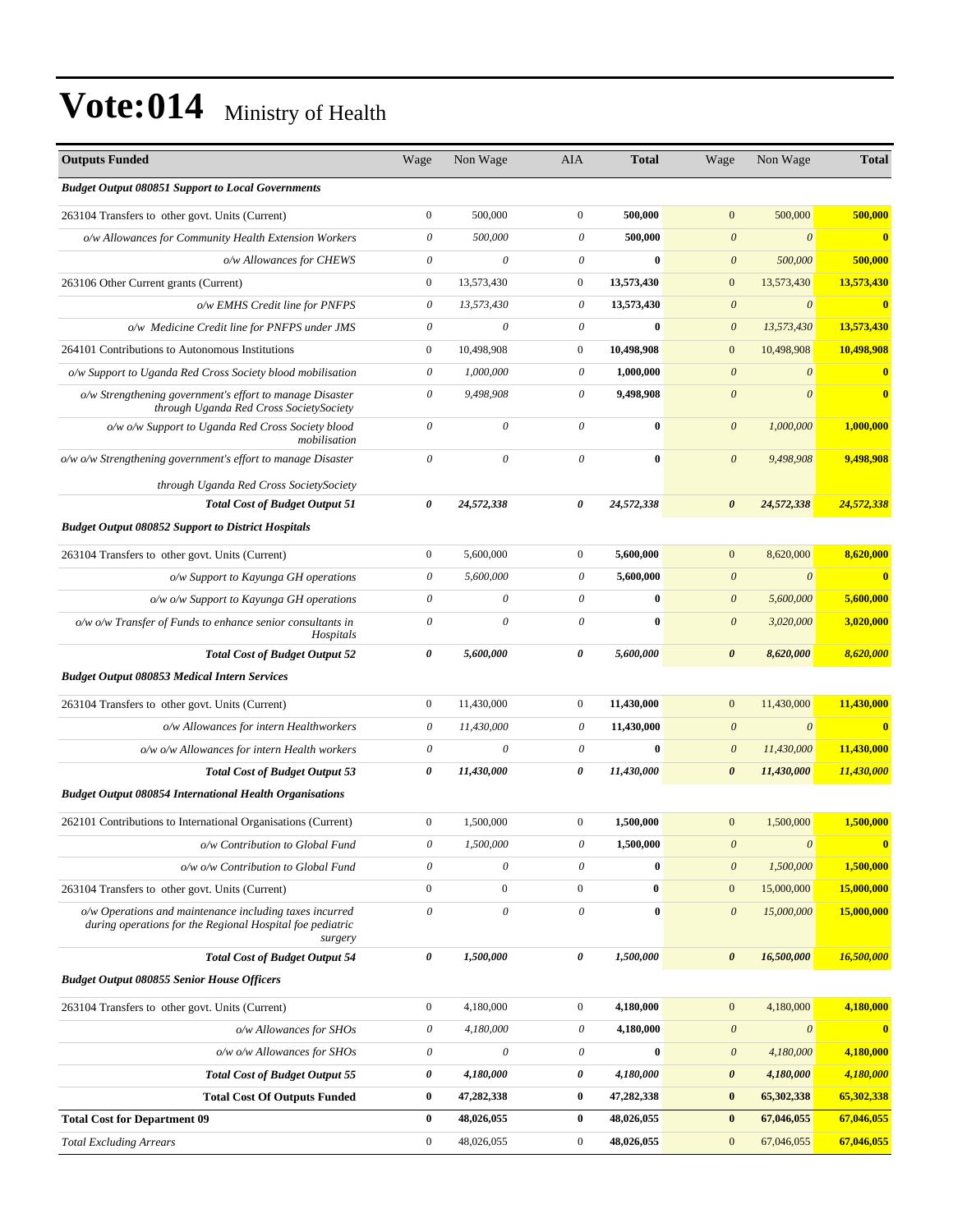### **Department 11 Nursing & Midwifery Services**

| Thousand Uganda Shillings                                                                         |                  | 2020/21 Approved Budget |                  |              |              | 2021/22 Approved Estimates |              |
|---------------------------------------------------------------------------------------------------|------------------|-------------------------|------------------|--------------|--------------|----------------------------|--------------|
| <b>Outputs Provided</b>                                                                           | Wage             | Non Wage                | <b>AIA</b>       | <b>Total</b> | Wage         | Non Wage                   | <b>Total</b> |
| Budget Output 080802 Provision of Standards, Leadership, Guidance and Support to Nursing Services |                  |                         |                  |              |              |                            |              |
| 211101 General Staff Salaries                                                                     | 299,027          | $\overline{0}$          | $\overline{0}$   | 299,027      | 299,027      | $\overline{0}$             | 299,027      |
| 211103 Allowances (Inc. Casuals, Temporary)                                                       | $\boldsymbol{0}$ | 12,000                  | $\boldsymbol{0}$ | 12,000       | $\mathbf{0}$ | 12,000                     | 12,000       |
| 213002 Incapacity, death benefits and funeral expenses                                            | $\mathbf{0}$     | 10,000                  | $\overline{0}$   | 10,000       | $\mathbf{0}$ | 5,000                      | 5,000        |
| 221002 Workshops and Seminars                                                                     | $\mathbf{0}$     | 72,000                  | $\overline{0}$   | 72,000       | $\mathbf{0}$ | 12,000                     | 12,000       |
| 221008 Computer supplies and Information Technology (IT)                                          | $\mathbf{0}$     | 10,000                  | $\mathbf{0}$     | 10,000       | $\mathbf{0}$ | 10,000                     | 10,000       |
| 221009 Welfare and Entertainment                                                                  | $\overline{0}$   | 8,800                   | $\overline{0}$   | 8,800        | $\mathbf{0}$ | 8,800                      | 8,800        |
| 221011 Printing, Stationery, Photocopying and Binding                                             | $\mathbf{0}$     | 5,445                   | $\overline{0}$   | 5,445        | $\mathbf{0}$ | 5,445                      | 5,445        |
| 221012 Small Office Equipment                                                                     | $\mathbf{0}$     | 4,000                   | $\mathbf{0}$     | 4,000        | $\mathbf{0}$ | 4,000                      | 4,000        |
| 222001 Telecommunications                                                                         | $\mathbf{0}$     | 400                     | $\mathbf{0}$     | 400          | $\mathbf{0}$ | 400                        | 400          |
| 225001 Consultancy Services- Short term                                                           | $\mathbf{0}$     | 12,000                  | $\overline{0}$   | 12,000       | $\mathbf{0}$ | 12,000                     | 12,000       |
| 227001 Travel inland                                                                              | $\mathbf{0}$     | 74,407                  | $\boldsymbol{0}$ | 74,407       | $\mathbf{0}$ | 136,407                    | 136,407      |
| 227002 Travel abroad                                                                              | $\overline{0}$   | 18,900                  | $\overline{0}$   | 18,900       | $\mathbf{0}$ | 8,900                      | 8,900        |
| 227004 Fuel, Lubricants and Oils                                                                  | $\mathbf{0}$     | 50,000                  | $\overline{0}$   | 50,000       | $\mathbf{0}$ | 67,000                     | 67,000       |
| 228002 Maintenance - Vehicles                                                                     | $\mathbf{0}$     | 12,800                  | $\mathbf{0}$     | 12,800       | $\mathbf{0}$ | 8,800                      | 8,800        |
| <b>Total Cost of Budget Output 02</b>                                                             | 299,027          | 290,752                 | 0                | 589,779      | 299,027      | 290,752                    | 589,779      |
| <b>Total Cost Of Outputs Provided</b>                                                             | 299,027          | 290,752                 | $\bf{0}$         | 589,779      | 299,027      | 290,752                    | 589,779      |
| <b>Total Cost for Department 11</b>                                                               | 299,027          | 290,752                 | $\bf{0}$         | 589,779      | 299,027      | 290,752                    | 589,779      |
| <b>Total Excluding Arrears</b>                                                                    | 299,027          | 290,752                 | $\boldsymbol{0}$ | 589,779      | 299,027      | 290,752                    | 589,779      |
|                                                                                                   |                  |                         |                  |              |              |                            |              |

#### **Department 15 Clinical Services**

| Thousand Uganda Shillings                                         |                  | 2020/21 Approved Budget |                |              |              | 2021/22 Approved Estimates |              |
|-------------------------------------------------------------------|------------------|-------------------------|----------------|--------------|--------------|----------------------------|--------------|
| <b>Outputs Provided</b>                                           | Wage             | Non Wage                | <b>AIA</b>     | <b>Total</b> | Wage         | Non Wage                   | <b>Total</b> |
| Budget Output 080801 Technical support, monitoring and evaluation |                  |                         |                |              |              |                            |              |
| 211101 General Staff Salaries                                     | 3,859,667        | $\mathbf{0}$            | $\mathbf{0}$   | 3,859,667    | 3,859,667    | $\mathbf{0}$               | 3,859,667    |
| 211103 Allowances (Inc. Casuals, Temporary)                       | $\boldsymbol{0}$ | 85,000                  | $\mathbf{0}$   | 85,000       | $\mathbf{0}$ | 85,000                     | 85,000       |
| 212101 Social Security Contributions                              | $\overline{0}$   | 2,000                   | $\overline{0}$ | 2,000        | $\mathbf{0}$ | $\mathbf{0}$               | $\bf{0}$     |
| 221001 Advertising and Public Relations                           | $\mathbf{0}$     | 3,000                   | $\mathbf{0}$   | 3,000        | $\mathbf{0}$ | 3,000                      | 3,000        |
| 221002 Workshops and Seminars                                     | $\mathbf{0}$     | 24,000                  | $\Omega$       | 24,000       | $\mathbf{0}$ | 24,000                     | 24,000       |
| 221008 Computer supplies and Information Technology (IT)          | $\boldsymbol{0}$ | 10,000                  | $\overline{0}$ | 10,000       | $\mathbf{0}$ | 10,000                     | 10,000       |
| 221009 Welfare and Entertainment                                  | $\overline{0}$   | 7,000                   | $\overline{0}$ | 7,000        | $\mathbf{0}$ | 7,000                      | 7,000        |
| 221011 Printing, Stationery, Photocopying and Binding             | $\boldsymbol{0}$ | 5,445                   | $\mathbf{0}$   | 5,445        | $\mathbf{0}$ | 5,445                      | 5,445        |
| 221012 Small Office Equipment                                     | $\mathbf{0}$     | 2,000                   | $\overline{0}$ | 2,000        | $\mathbf{0}$ | 2,000                      | 2,000        |
| 222001 Telecommunications                                         | $\overline{0}$   | 2,500                   | $\overline{0}$ | 2,500        | $\mathbf{0}$ | 2,500                      | 2,500        |
| 225001 Consultancy Services- Short term                           | $\overline{0}$   | 7,000                   | $\mathbf{0}$   | 7.000        | $\mathbf{0}$ | 7,000                      | 7,000        |
| 227001 Travel inland                                              | $\overline{0}$   | 93,000                  | $\Omega$       | 93,000       | $\mathbf{0}$ | 95,000                     | 95,000       |
| 227002 Travel abroad                                              | $\overline{0}$   | 9,000                   | $\mathbf{0}$   | 9,000        | $\mathbf{0}$ | 9,000                      | 9,000        |
| 227004 Fuel, Lubricants and Oils                                  | $\overline{0}$   | 100,425                 | $\overline{0}$ | 100,425      | $\mathbf{0}$ | 100,425                    | 100,425      |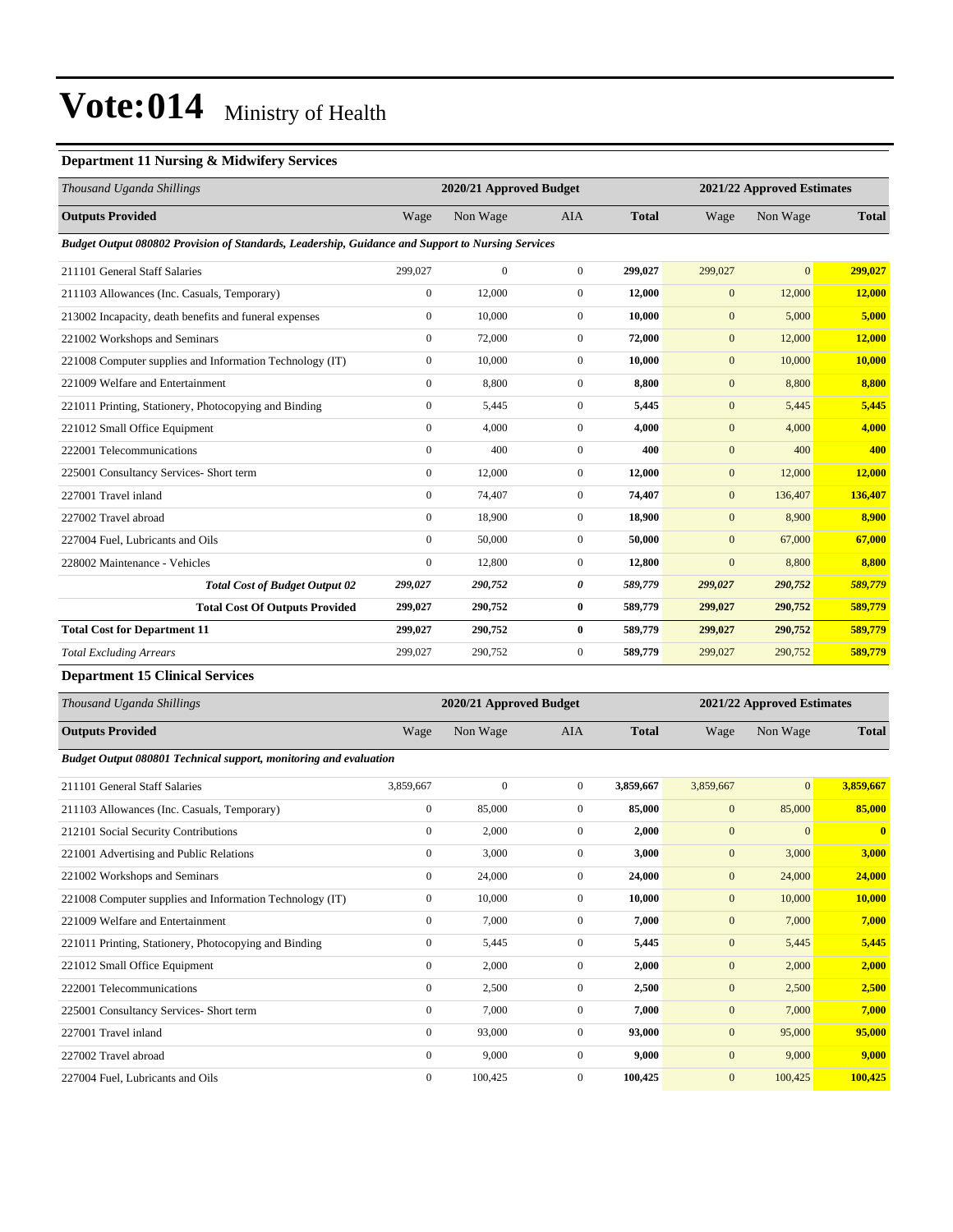| 228002 Maintenance - Vehicles                                     | $\overline{0}$   | 30,000                  | $\mathbf{0}$     | 30,000       | $\boldsymbol{0}$ | 30,000                     | 30,000       |
|-------------------------------------------------------------------|------------------|-------------------------|------------------|--------------|------------------|----------------------------|--------------|
| <b>Total Cost of Budget Output 01</b>                             | 3,859,667        | 380,370                 | 0                | 4,240,037    | 3,859,667        | 380,370                    | 4,240,037    |
| <b>Total Cost Of Outputs Provided</b>                             | 3,859,667        | 380,370                 | $\bf{0}$         | 4,240,037    | 3,859,667        | 380,370                    | 4,240,037    |
| <b>Total Cost for Department 15</b>                               | 3,859,667        | 380,370                 | $\bf{0}$         | 4,240,037    | 3,859,667        | 380,370                    | 4,240,037    |
| <b>Total Excluding Arrears</b>                                    | 3,859,667        | 380,370                 | $\boldsymbol{0}$ | 4,240,037    | 3,859,667        | 380,370                    | 4,240,037    |
| <b>Department 16 Emergency Medical Services</b>                   |                  |                         |                  |              |                  |                            |              |
| Thousand Uganda Shillings                                         |                  | 2020/21 Approved Budget |                  |              |                  | 2021/22 Approved Estimates |              |
| <b>Outputs Provided</b>                                           | Wage             | Non Wage                | AIA              | <b>Total</b> | Wage             | Non Wage                   | <b>Total</b> |
| <b>Budget Output 080804 National Ambulance Services</b>           |                  |                         |                  |              |                  |                            |              |
| 211101 General Staff Salaries                                     | 178,227          | $\mathbf{0}$            | $\boldsymbol{0}$ | 178,227      | 178,227          | $\overline{0}$             | 178,227      |
| 211102 Contract Staff Salaries                                    | 187,915          | $\mathbf{0}$            | $\boldsymbol{0}$ | 187,915      | 187,915          | $\overline{0}$             | 187,915      |
| 211103 Allowances (Inc. Casuals, Temporary)                       | $\boldsymbol{0}$ | 235,625                 | $\mathbf{0}$     | 235,625      | $\boldsymbol{0}$ | 173,184                    | 173,184      |
| 212101 Social Security Contributions                              | $\boldsymbol{0}$ | 18,792                  | $\boldsymbol{0}$ | 18,792       | $\boldsymbol{0}$ | 18,792                     | 18,792       |
| 213002 Incapacity, death benefits and funeral expenses            | $\boldsymbol{0}$ | 10,000                  | $\boldsymbol{0}$ | 10,000       | $\boldsymbol{0}$ | 5,346                      | 5,346        |
| 221002 Workshops and Seminars                                     | $\boldsymbol{0}$ | 58,500                  | $\mathbf{0}$     | 58,500       | $\mathbf{0}$     | 62,151                     | 62,151       |
| 221007 Books, Periodicals & Newspapers                            | $\boldsymbol{0}$ | 1,860                   | $\mathbf{0}$     | 1,860        | $\mathbf{0}$     | 1,860                      | 1,860        |
| 221008 Computer supplies and Information Technology (IT)          | $\boldsymbol{0}$ | $\boldsymbol{0}$        | $\boldsymbol{0}$ | $\bf{0}$     | $\boldsymbol{0}$ | 8,000                      | 8,000        |
| 221009 Welfare and Entertainment                                  | $\boldsymbol{0}$ | 18,000                  | $\mathbf{0}$     | 18,000       | $\boldsymbol{0}$ | 18,000                     | 18,000       |
| 221011 Printing, Stationery, Photocopying and Binding             | $\boldsymbol{0}$ | 17,206                  | $\boldsymbol{0}$ | 17,206       | $\mathbf{0}$     | 37,060                     | 37,060       |
| 221012 Small Office Equipment                                     | $\overline{0}$   | $\mathbf{0}$            | $\boldsymbol{0}$ | $\bf{0}$     | $\mathbf{0}$     | 9,100                      | 9,100        |
| 223004 Guard and Security services                                | $\boldsymbol{0}$ | $\mathbf{0}$            | $\boldsymbol{0}$ | $\bf{0}$     | $\mathbf{0}$     | 3,200                      | 3,200        |
| 223005 Electricity                                                | $\boldsymbol{0}$ | 3,200                   | $\mathbf{0}$     | 3,200        | $\boldsymbol{0}$ | 3,200                      | 3,200        |
| 223006 Water                                                      | $\boldsymbol{0}$ | 3,200                   | $\mathbf{0}$     | 3,200        | $\boldsymbol{0}$ | 3,200                      | 3,200        |
| 224005 Uniforms, Beddings and Protective Gear                     | $\boldsymbol{0}$ | 7,000                   | $\boldsymbol{0}$ | 7,000        | $\boldsymbol{0}$ | 5,250                      | 5,250        |
| 227001 Travel inland                                              | $\boldsymbol{0}$ | 65,825                  | $\mathbf{0}$     | 65,825       | $\mathbf{0}$     | 65,980                     | 65,980       |
| 227002 Travel abroad                                              | $\boldsymbol{0}$ | 19,875                  | $\mathbf{0}$     | 19,875       | $\mathbf{0}$     | 17,200                     | 17,200       |
| 227004 Fuel, Lubricants and Oils                                  | $\boldsymbol{0}$ | 62,000                  | $\mathbf{0}$     | 62,000       | $\boldsymbol{0}$ | 89,560                     | 89,560       |
| 228002 Maintenance - Vehicles                                     | $\boldsymbol{0}$ | 18,500                  | $\boldsymbol{0}$ | 18,500       | $\boldsymbol{0}$ | 18,500                     | 18,500       |
| <b>Total Cost of Budget Output 04</b>                             | 366,142          | 539,583                 | 0                | 905,725      | 366,142          | 539,583                    | 905,725      |
| <b>Total Cost Of Outputs Provided</b>                             | 366,142          | 539,583                 | $\bf{0}$         | 905,725      | 366,142          | 539,583                    | 905,725      |
| <b>Total Cost for Department 16</b>                               | 366,142          | 539,583                 | $\bf{0}$         | 905,725      | 366,142          | 539,583                    | 905,725      |
| <b>Total Excluding Arrears</b>                                    | 366,142          | 539,583                 | $\boldsymbol{0}$ | 905,725      | 366,142          | 539,583                    | 905,725      |
| <b>Department 17 Health Infrastructure</b>                        |                  |                         |                  |              |                  |                            |              |
| Thousand Uganda Shillings                                         |                  | 2020/21 Approved Budget |                  |              |                  | 2021/22 Approved Estimates |              |
| <b>Outputs Provided</b>                                           | Wage             | Non Wage                | AIA              | <b>Total</b> | Wage             | Non Wage                   | <b>Total</b> |
| Budget Output 080801 Technical support, monitoring and evaluation |                  |                         |                  |              |                  |                            |              |
| 211101 General Staff Salaries                                     | 257,553          | $\mathbf{0}$            | $\boldsymbol{0}$ | 257,553      | 257,553          | $\boldsymbol{0}$           | 257,553      |
| 211102 Contract Staff Salaries                                    | 125,107          | $\boldsymbol{0}$        | $\boldsymbol{0}$ | 125,107      | 125,107          | $\mathbf{0}$               | 125,107      |
| 212101 Social Security Contributions                              | $\boldsymbol{0}$ | 1,251                   | $\boldsymbol{0}$ | 1,251        | $\boldsymbol{0}$ | 12,511                     | 12,511       |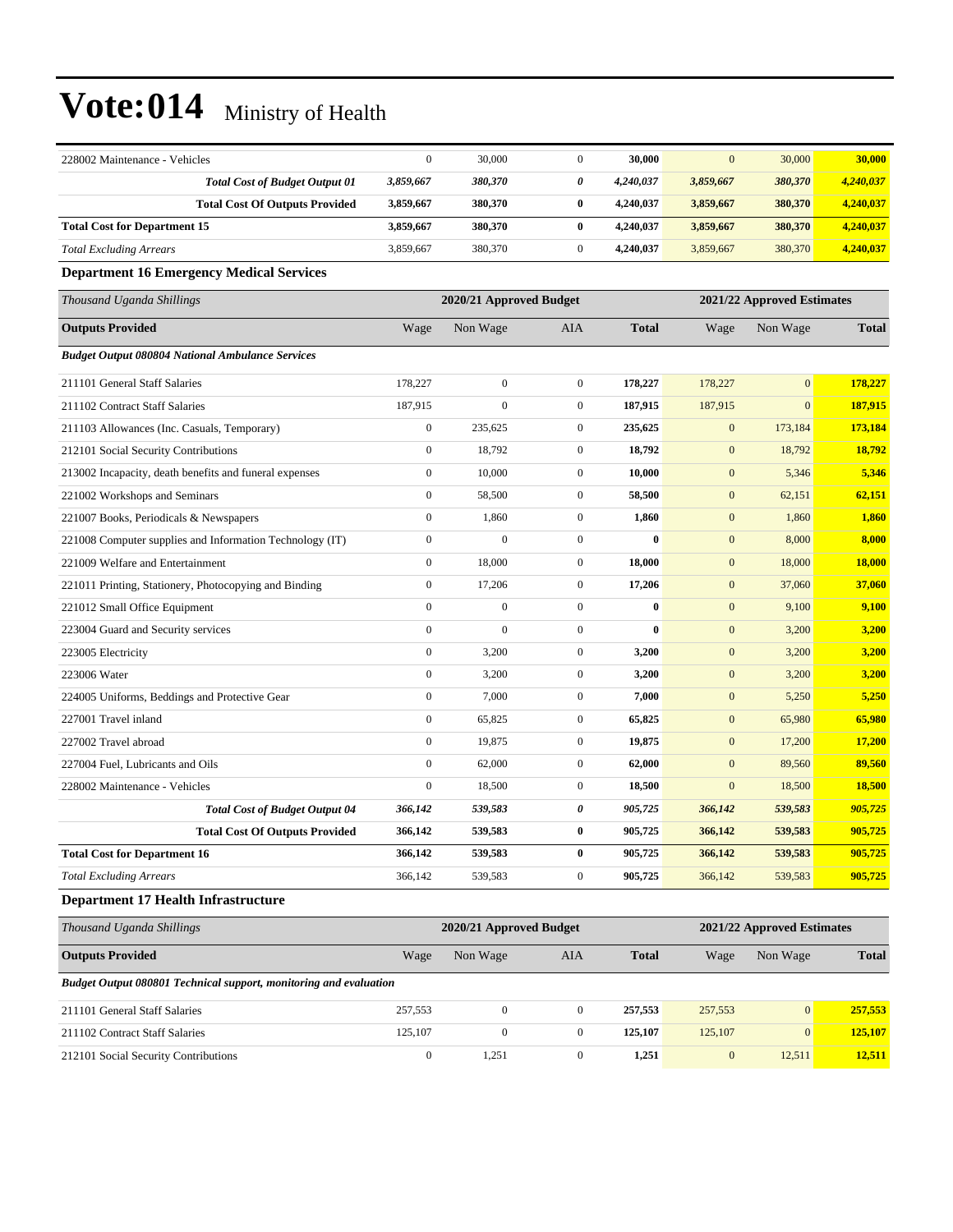| 221001 Advertising and Public Relations                           | $\boldsymbol{0}$          | 15,230                  | $\mathbf{0}$     | 15,230       | $\mathbf{0}$          | 13,000                     | 13,000       |
|-------------------------------------------------------------------|---------------------------|-------------------------|------------------|--------------|-----------------------|----------------------------|--------------|
| 221008 Computer supplies and Information Technology (IT)          | $\boldsymbol{0}$          | 10,000                  | $\mathbf{0}$     | 10,000       | $\boldsymbol{0}$      | 20,000                     | 20,000       |
| 221009 Welfare and Entertainment                                  | $\boldsymbol{0}$          | 12,000                  | $\mathbf{0}$     | 12,000       | $\boldsymbol{0}$      | 20,000                     | 20,000       |
| 221011 Printing, Stationery, Photocopying and Binding             | $\boldsymbol{0}$          | 12,705                  | $\mathbf{0}$     | 12,705       | $\mathbf{0}$          | 16,000                     | 16,000       |
| 227001 Travel inland                                              | $\boldsymbol{0}$          | 85,027                  | $\mathbf{0}$     | 85,027       | $\boldsymbol{0}$      | 118,489                    | 118,489      |
| 228002 Maintenance - Vehicles                                     | $\boldsymbol{0}$          | 83,600                  | $\mathbf{0}$     | 83,600       | $\mathbf{0}$          | 100,000                    | 100,000      |
| <b>Total Cost of Budget Output 01</b>                             | 382,660                   | 219,813                 | 0                | 602,473      | 382,660               | 300,000                    | 682,660      |
| Budget Output 080803 Maintenance of medical and solar equipment   |                           |                         |                  |              |                       |                            |              |
| 213002 Incapacity, death benefits and funeral expenses            | $\boldsymbol{0}$          | 10,000                  | $\mathbf{0}$     | 10,000       | $\mathbf{0}$          | 2,000                      | 2,000        |
| 221002 Workshops and Seminars                                     | $\boldsymbol{0}$          | 90,000                  | $\mathbf{0}$     | 90,000       | $\mathbf{0}$          | 40,000                     | 40,000       |
| 227001 Travel inland                                              | $\boldsymbol{0}$          | 242,358                 | $\boldsymbol{0}$ | 242,358      | $\mathbf{0}$          | 100,000                    | 100,000      |
| 227004 Fuel, Lubricants and Oils                                  | $\boldsymbol{0}$          | 150,000                 | $\mathbf{0}$     | 150,000      | $\mathbf{0}$          | 100,000                    | 100,000      |
| 228003 Maintenance - Machinery, Equipment & Furniture             | $\boldsymbol{0}$          | 2,552,267               | $\mathbf{0}$     | 2,552,267    | $\mathbf{0}$          | 2,722,438                  | 2,722,438    |
| <b>Total Cost of Budget Output 03</b>                             | 0                         | 3,044,625               | 0                | 3,044,625    | $\boldsymbol{\theta}$ | 2,964,438                  | 2,964,438    |
| <b>Total Cost Of Outputs Provided</b>                             | 382,660                   | 3,264,438               | $\bf{0}$         | 3,647,098    | 382,660               | 3,264,438                  | 3,647,098    |
| <b>Outputs Funded</b>                                             | Wage                      | Non Wage                | <b>AIA</b>       | <b>Total</b> | Wage                  | Non Wage                   | <b>Total</b> |
| <b>Budget Output 080852 Support to District Hospitals</b>         |                           |                         |                  |              |                       |                            |              |
| 263104 Transfers to other govt. Units (Current)                   | $\boldsymbol{0}$          | 100,000                 | $\boldsymbol{0}$ | 100,000      | $\mathbf{0}$          | 1,500,000                  | 1,500,000    |
| o/w Support to Masaka Regional workshop                           | 0                         | 100,000                 | $\theta$         | 100,000      | $\boldsymbol{0}$      | $\boldsymbol{\theta}$      | $\bf{0}$     |
| o/w o/w Support to Masaka Regional workshop                       | $\boldsymbol{\mathit{0}}$ | $\theta$                | $\theta$         | $\bf{0}$     | $\boldsymbol{0}$      | 100,000                    | 100,000      |
| $o/w$ $o/w$ Maintenance of Oxygen plants under RRHs               | $\boldsymbol{\mathit{0}}$ | $\theta$                | $\theta$         | $\mathbf{0}$ | $\boldsymbol{\theta}$ | 1,400,000                  | 1,400,000    |
| <b>Total Cost of Budget Output 52</b>                             | 0                         | 100,000                 | 0                | 100,000      | $\boldsymbol{\theta}$ | 1,500,000                  | 1,500,000    |
| <b>Total Cost Of Outputs Funded</b>                               | 0                         | 100,000                 | $\bf{0}$         | 100,000      | $\bf{0}$              | 1,500,000                  | 1,500,000    |
| <b>Total Cost for Department 17</b>                               | 382,660                   | 3,364,438               | $\bf{0}$         | 3,747,098    | 382,660               | 4,764,438                  | 5,147,098    |
| <b>Total Excluding Arrears</b>                                    | 382,660                   | 3,364,438               | $\mathbf{0}$     | 3,747,098    | 382,660               | 4,764,438                  | 5,147,098    |
|                                                                   |                           |                         |                  |              |                       |                            |              |
|                                                                   | GoU                       | <b>External Fin</b>     | <b>AIA</b>       | <b>Total</b> | GoU                   | <b>External Fin</b>        | <b>Total</b> |
| <b>Total Cost for Sub-SubProgramme 08</b>                         | 57,508,694                | 0                       | $\bf{0}$         | 57,508,694   | 77,928,694            | $\bf{0}$                   | 77,928,694   |
| <b>Total Excluding Arrears</b>                                    | 57,508,694                | $\boldsymbol{0}$        | $\boldsymbol{0}$ | 57,508,694   | 77,928,694            | $\mathbf{0}$               | 77,928,694   |
| <b>Sub-SubProgrammme 49 Policy, Planning and Support Services</b> |                           |                         |                  |              |                       |                            |              |
| <b>Recurrent Budget Estimates</b>                                 |                           |                         |                  |              |                       |                            |              |
| <b>Department 01 Headquarters</b>                                 |                           |                         |                  |              |                       |                            |              |
| Thousand Uganda Shillings                                         |                           | 2020/21 Approved Budget |                  |              |                       | 2021/22 Approved Estimates |              |
| <b>Outputs Provided</b>                                           | Wage                      | Non Wage                | AIA              | <b>Total</b> | Wage                  | Non Wage                   | <b>Total</b> |
| <b>Budget Output 084902 Ministry Support Services</b>             |                           |                         |                  |              |                       |                            |              |
| 211101 General Staff Salaries                                     | 763,547                   | $\mathbf{0}$            | $\mathbf{0}$     | 763,547      | 763,547               | $\mathbf{0}$               | 763,547      |
| 211102 Contract Staff Salaries                                    | 129,612                   | $\boldsymbol{0}$        | $\boldsymbol{0}$ | 129,612      | 129,612               | $\boldsymbol{0}$           | 129,612      |
| 211103 Allowances (Inc. Casuals, Temporary)                       | $\boldsymbol{0}$          | 160,000                 | $\boldsymbol{0}$ | 160,000      | $\mathbf{0}$          | 180,000                    | 180,000      |
| 212101 Social Security Contributions                              | $\overline{0}$            | 12,961                  | $\boldsymbol{0}$ | 12,961       | $\boldsymbol{0}$      | 12,961                     | 12,961       |
| 213001 Medical expenses (To employees)                            | $\boldsymbol{0}$          | 40,000                  | $\boldsymbol{0}$ | 40,000       | $\mathbf{0}$          | 55,000                     | 55,000       |
| 213002 Incapacity, death benefits and funeral expenses            | $\boldsymbol{0}$          | 20,000                  | $\boldsymbol{0}$ | 20,000       | $\boldsymbol{0}$      | 20,000                     | 20,000       |
| 221001 Advertising and Public Relations                           | $\boldsymbol{0}$          | 52,942                  | $\boldsymbol{0}$ | 52,942       | $\mathbf{0}$          | 52,942                     | 52,942       |
| 221002 Workshops and Seminars                                     | $\boldsymbol{0}$          | 45,000                  | $\boldsymbol{0}$ | 45,000       | $\boldsymbol{0}$      | 4,000                      | 4,000        |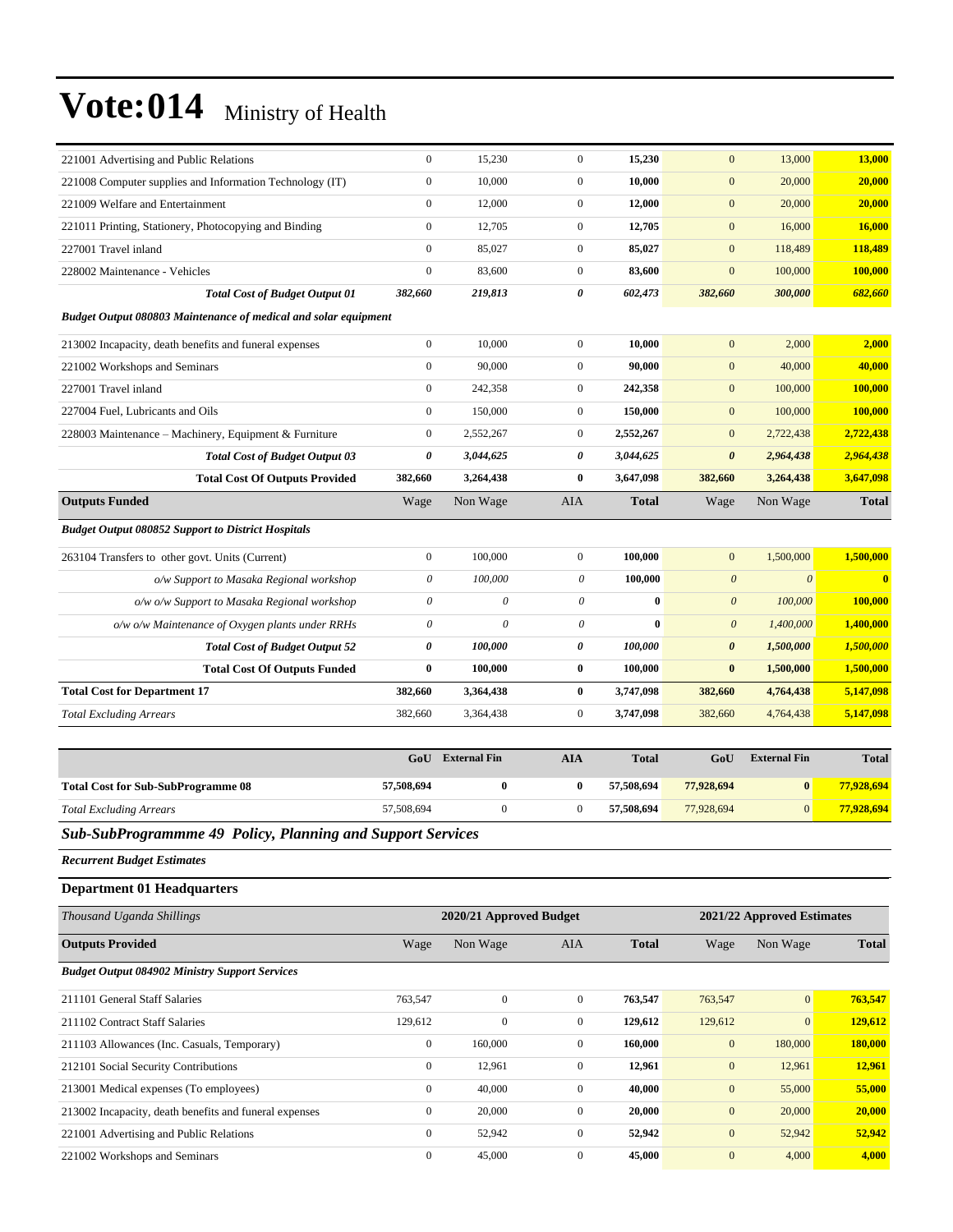| 221003 Staff Training                                               | $\boldsymbol{0}$      | 60,000                    | $\mathbf{0}$     | 60,000       | $\mathbf{0}$              | 10,000                | 10,000        |
|---------------------------------------------------------------------|-----------------------|---------------------------|------------------|--------------|---------------------------|-----------------------|---------------|
| 221007 Books, Periodicals & Newspapers                              | $\boldsymbol{0}$      | 12,213                    | $\boldsymbol{0}$ | 12,213       | $\boldsymbol{0}$          | 22,213                | 22,213        |
| 221008 Computer supplies and Information Technology (IT)            | $\boldsymbol{0}$      | 80,000                    | $\boldsymbol{0}$ | 80,000       | $\mathbf{0}$              | 80,000                | 80,000        |
| 221009 Welfare and Entertainment                                    | $\boldsymbol{0}$      | 148,712                   | $\boldsymbol{0}$ | 148,712      | $\mathbf{0}$              | 148,712               | 148,712       |
| 221011 Printing, Stationery, Photocopying and Binding               | $\boldsymbol{0}$      | 48,988                    | $\mathbf{0}$     | 48,988       | $\mathbf{0}$              | 55,000                | 55,000        |
| 221012 Small Office Equipment                                       | $\boldsymbol{0}$      | 40,000                    | $\mathbf{0}$     | 40,000       | $\mathbf{0}$              | 40,000                | 40,000        |
| 221016 IFMS Recurrent costs                                         | $\boldsymbol{0}$      | 65,000                    | $\boldsymbol{0}$ | 65,000       | $\boldsymbol{0}$          | 65,000                | 65,000        |
| 221017 Subscriptions                                                | $\boldsymbol{0}$      | 5,000                     | $\mathbf{0}$     | 5,000        | $\mathbf{0}$              | 5,000                 | 5,000         |
| 222001 Telecommunications                                           | $\boldsymbol{0}$      | 75,000                    | $\boldsymbol{0}$ | 75,000       | $\mathbf{0}$              | 75,000                | 75,000        |
| 222002 Postage and Courier                                          | $\boldsymbol{0}$      | 12,000                    | $\boldsymbol{0}$ | 12,000       | $\boldsymbol{0}$          | 12,000                | 12,000        |
| 223001 Property Expenses                                            | $\boldsymbol{0}$      | 100,000                   | $\mathbf{0}$     | 100,000      | $\mathbf{0}$              | 100,000               | 100,000       |
| 223004 Guard and Security services                                  | $\boldsymbol{0}$      | 50,000                    | $\boldsymbol{0}$ | 50,000       | $\mathbf{0}$              | 50,000                | 50,000        |
| 223005 Electricity                                                  | $\boldsymbol{0}$      | 170,000                   | $\mathbf{0}$     | 170,000      | $\mathbf{0}$              | 170,000               | 170,000       |
| 223006 Water                                                        | $\boldsymbol{0}$      | 40,000                    | $\mathbf{0}$     | 40,000       | $\mathbf{0}$              | 40,000                | 40,000        |
| 224004 Cleaning and Sanitation                                      | $\boldsymbol{0}$      | 109,000                   | $\mathbf{0}$     | 109,000      | $\boldsymbol{0}$          | 109,000               | 109,000       |
| 227001 Travel inland                                                | $\boldsymbol{0}$      | 201,145                   | $\mathbf{0}$     | 201,145      | $\mathbf{0}$              | 232,370               | 232,370       |
| 227002 Travel abroad                                                | $\boldsymbol{0}$      | 6,000                     | $\boldsymbol{0}$ | 6,000        | $\boldsymbol{0}$          | 2,000                 | 2,000         |
| 227004 Fuel, Lubricants and Oils                                    | $\boldsymbol{0}$      | 146,000                   | $\mathbf{0}$     | 146,000      | $\mathbf{0}$              | 146,000               | 146,000       |
| 228002 Maintenance - Vehicles                                       | $\boldsymbol{0}$      | 100,000                   | $\mathbf{0}$     | 100,000      | $\mathbf{0}$              | 100,000               | 100,000       |
| 228003 Maintenance – Machinery, Equipment & Furniture               | $\boldsymbol{0}$      | 80,000                    | $\mathbf{0}$     | 80,000       | $\mathbf{0}$              | 80,000                | 80,000        |
| 228004 Maintenance - Other                                          | $\boldsymbol{0}$      | 100,000                   | $\mathbf{0}$     | 100,000      | $\boldsymbol{0}$          | 100,000               | 100,000       |
| <b>Total Cost of Budget Output 02</b>                               | 893,159               | 1,979,960                 | 0                | 2,873,119    | 893,159                   | 1,967,198             | 2,860,357     |
| <b>Budget Output 084903 Ministerial and Top Management Services</b> |                       |                           |                  |              |                           |                       |               |
| 211103 Allowances (Inc. Casuals, Temporary)                         | $\boldsymbol{0}$      | 400,000                   | $\mathbf{0}$     | 400,000      | $\mathbf{0}$              | 440,000               | 440,000       |
| 213001 Medical expenses (To employees)                              | $\boldsymbol{0}$      | 40,000                    | $\mathbf{0}$     | 40,000       | $\boldsymbol{0}$          | 45,000                | 45,000        |
| 221001 Advertising and Public Relations                             | $\boldsymbol{0}$      | 42,321                    | $\mathbf{0}$     | 42,321       | $\mathbf{0}$              | 55,641                | 55,641        |
| 221007 Books, Periodicals & Newspapers                              | $\boldsymbol{0}$      | 12,000                    | $\mathbf{0}$     | 12,000       | $\mathbf{0}$              | 12,028                | 12,028        |
| 221009 Welfare and Entertainment                                    | $\boldsymbol{0}$      | 100,000                   | $\mathbf{0}$     | 100,000      | $\mathbf{0}$              | 100,000               | 100,000       |
| 221011 Printing, Stationery, Photocopying and Binding               | $\boldsymbol{0}$      | 10,000                    | $\boldsymbol{0}$ | 10,000       | $\mathbf{0}$              | 10,000                | 10,000        |
| 221012 Small Office Equipment                                       | $\boldsymbol{0}$      | 6,000                     | $\boldsymbol{0}$ | 6,000        | $\boldsymbol{0}$          | 6,000                 | 6,000         |
| 222001 Telecommunications                                           | 0                     | 15,000                    | $\boldsymbol{0}$ | 15,000       | $\bf{0}$                  | 15,000                | <b>15,000</b> |
| 227001 Travel inland                                                | $\boldsymbol{0}$      | 118,073                   | $\mathbf{0}$     | 118,073      | $\boldsymbol{0}$          | 150,085               | 150,085       |
| 227002 Travel abroad                                                | $\boldsymbol{0}$      | 62,400                    | $\boldsymbol{0}$ | 62,400       | $\boldsymbol{0}$          | 2,000                 | 2,000         |
| 227004 Fuel, Lubricants and Oils                                    | $\boldsymbol{0}$      | 90,000                    | $\boldsymbol{0}$ | 90,000       | $\mathbf{0}$              | 68,000                | 68,000        |
| 228002 Maintenance - Vehicles                                       | $\boldsymbol{0}$      | 36,606                    | $\boldsymbol{0}$ | 36,606       | $\mathbf{0}$              | 42,000                | 42,000        |
| <b>Total Cost of Budget Output 03</b>                               | 0                     | 932,400                   | 0                | 932,400      | $\boldsymbol{\theta}$     | 945,754               | 945,754       |
| <b>Total Cost Of Outputs Provided</b>                               | 893,159               | 2,912,360                 | $\bf{0}$         | 3,805,519    | 893,159                   | 2,912,952             | 3,806,111     |
| <b>Outputs Funded</b>                                               | Wage                  | Non Wage                  | AIA              | <b>Total</b> | Wage                      | Non Wage              | <b>Total</b>  |
| <b>Budget Output 084952 Health Regulatory Councils</b>              |                       |                           |                  |              |                           |                       |               |
| 263204 Transfers to other govt. Units (Capital)                     | $\boldsymbol{0}$      | 300,592                   | $\boldsymbol{0}$ | 300,592      | $\boldsymbol{0}$          | 300,000               | 300,000       |
| o/w transfers to other government units                             | $\boldsymbol{\theta}$ | 300,592                   | 0                | 300,592      | $\boldsymbol{\mathit{0}}$ | $\boldsymbol{\theta}$ | $\bf{0}$      |
| o/w Transfers to other govt. Units (Capital)                        | $\boldsymbol{\theta}$ | $\boldsymbol{\mathit{0}}$ | 0                | $\bf{0}$     | $\boldsymbol{\theta}$     | 300,000               | 300,000       |
| <b>Total Cost of Budget Output 52</b>                               | 0                     | 300,592                   | 0                | 300,592      | $\boldsymbol{\theta}$     | 300,000               | 300,000       |
| <b>Total Cost Of Outputs Funded</b>                                 | $\bf{0}$              | 300,592                   | $\bf{0}$         | 300,592      | $\boldsymbol{0}$          | 300,000               | 300,000       |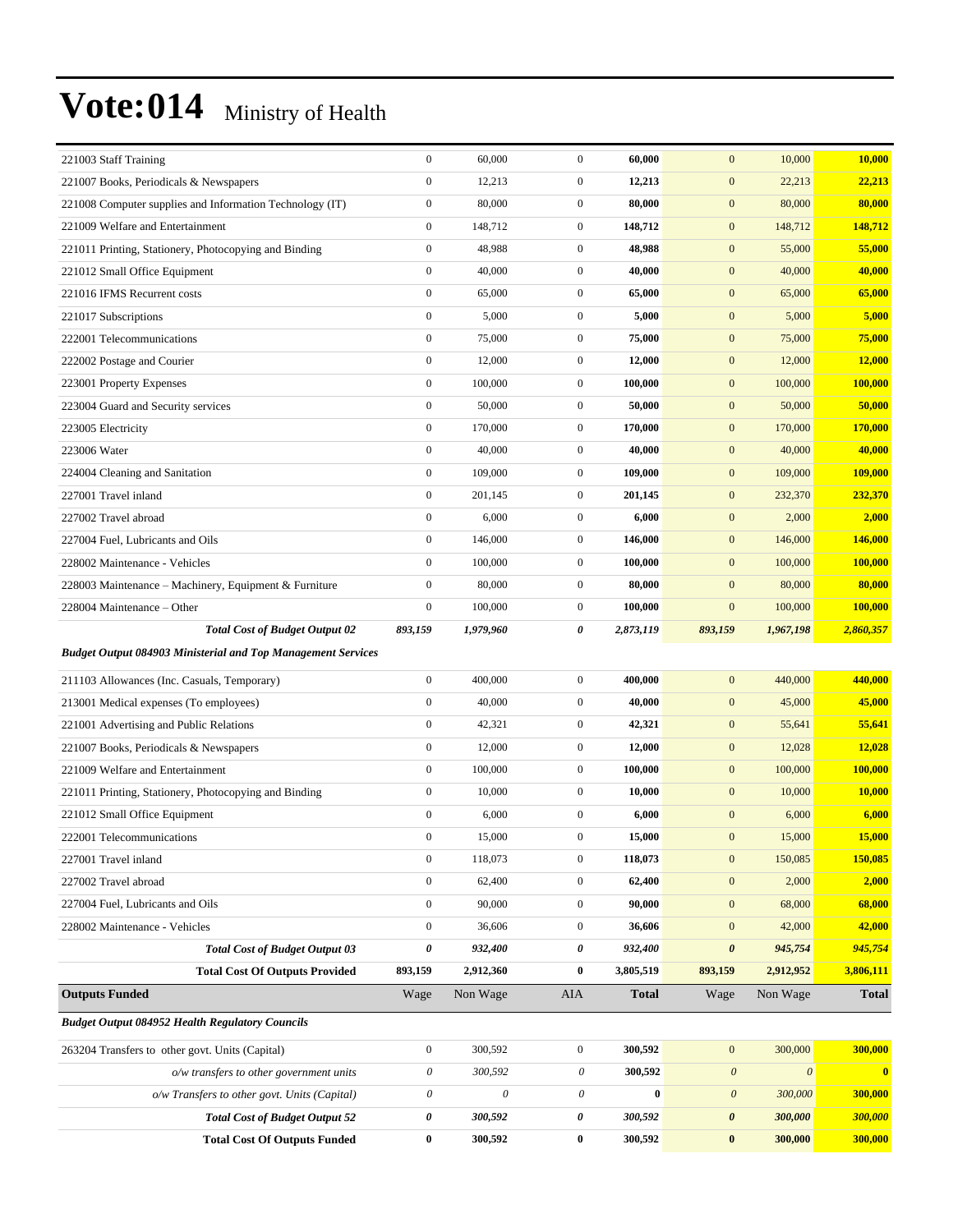| <b>Arrears</b>                                         | Wage             | Non Wage  | <b>AIA</b>   | <b>Total</b> | Wage                  | Non Wage        | <b>Total</b>   |
|--------------------------------------------------------|------------------|-----------|--------------|--------------|-----------------------|-----------------|----------------|
| <b>Budget Output 084999 Arrears</b>                    |                  |           |              |              |                       |                 |                |
| 321605 Domestic arrears (Budgeting)                    | $\boldsymbol{0}$ | 2,412,629 | $\mathbf{0}$ | 2,412,629    | $\mathbf{0}$          | 20,000,000      | 20,000,000     |
| 321612 Water arrears (Budgeting)                       | $\overline{0}$   | 28,620    | $\mathbf{0}$ | 28,620       | $\overline{0}$        | $\vert 0 \vert$ | $\overline{0}$ |
| 321614 Electricity arrears (Budgeting)                 | $\mathbf{0}$     | 211,395   | $\mathbf{0}$ | 211,395      | $\mathbf{0}$          | $\Omega$        | $\overline{0}$ |
| 321617 Salary Arrears (Budgeting)                      | $\boldsymbol{0}$ | 27,471    | $\mathbf{0}$ | 27,471       | $\mathbf{0}$          | 15,000          | 15,000         |
| <b>Total Cost of Budget Output 99</b>                  | 0                | 2,680,116 | 0            | 2,680,116    | $\boldsymbol{\theta}$ | 20,015,000      | 20,015,000     |
| <b>Total Cost Of Arrears</b>                           | $\bf{0}$         | 2,680,116 | $\bf{0}$     | 2,680,116    | $\bf{0}$              | 20,015,000      | 20,015,000     |
| <b>Total Cost for Department 01</b>                    | 893,159          | 5,893,068 | $\bf{0}$     | 6,786,227    | 893,159               | 23,227,952      | 24,121,111     |
| <b>Total Excluding Arrears</b>                         | 893,159          | 3,212,952 | $\mathbf{0}$ | 4,106,111    | 893,159               | 3,212,952       | 4,106,111      |
| <b>Department 02 Health Sector Strategy and Policy</b> |                  |           |              |              |                       |                 |                |

| Thousand Uganda Shillings                                                   | 2020/21 Approved Budget |                |                | 2021/22 Approved Estimates |                  |              |              |
|-----------------------------------------------------------------------------|-------------------------|----------------|----------------|----------------------------|------------------|--------------|--------------|
| <b>Outputs Provided</b>                                                     | Wage                    | Non Wage       | <b>AIA</b>     | <b>Total</b>               | Wage             | Non Wage     | <b>Total</b> |
| Budget Output 084901 Policy, consultation, planning and monitoring services |                         |                |                |                            |                  |              |              |
| 211101 General Staff Salaries                                               | 739,798                 | $\overline{0}$ | $\overline{0}$ | 739,798                    | 725,398          | $\mathbf{0}$ | 725,398      |
| 211102 Contract Staff Salaries                                              | $\mathbf{0}$            | $\mathbf{0}$   | $\Omega$       | $\bf{0}$                   | 14,400           | $\Omega$     | 14,400       |
| 211103 Allowances (Inc. Casuals, Temporary)                                 | $\mathbf{0}$            | 69,000         | $\overline{0}$ | 69,000                     | $\overline{0}$   | 69,000       | 69,000       |
| 213002 Incapacity, death benefits and funeral expenses                      | $\overline{0}$          | 10,000         | $\overline{0}$ | 10,000                     | $\boldsymbol{0}$ | 10,000       | 10,000       |
| 221002 Workshops and Seminars                                               | $\overline{0}$          | 299,750        | $\overline{0}$ | 299,750                    | $\boldsymbol{0}$ | 136,500      | 136,500      |
| 221003 Staff Training                                                       | $\overline{0}$          | 85,000         | $\overline{0}$ | 85,000                     | $\mathbf{0}$     | 80,000       | 80,000       |
| 221007 Books, Periodicals & Newspapers                                      | $\overline{0}$          | 11,000         | $\overline{0}$ | 11,000                     | $\overline{0}$   | 4,000        | 4,000        |
| 221008 Computer supplies and Information Technology (IT)                    | $\mathbf{0}$            | 25,386         | $\overline{0}$ | 25,386                     | $\mathbf{0}$     | 20,000       | 20,000       |
| 221009 Welfare and Entertainment                                            | $\overline{0}$          | 30,700         | $\overline{0}$ | 30,700                     | $\mathbf{0}$     | 30,700       | 30,700       |
| 221010 Special Meals and Drinks                                             | $\mathbf{0}$            | $\overline{0}$ | $\overline{0}$ | $\mathbf{0}$               | $\boldsymbol{0}$ | 4,000        | 4,000        |
| 221011 Printing, Stationery, Photocopying and Binding                       | $\overline{0}$          | 63,961         | $\overline{0}$ | 63,961                     | $\mathbf{0}$     | 40,000       | 40,000       |
| 222003 Information and communications technology (ICT)                      | $\overline{0}$          | 20,000         | $\overline{0}$ | 20,000                     | $\overline{0}$   | 20,000       | 20,000       |
| 227001 Travel inland                                                        | $\theta$                | 266,905        | $\Omega$       | 266,905                    | $\overline{0}$   | 296,905      | 296,905      |
| 227002 Travel abroad                                                        | $\overline{0}$          | 39,900         | $\overline{0}$ | 39,900                     | $\boldsymbol{0}$ | 16,000       | 16,000       |
| 227004 Fuel, Lubricants and Oils                                            | $\mathbf{0}$            | 57,000         | $\overline{0}$ | 57,000                     | $\mathbf{0}$     | 244,997      | 244,997      |
| 228002 Maintenance - Vehicles                                               | $\mathbf{0}$            | 14,500         | $\overline{0}$ | 14,500                     | $\mathbf{0}$     | 21,000       | 21,000       |
| <b>Total Cost of Budget Output 01</b>                                       | 739,798                 | 993,102        | 0              | 1,732,901                  | 739,798          | 993,102      | 1,732,900    |

*Budget Output 084904 Health Sector reforms including financing and national health accounts*

| 211103 Allowances (Inc. Casuals, Temporary)           | $\Omega$ | 0      | $\Omega$     | $\mathbf{0}$ | $\mathbf{0}$<br>4,000  | 4,000  |
|-------------------------------------------------------|----------|--------|--------------|--------------|------------------------|--------|
| 221002 Workshops and Seminars                         | $\Omega$ | 60,000 | $\Omega$     | 60.000       | 56,000<br>$\mathbf{0}$ | 56,000 |
| 221010 Special Meals and Drinks                       | $\Omega$ | 4,000  | $\Omega$     | 4,000        | $\mathbf{0}$<br>4,000  | 4,000  |
| 221011 Printing, Stationery, Photocopying and Binding | $\Omega$ | 10.000 | $\mathbf{0}$ | 10.000       | $\mathbf{0}$<br>7,000  | 7,000  |
| 227001 Travel inland                                  | $\Omega$ | 20,000 | $\Omega$     | 20.000       | 20,000<br>$\mathbf{0}$ | 20,000 |
| 227002 Travel abroad                                  | $\Omega$ | 6.000  | $\Omega$     | 6.000        | 6,000<br>$\mathbf{0}$  | 6,000  |
| 227004 Fuel. Lubricants and Oils                      | $\Omega$ | 17,000 | $\Omega$     | 17.000       | 20,000<br>$\mathbf{0}$ | 20,000 |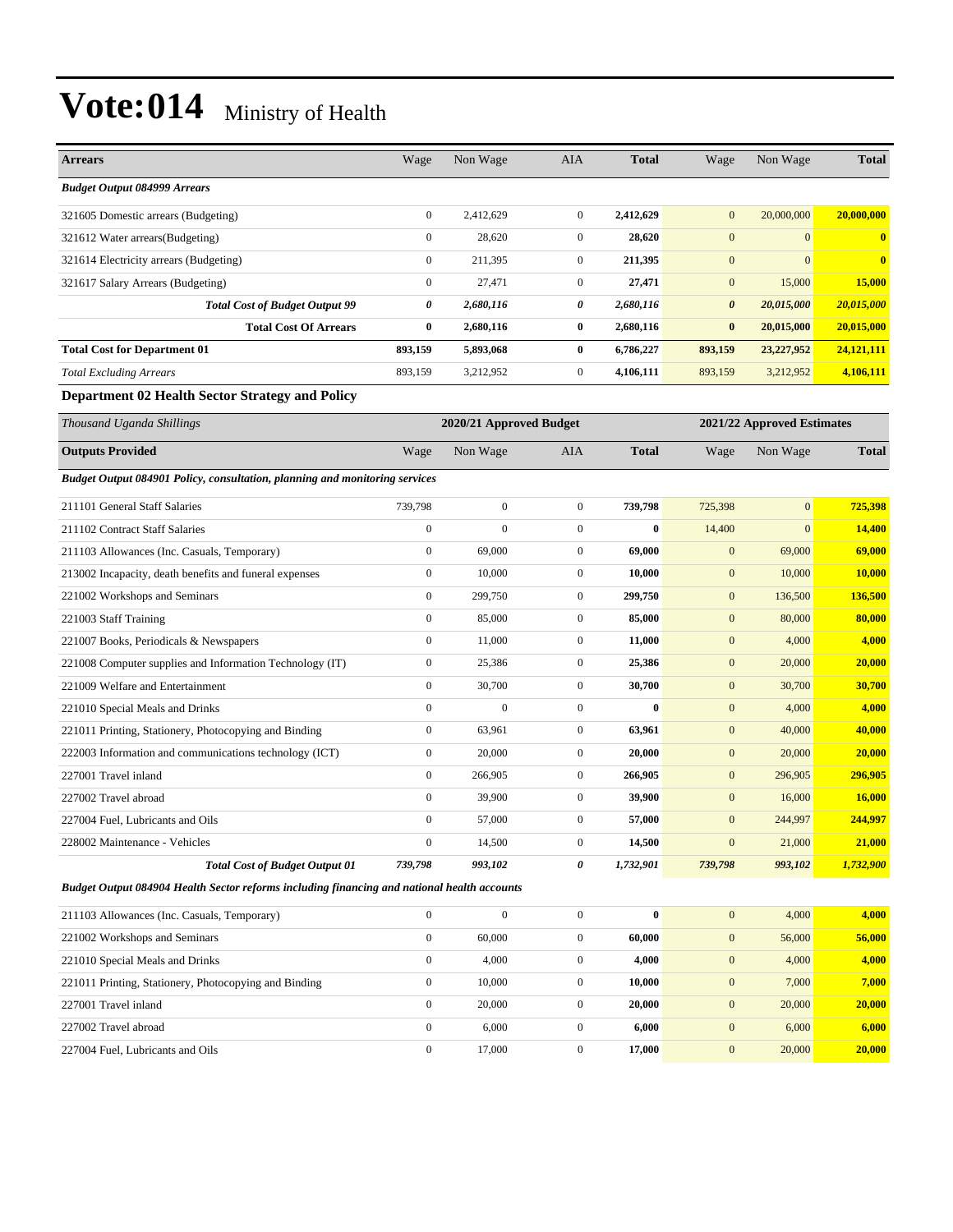| 228002 Maintenance - Vehicles                                               | $\mathbf{0}$     | 6,500                   | $\overline{0}$   | 6,500        | $\mathbf{0}$          | 6,500                      | 6,500        |
|-----------------------------------------------------------------------------|------------------|-------------------------|------------------|--------------|-----------------------|----------------------------|--------------|
| <b>Total Cost of Budget Output 04</b>                                       | $\pmb{\theta}$   | 123,500                 | 0                | 123,500      | $\boldsymbol{\theta}$ | 123,500                    | 123,500      |
| <b>Total Cost Of Outputs Provided</b>                                       | 739,798          | 1,116,602               | 0                | 1,856,401    | 739,798               | 1,116,602                  | 1,856,400    |
| <b>Total Cost for Department 02</b>                                         | 739,798          | 1,116,602               | $\bf{0}$         | 1,856,401    | 739,798               | 1,116,602                  | 1,856,400    |
| <b>Total Excluding Arrears</b>                                              | 739,798          | 1,116,602               | $\overline{0}$   | 1,856,401    | 739,798               | 1,116,602                  | 1,856,400    |
| Department 10 Internal Audit Department                                     |                  |                         |                  |              |                       |                            |              |
| Thousand Uganda Shillings                                                   |                  | 2020/21 Approved Budget |                  |              |                       | 2021/22 Approved Estimates |              |
| <b>Outputs Provided</b>                                                     | Wage             | Non Wage                | AIA              | <b>Total</b> | Wage                  | Non Wage                   | <b>Total</b> |
| Budget Output 084901 Policy, consultation, planning and monitoring services |                  |                         |                  |              |                       |                            |              |
| 211101 General Staff Salaries                                               | 84,149           | $\mathbf{0}$            | $\boldsymbol{0}$ | 84,149       | 84,149                | $\overline{0}$             | 84,149       |
| 211103 Allowances (Inc. Casuals, Temporary)                                 | $\mathbf{0}$     | 12,000                  | $\overline{0}$   | 12,000       | $\mathbf{0}$          | 12,000                     | 12,000       |
| 221003 Staff Training                                                       | $\mathbf{0}$     | 35,000                  | $\boldsymbol{0}$ | 35,000       | $\mathbf{0}$          | 43,000                     | 43,000       |
| 221009 Welfare and Entertainment                                            | $\mathbf{0}$     | 14,000                  | $\boldsymbol{0}$ | 14,000       | $\boldsymbol{0}$      | 14,000                     | 14,000       |
| 221011 Printing, Stationery, Photocopying and Binding                       | $\mathbf{0}$     | 15,428                  | $\boldsymbol{0}$ | 15,428       | $\mathbf{0}$          | 14,428                     | 14,428       |
| 221012 Small Office Equipment                                               | $\mathbf{0}$     | 20,000                  | $\overline{0}$   | 20,000       | $\mathbf{0}$          | 15,000                     | 15,000       |
| 221017 Subscriptions                                                        | $\mathbf{0}$     | 10,000                  | $\boldsymbol{0}$ | 10,000       | $\mathbf{0}$          | 10,000                     | 10,000       |
| 223005 Electricity                                                          | $\boldsymbol{0}$ | 2,000                   | $\boldsymbol{0}$ | 2,000        | $\mathbf{0}$          | 3,000                      | 3,000        |
| 223006 Water                                                                | $\mathbf{0}$     | 1,870                   | $\overline{0}$   | 1,870        | $\mathbf{0}$          | 1,870                      | 1,870        |
| 224004 Cleaning and Sanitation                                              | $\mathbf{0}$     | 1,100                   | $\overline{0}$   | 1,100        | $\mathbf{0}$          | 1,100                      | 1,100        |
| 227001 Travel inland                                                        | $\mathbf{0}$     | 111,600                 | $\overline{0}$   | 111,600      | $\mathbf{0}$          | 111,600                    | 111,600      |
| 227002 Travel abroad                                                        | $\mathbf{0}$     | 13,500                  | $\boldsymbol{0}$ | 13,500       | $\mathbf{0}$          | $\overline{0}$             | $\bf{0}$     |
| 227004 Fuel, Lubricants and Oils                                            | $\mathbf{0}$     | 105,482                 | $\mathbf{0}$     | 105,482      | $\mathbf{0}$          | 105,982                    | 105,982      |
| 228002 Maintenance - Vehicles                                               | $\mathbf{0}$     | 25,000                  | $\overline{0}$   | 25,000       | $\overline{0}$        | 35,000                     | 35,000       |
| <b>Total Cost of Budget Output 01</b>                                       | 84,149           | 366,980                 | 0                | 451,129      | 84,149                | 366,980                    | 451,129      |
| <b>Total Cost Of Outputs Provided</b>                                       | 84,149           | 366,980                 | 0                | 451,129      | 84,149                | 366,980                    | 451,129      |
| <b>Total Cost for Department 10</b>                                         | 84,149           | 366,980                 | $\bf{0}$         | 451,129      | 84,149                | 366,980                    | 451,129      |
| <b>Total Excluding Arrears</b>                                              | 84,149           | 366,980                 | $\boldsymbol{0}$ | 451,129      | 84,149                | 366,980                    | 451,129      |
| $m$ ontmart 19 Human December<br>$M$ anagan                                 |                  |                         |                  |              |                       |                            |              |

**Department 12 Human Resource Management Department**

| Thousand Uganda Shillings                                      | 2020/21 Approved Budget |              |                | 2021/22 Approved Estimates |              |                |              |
|----------------------------------------------------------------|-------------------------|--------------|----------------|----------------------------|--------------|----------------|--------------|
| <b>Outputs Provided</b>                                        | Wage                    | Non Wage     | <b>AIA</b>     | <b>Total</b>               | Wage         | Non Wage       | <b>Total</b> |
| <b>Budget Output 084919 Human Resource Management Services</b> |                         |              |                |                            |              |                |              |
| 211101 General Staff Salaries                                  | 3,248,825               | $\Omega$     | $\mathbf{0}$   | 3,248,825                  | 3,388,792    | $\overline{0}$ | 3,388,792    |
| 211102 Contract Staff Salaries                                 | 7,515                   | $\mathbf{0}$ | $\mathbf{0}$   | 7,515                      | $\mathbf{0}$ | $\overline{0}$ |              |
| 211103 Allowances (Inc. Casuals, Temporary)                    | $\bf{0}$                | 106,829      | $\mathbf{0}$   | 106,829                    | $\mathbf{0}$ | 106,829        | 106,829      |
| 212101 Social Security Contributions                           | $\mathbf{0}$            | 1,443        | $\overline{0}$ | 1,443                      | $\mathbf{0}$ | 5,000          | 5,000        |
| 212102 Pension for General Civil Service                       | $\mathbf{0}$            | 8,610,289    | $\mathbf{0}$   | 8,610,289                  | $\mathbf{0}$ | 8,719,106      | 8,719,106    |
| 213001 Medical expenses (To employees)                         | $\mathbf{0}$            | 5,000        | $\mathbf{0}$   | 5,000                      | $\mathbf{0}$ | 20,000         | 20,000       |
| 213002 Incapacity, death benefits and funeral expenses         | $\mathbf{0}$            | 10,000       | $\mathbf{0}$   | 10,000                     | $\mathbf{0}$ | 10,000         | 10,000       |
| 213004 Gratuity Expenses                                       | $\mathbf{0}$            | 2,112,902    | $\mathbf{0}$   | 2,112,902                  | $\mathbf{0}$ | 2,209,939      | 2,209,939    |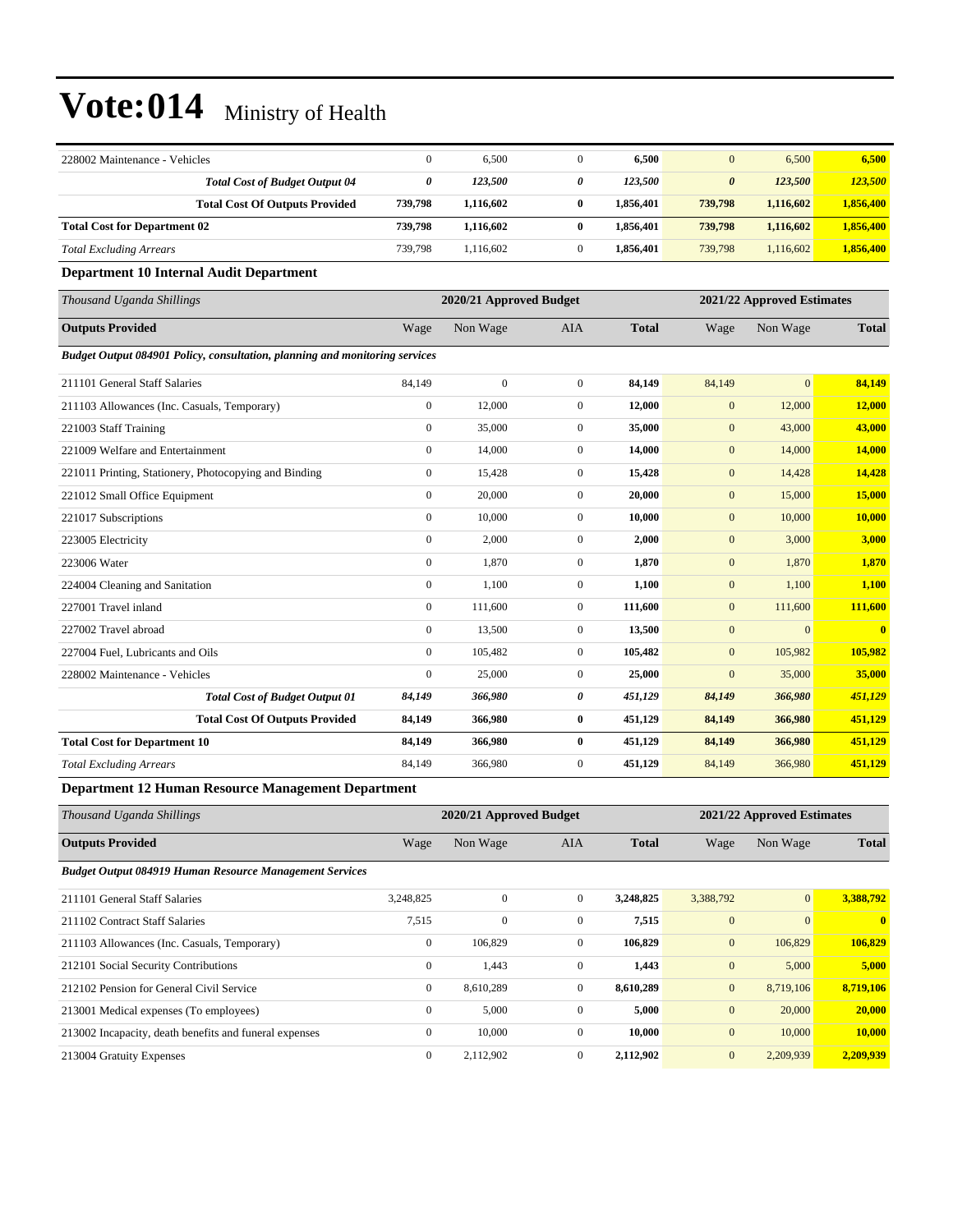| 221002 Workshops and Seminars                                               | $\boldsymbol{0}$ | 90,000                  | $\boldsymbol{0}$ | 90,000       | $\mathbf{0}$     | 20,000                     | 20,000       |
|-----------------------------------------------------------------------------|------------------|-------------------------|------------------|--------------|------------------|----------------------------|--------------|
| 221003 Staff Training                                                       | $\boldsymbol{0}$ | 65,000                  | $\boldsymbol{0}$ | 65,000       | $\mathbf{0}$     | 30,000                     | 30,000       |
| 221004 Recruitment Expenses                                                 | $\boldsymbol{0}$ | 20,000                  | $\boldsymbol{0}$ | 20,000       | $\mathbf{0}$     | 20,000                     | 20,000       |
| 221007 Books, Periodicals & Newspapers                                      | $\boldsymbol{0}$ | 7,500                   | $\boldsymbol{0}$ | 7,500        | $\mathbf{0}$     | 12,000                     | 12,000       |
| 221008 Computer supplies and Information Technology (IT)                    | $\boldsymbol{0}$ | 8,000                   | $\overline{0}$   | 8,000        | $\boldsymbol{0}$ | 28,000                     | 28,000       |
| 221009 Welfare and Entertainment                                            | $\boldsymbol{0}$ | 80,000                  | $\overline{0}$   | 80,000       | $\mathbf{0}$     | 120,000                    | 120,000      |
| 221011 Printing, Stationery, Photocopying and Binding                       | $\boldsymbol{0}$ | 22,234                  | $\mathbf{0}$     | 22,234       | $\mathbf{0}$     | 22,234                     | 22,234       |
| 221012 Small Office Equipment                                               | $\boldsymbol{0}$ | 10,000                  | $\boldsymbol{0}$ | 10,000       | $\boldsymbol{0}$ | 15,000                     | 15,000       |
| 221020 IPPS Recurrent Costs                                                 | $\boldsymbol{0}$ | 20,000                  | $\boldsymbol{0}$ | 20,000       | $\mathbf{0}$     | 25,000                     | 25,000       |
| 222001 Telecommunications                                                   | $\boldsymbol{0}$ | 9,500                   | $\overline{0}$   | 9,500        | $\mathbf{0}$     | 9,500                      | 9,500        |
| 222002 Postage and Courier                                                  | $\boldsymbol{0}$ | 10,000                  | $\mathbf{0}$     | 10,000       | $\mathbf{0}$     | 10,000                     | 10,000       |
| 223005 Electricity                                                          | $\boldsymbol{0}$ | 8,400                   | $\mathbf{0}$     | 8,400        | $\mathbf{0}$     | 8,400                      | 8,400        |
| 223006 Water                                                                | $\boldsymbol{0}$ | 10,000                  | $\boldsymbol{0}$ | 10,000       | $\mathbf{0}$     | 10,000                     | 10,000       |
| 224004 Cleaning and Sanitation                                              | $\boldsymbol{0}$ | 11,000                  | $\boldsymbol{0}$ | 11,000       | $\mathbf{0}$     | 11,000                     | 11,000       |
| 227001 Travel inland                                                        | $\boldsymbol{0}$ | 87,826                  | $\overline{0}$   | 87,826       | $\mathbf{0}$     | 125,309                    | 125,309      |
| 227002 Travel abroad                                                        | $\boldsymbol{0}$ | 46,958                  | $\mathbf{0}$     | 46,958       | $\mathbf{0}$     | 12,000                     | 12,000       |
| 227004 Fuel, Lubricants and Oils                                            | $\boldsymbol{0}$ | 100,000                 | $\mathbf{0}$     | 100,000      | $\mathbf{0}$     | 100,000                    | 100,000      |
| 228002 Maintenance - Vehicles                                               | $\boldsymbol{0}$ | 25,000                  | $\overline{0}$   | 25,000       | $\mathbf{0}$     | 25,000                     | 25,000       |
| 282103 Scholarships and related costs                                       | $\boldsymbol{0}$ | 123,805                 | $\overline{0}$   | 123,805      | $\mathbf{0}$     | 123,804                    | 123,804      |
| <b>Total Cost of Budget Output 19</b>                                       | 3,256,340        | 11,601,686              | 0                | 14,858,026   | 3,388,792        | 11,798,120                 | 15,186,912   |
| <b>Budget Output 084920 Records Management Services</b>                     |                  |                         |                  |              |                  |                            |              |
| 211103 Allowances (Inc. Casuals, Temporary)                                 | $\boldsymbol{0}$ | 10,000                  | $\boldsymbol{0}$ | 10,000       | $\boldsymbol{0}$ | 10,000                     | 10,000       |
| 221009 Welfare and Entertainment                                            | $\boldsymbol{0}$ | 6,000                   | $\overline{0}$   | 6,000        | $\mathbf{0}$     | 6,000                      | 6,000        |
| 221012 Small Office Equipment                                               | $\boldsymbol{0}$ | 5,000                   | $\overline{0}$   | 5,000        | $\mathbf{0}$     | 5,000                      | 5,000        |
| 227001 Travel inland                                                        | $\boldsymbol{0}$ | 7,500                   | $\boldsymbol{0}$ | 7,500        | $\mathbf{0}$     | 11,065                     | 11,065       |
| 227004 Fuel, Lubricants and Oils                                            | $\boldsymbol{0}$ | 11,500                  | $\boldsymbol{0}$ | 11,500       | $\mathbf{0}$     | 11,501                     | 11,501       |
| <b>Total Cost of Budget Output 20</b>                                       | 0                | 40,000                  | 0                | 40,000       | $\pmb{\theta}$   | 43,566                     | 43,566       |
| <b>Total Cost Of Outputs Provided</b>                                       | 3,256,340        | 11,641,686              | $\bf{0}$         | 14,898,026   | 3,388,792        | 11,841,686                 | 15,230,478   |
| <b>Total Cost for Department 12</b>                                         | 3,256,340        | 11,641,686              | $\bf{0}$         | 14,898,026   | 3,388,792        | 11,841,686                 | 15,230,478   |
| <b>Total Excluding Arrears</b>                                              | 3,256,340        | 11,641,686              | $\mathbf{0}$     | 14,898,026   | 3,388,792        | 11,841,686                 | 15,230,478   |
| Department 19 Health Sector Partners & Multi-Sectoral Coordination          |                  |                         |                  |              |                  |                            |              |
| Thousand Uganda Shillings                                                   |                  | 2020/21 Approved Budget |                  |              |                  | 2021/22 Approved Estimates |              |
| <b>Outputs Provided</b>                                                     | Wage             | Non Wage                | AIA              | <b>Total</b> | Wage             | Non Wage                   | <b>Total</b> |
| Budget Output 084901 Policy, consultation, planning and monitoring services |                  |                         |                  |              |                  |                            |              |
| 211101 General Staff Salaries                                               | 264,143          | $\boldsymbol{0}$        | $\boldsymbol{0}$ | 264,143      | 264,143          | 0                          | 264,143      |
| 211103 Allowances (Inc. Casuals, Temporary)                                 | $\boldsymbol{0}$ | 16,200                  | $\boldsymbol{0}$ | 16,200       | $\mathbf{0}$     | 20,000                     | 20,000       |
| 221002 Workshops and Seminars                                               | $\boldsymbol{0}$ | 55,800                  | $\boldsymbol{0}$ | 55,800       | $\boldsymbol{0}$ | $\boldsymbol{0}$           | $\mathbf{0}$ |
| 221003 Staff Training                                                       | $\boldsymbol{0}$ | 50,000                  | $\boldsymbol{0}$ | 50,000       | $\mathbf{0}$     | 14,400                     | 14,400       |

221003 Staff Training 0 50,000 0 **50,000** 0 14,400 **14,400** 221007 Books, Periodicals & Newspapers 0 1,000 0 **1,000** 0 1,000 **1,000** 221008 Computer supplies and Information Technology (IT) 0 1,000 0 **1,000** 0 16,000 **16,000** 221009 Welfare and Entertainment 0 12,000 0 **12,000** 0 21,400 **21,400** 221011 Printing, Stationery, Photocopying and Binding 0 5,445 0 **5,445** 0 5,000 **5,000**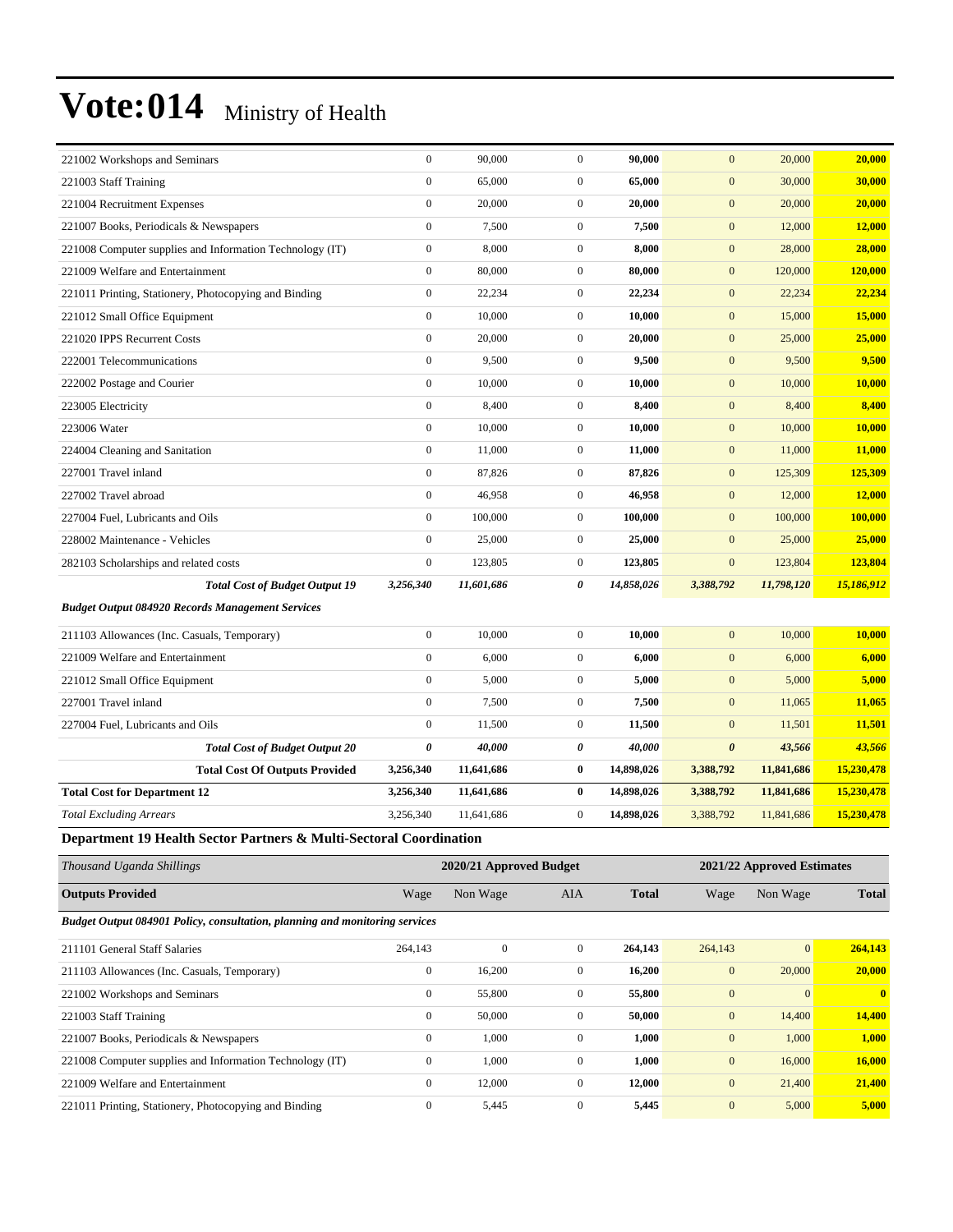| 225001 Consultancy Services- Short term                                    | $\mathbf{0}$          | 10,000              | $\mathbf{0}$          | 10,000       | $\overline{0}$        | $\overline{0}$        | $\overline{\mathbf{0}}$ |
|----------------------------------------------------------------------------|-----------------------|---------------------|-----------------------|--------------|-----------------------|-----------------------|-------------------------|
| 227001 Travel inland                                                       | $\overline{0}$        | 93,000              | $\mathbf{0}$          | 93,000       | $\overline{0}$        | 184,498               | 184,498                 |
| 227002 Travel abroad                                                       | $\boldsymbol{0}$      | 54,000              | $\mathbf{0}$          | 54,000       | $\mathbf{0}$          | $\overline{0}$        | $\overline{\mathbf{0}}$ |
| 227004 Fuel, Lubricants and Oils                                           | $\mathbf{0}$          | 80,000              | $\mathbf{0}$          | 80,000       | $\mathbf{0}$          | 120,000               | 120,000                 |
| 228002 Maintenance - Vehicles                                              | $\overline{0}$        | 8,000               | $\mathbf{0}$          | 8,000        | $\mathbf{0}$          | 10,000                | 10,000                  |
| <b>Total Cost of Budget Output 01</b>                                      | 264,143               | 386,445             | $\boldsymbol{\theta}$ | 650,588      | 264,143               | 392,298               | 656,441                 |
| <b>Total Cost Of Outputs Provided</b>                                      | 264,143               | 386,445             | $\bf{0}$              | 650,588      | 264,143               | 392,298               | 656,441                 |
| <b>Outputs Funded</b>                                                      | Wage                  | Non Wage            | <b>AIA</b>            | <b>Total</b> | Wage                  | Non Wage              | <b>Total</b>            |
| <b>Budget Output 084951 Transfers to International Health Organisation</b> |                       |                     |                       |              |                       |                       |                         |
| 262101 Contributions to International Organisations (Current)              | $\boldsymbol{0}$      | 460,000             | $\mathbf{0}$          | 460,000      | $\overline{0}$        | 460,000               | 460,000                 |
| o/w Transfers made to WHO                                                  | $\theta$              | 145,000             | $\theta$              | 145,000      | $\boldsymbol{\theta}$ | $\boldsymbol{\theta}$ | $\bf{0}$                |
| o/w Transfers made to ECSA                                                 | $\theta$              | 250,000             | 0                     | 250,000      | $\boldsymbol{0}$      | $\theta$              | $\overline{\mathbf{0}}$ |
| o/w Transfers made to APHEF                                                | $\theta$              | 65,000              | $\theta$              | 65,000       | $\boldsymbol{\theta}$ | $\theta$              | $\bf{0}$                |
| o/w Contributions to International Organisations (Current)                 | $\theta$              | $\theta$            | $\theta$              | $\mathbf{0}$ | $\boldsymbol{0}$      | 460,000               | 460,000                 |
| <b>Total Cost of Budget Output 51</b>                                      | $\boldsymbol{\theta}$ | 460,000             | $\boldsymbol{\theta}$ | 460,000      | $\boldsymbol{\theta}$ | 460,000               | 460,000                 |
| <b>Total Cost Of Outputs Funded</b>                                        | $\bf{0}$              | 460,000             | $\bf{0}$              | 460,000      | $\bf{0}$              | 460,000               | 460,000                 |
| <b>Arrears</b>                                                             | Wage                  | Non Wage            | <b>AIA</b>            | <b>Total</b> | Wage                  | Non Wage              | <b>Total</b>            |
| <b>Budget Output 084999 Arrears</b>                                        |                       |                     |                       |              |                       |                       |                         |
| 321605 Domestic arrears (Budgeting)                                        | $\boldsymbol{0}$      | 269,546             | $\mathbf{0}$          | 269,546      | $\mathbf{0}$          | $\mathbf{0}$          | $\bf{0}$                |
| <b>Total Cost of Budget Output 99</b>                                      | 0                     | 269,546             | $\boldsymbol{\theta}$ | 269,546      | $\boldsymbol{\theta}$ | $\boldsymbol{\theta}$ | $\boldsymbol{\theta}$   |
| <b>Total Cost Of Arrears</b>                                               | $\bf{0}$              | 269,546             | $\bf{0}$              | 269,546      | $\bf{0}$              | $\bf{0}$              | $\mathbf{0}$            |
| <b>Total Cost for Department 19</b>                                        | 264,143               | 1,115,991           | $\bf{0}$              | 1,380,134    | 264,143               | 852,298               | 1,116,441               |
| <b>Total Excluding Arrears</b>                                             | 264,143               | 846,445             | $\mathbf{0}$          | 1,110,588    | 264,143               | 852,298               | 1,116,441               |
|                                                                            |                       |                     |                       |              |                       |                       |                         |
|                                                                            | GoU                   | <b>External Fin</b> | <b>AIA</b>            | <b>Total</b> | GoU                   | <b>External Fin</b>   | <b>Total</b>            |
| <b>Total Cost for Sub-SubProgramme 49</b>                                  | 25,371,917            | $\bf{0}$            | $\bf{0}$              | 25,371,917   | 42,775,559            | $\bf{0}$              | 42,775,559              |
| <b>Total Excluding Arrears</b>                                             | 25,371,917            | $\mathbf{0}$        | $\mathbf{0}$          | 25,371,917   | 22,760,559            | $\overline{0}$        | 22,760,559              |

|                                 | GoU | <b>External Fin</b>           | AIA | <b>Total</b>            | GoU         | <b>External Fin.</b> | <b>Total</b>  |
|---------------------------------|-----|-------------------------------|-----|-------------------------|-------------|----------------------|---------------|
| <b>Grand Total for Vote 014</b> |     | 147, 111, 788 1.124, 593, 515 |     | $0 \quad 1.271.705.302$ | 223,075,030 | 1.309.191.808        | 1,532,266,838 |
| <b>Total Excluding Arrears</b>  |     | 143,881,728 1,124,593,515     |     | 1.268,475,242           | 203,060,030 | 1,309,191,808        | 1,512,251,838 |